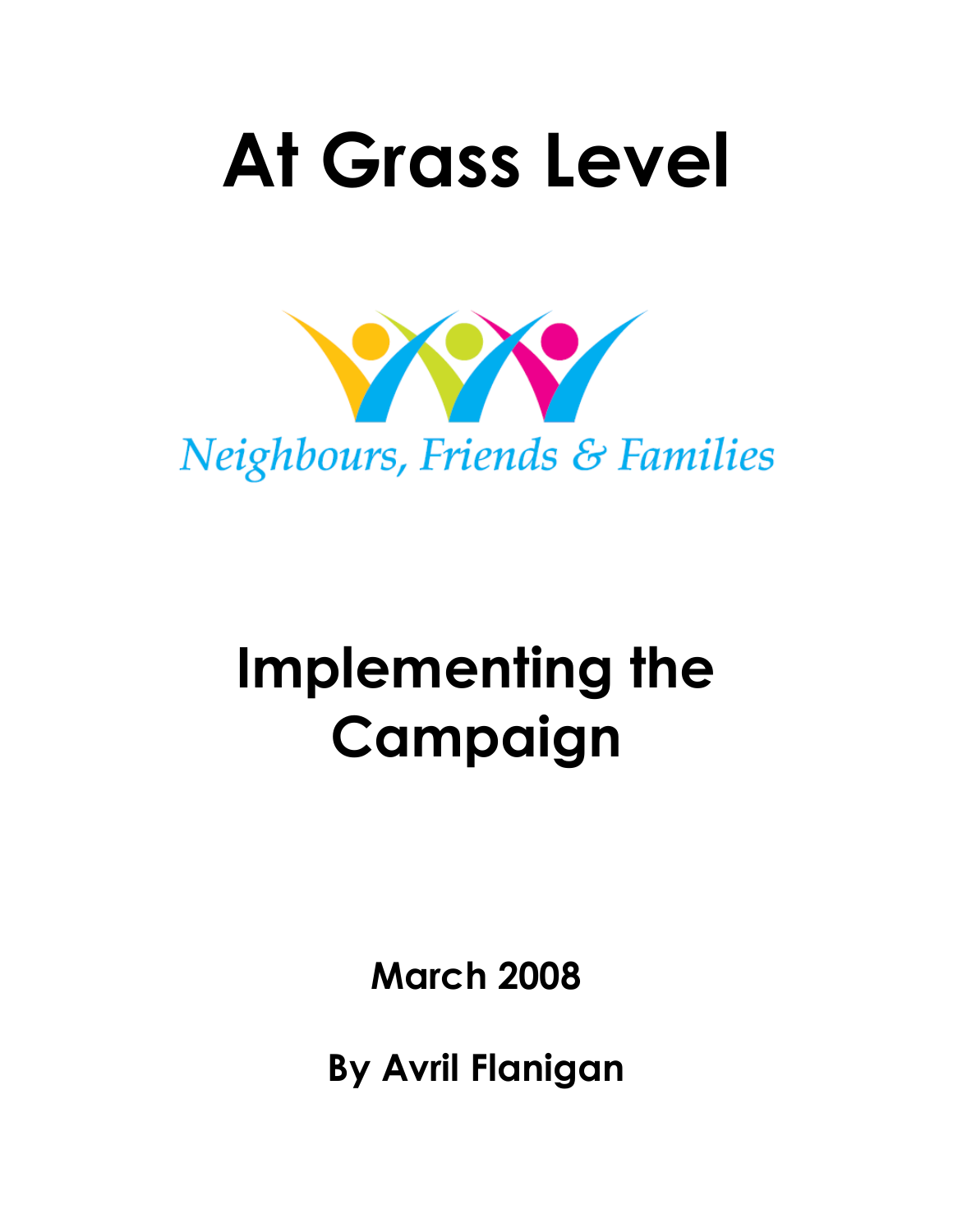## **Table of Contents**

| Reception:                                                                                                                                                                            |
|---------------------------------------------------------------------------------------------------------------------------------------------------------------------------------------|
| Working Differently: Collaborative Community Relationships18                                                                                                                          |
| Implementation:<br>Meeting People Where They Live, Work & Play21<br>Thinking In and Outside The Box: Strategies & Activities24<br>On the Margins: The Immigrant & Rural Connections25 |
|                                                                                                                                                                                       |
| Strengths:                                                                                                                                                                            |
| Challenges:                                                                                                                                                                           |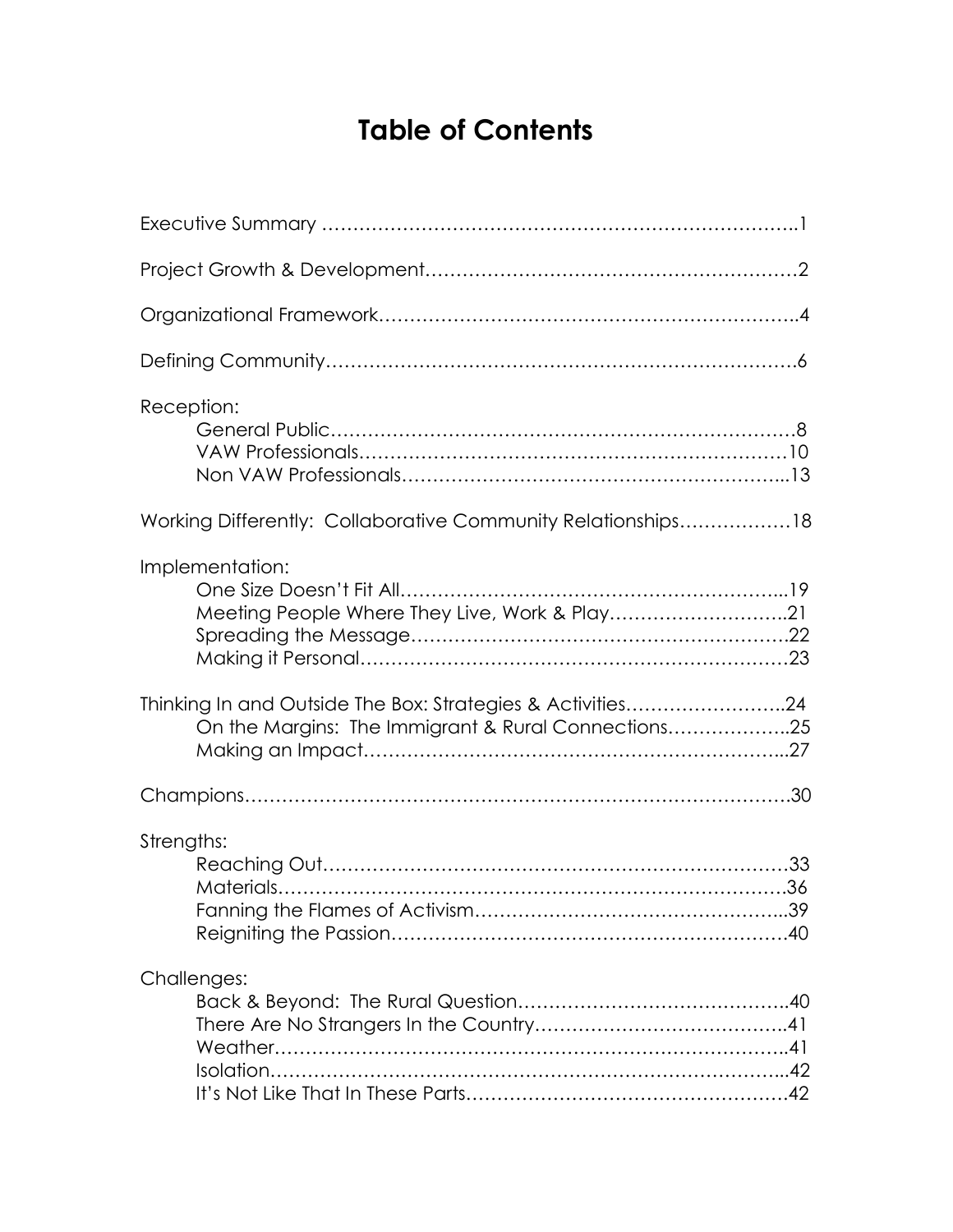| Relationships with the Province:                         |  |
|----------------------------------------------------------|--|
| Sustainability: Working Towards an Integrated Approach53 |  |
| Going Forward: Some Additional Recommendations           |  |
|                                                          |  |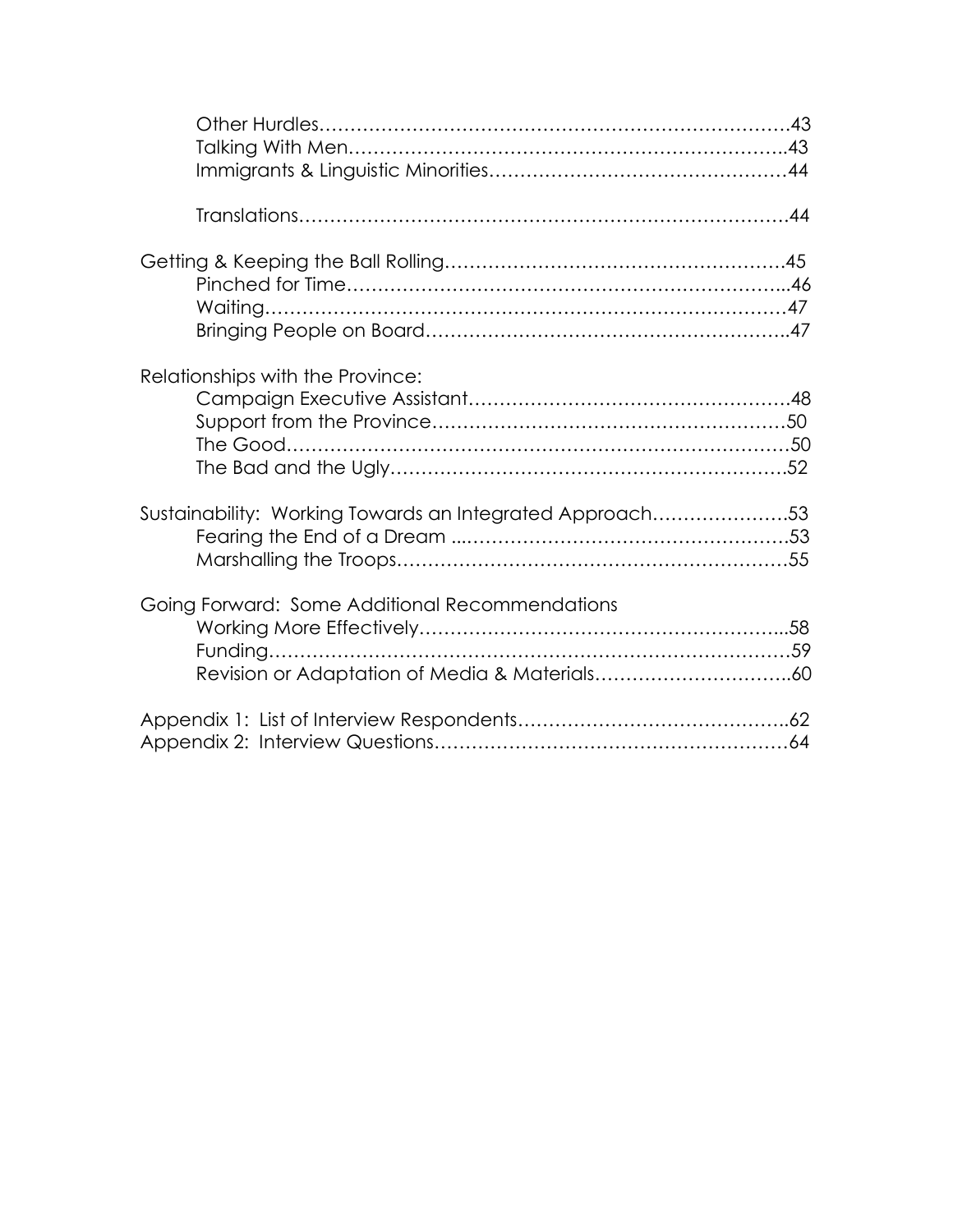## **Executive Summary**

This report is the result of 25 interviews conducted in February and March 2008 with the community coordinators of the provincial Neighbours, Friends and Families campaign. The purpose was to create a qualitative report that would, through the stories and voices of those involved, provide a sense of how the campaign is working at a grassroots level. The result is a rich tapestry of hope and struggle, innovation and community collaboration.

Many people are affected by domestic violence, whether directly or indirectly. The neighbours, friends and families, living and working as closely to abused women as they do, often hear and see things that others miss. But they may not understand what they're seeing, or the significance and potential danger. And they often don't know what to do with the information. It's a place of tremendous powerlessness.

This campaign, more than anything else, has provided hope and the tools to support women when they are most vulnerable. It's facilitated discussion and brought disparate communities together, building bridges of compassion, and stimulating a passionate commitment and a deep collective sense of responsibility to end woman abuse. It is a testament not only to the extraordinary dedication and creativity of the coordinators in facilitating community growth and development, but also to the strong local leadership and enthusiasm of individual champions who have heard the call and stepped up to the plate to carry the message. It is their story too.

The Neighbours, Friends and Families project continues to grow with new communities becoming involved all the time. In some cases, the coordinators that I spoke with are just beginning their campaigns in their respective communities. While in others, there's a second generation of coordination, with the foundation already having been laid. Examining the strategies implemented, reception in various sectors, the strengths and challenges, as well as the possibility of sustainability through the strengthbased interdependence of community partners, the coordinators' stories illustrate that everyone has a role to play in preventing woman abuse. It's a call to action that both professionals and the general public have answered with enthusiasm, courage and a wholehearted dedication to making a difference in their communities.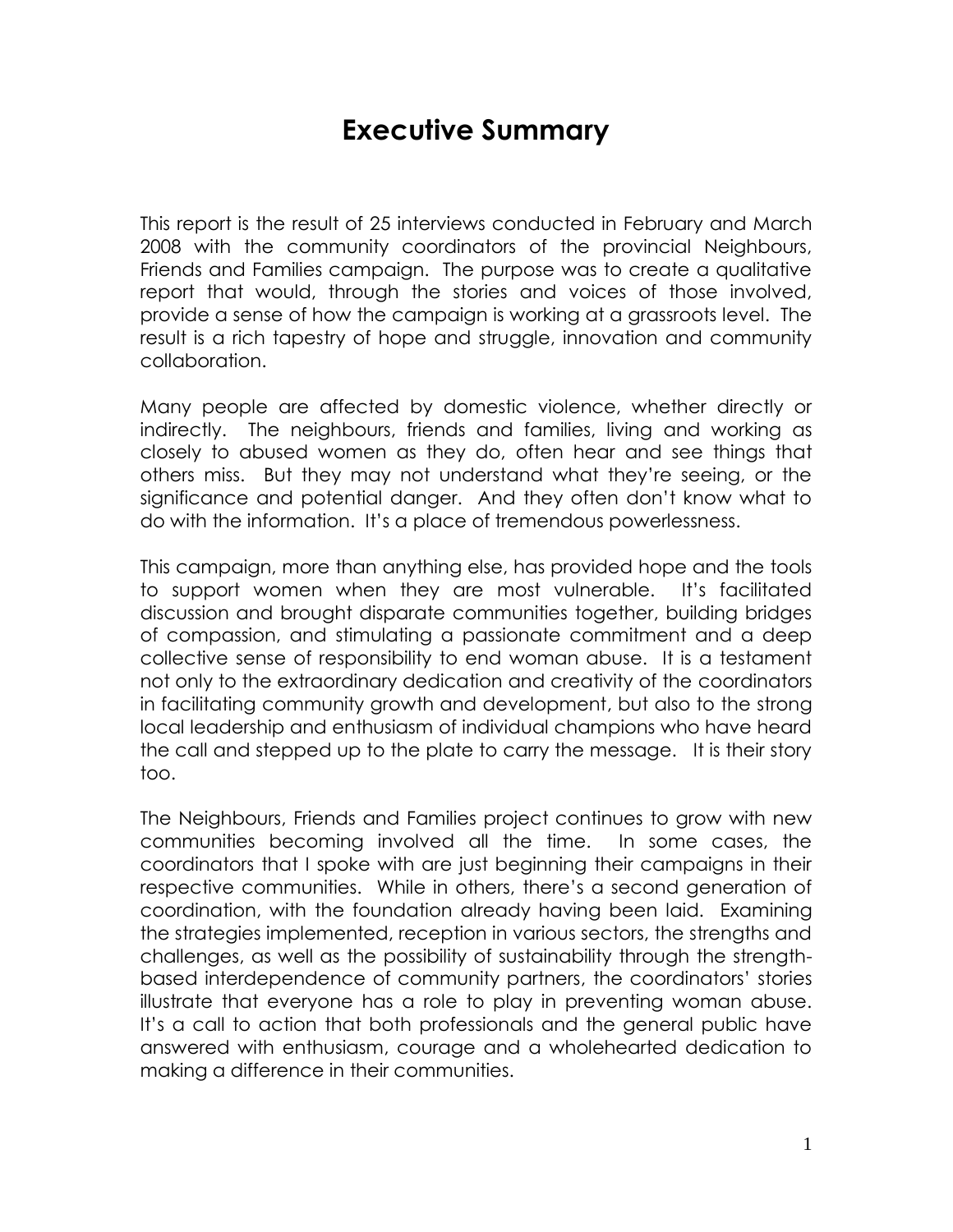*When community members step forth and really make a choice to end violence against women; that contributes to the healing of the whole community, because then it's not isolated. That's what this whole campaign is about. Abuse is not just in the house of the man beating up the woman, especially in smaller communities, it affects all members.*

## **Project Growth & Development**

The Neighbours, Friends and Families campaign sprang from a seed of hope that was planted five years ago. In its infancy, it was a project conceived within the London Coordinating Committee to End Woman Abuse, with Changing Ways, an organization that counsels men who are abusive, as the lead agency. With a small grant from the Ontario Victim Services Secretariat (OVSS), the committee began a local project with material from Neighbour to Neighbour, a family violence prevention initiative in San Francisco. As Tim Kelly, Chair of the London Coordinating Committee to End Woman Abuse, Chair of the Expert Panel for NFF, and the Executive Director of Changing Ways says:

*Our mission was to work in neighbourhoods to educate people about woman abuse. Our tagline was a neighbourhood safe for women is a neighbourhood safe for everyone.*

The advisory committee, comprised of a wide range of community representatives including Neighbourhood Watch, London Police Services, Women's Community House and London Abused Women's Centre, among others, chose three target groups in London in which to pilot the material. In a timely coincidence, and illustrative of the collective groundswell that was growing, the Domestic Violence Death Review Committee (DVDRC) published a report recommending broad-based public education for the neighbours, friends, and families of women who were experiencing abuse. The groundwork was then laid for the campaign to flourish.

The fledgling success of the project was evident to many, including the Ontario Women's Directorate (OWD), who approached the committee offering to translate the Neighbour to Neighbour material into other languages. In addition, the provincial government, though the OWD, established an expert panel to examine elements of the DVDRC's report, and to develop new materials in keeping with the Neighbour to Neighbour model.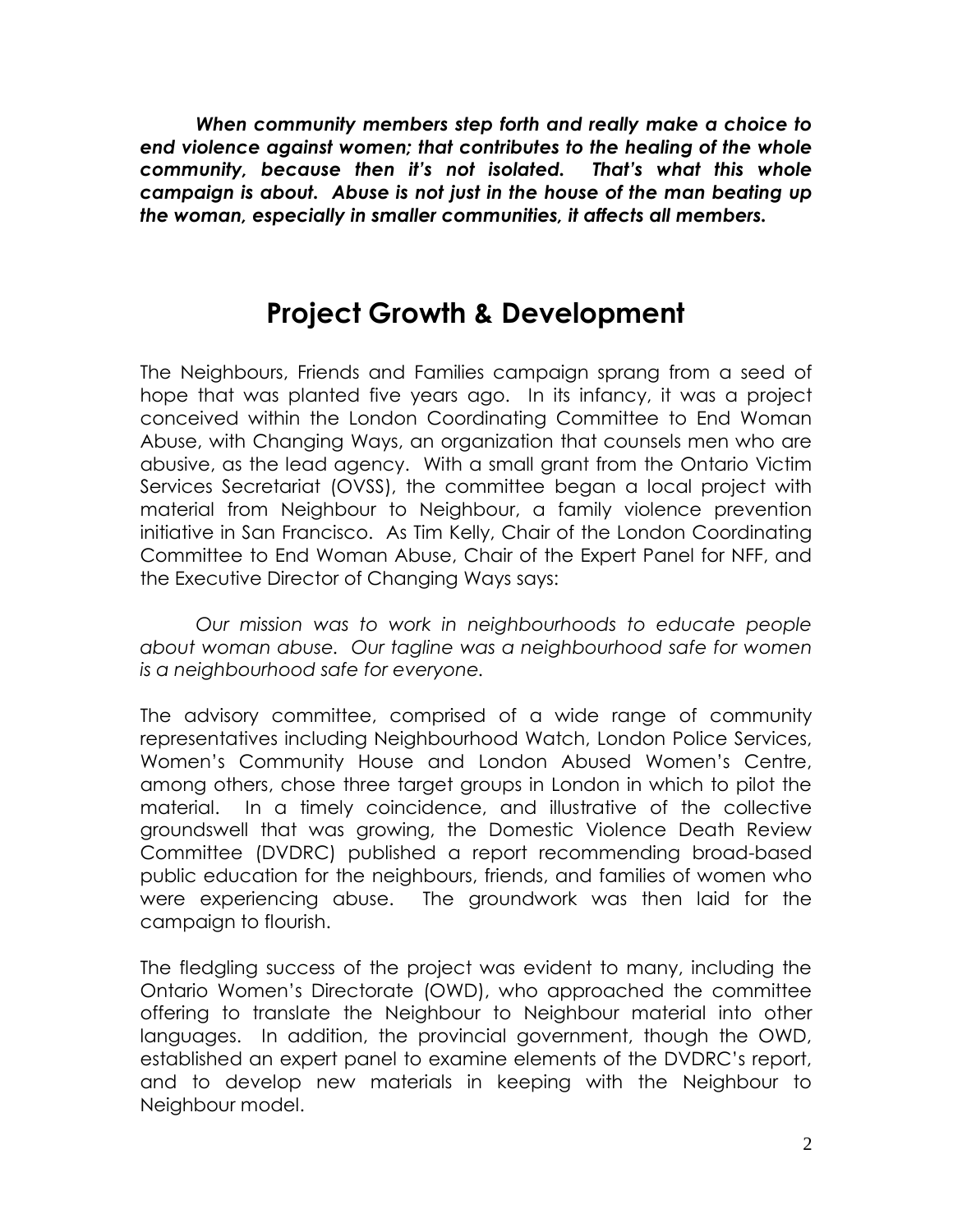The committee began to promote the materials and to encourage communities to apply for funding through the Ministry of Community and Social Services (MCSS). About 15 Coordinating Committees across the province were successful in getting funding and began to implement the campaign in their communities.

The London Coordinating Committee received a grant to produce a supporting video. It featured Sandra Schott, who was murdered by her estranged husband on October 27, 2005. It also included interviews with her family and friends, who, aware of the abuse, didn't recognize the danger she was in or how to help. The video was intended to be used only locally, but in its moving power, has become a central feature of the campaign.

On June 22, 2006, the Neighbours, Friends and Families campaign was officially launched at Queen's Park by the Minister Responsible for Women's Issues, Sandra Pupatello. The campaign was a partnership between the Ontario government, the Expert Panel on Neighbours, Friends and Families, and the Centre for Research and Education on Violence against Women and Children. The commitment to funding, announced at the launch, was part of the Liberal government's Domestic Violence Action Plan.

The flame had been kindled. And it quickly grew, fanning to communities across the province, initiated through coordinating committees and individual organizations and agencies. But rather than a remote or official campaign, it was very personal. We're all neighbours, friends and families, and through the power of word of mouth, the message of hope began to grow, one person at a time.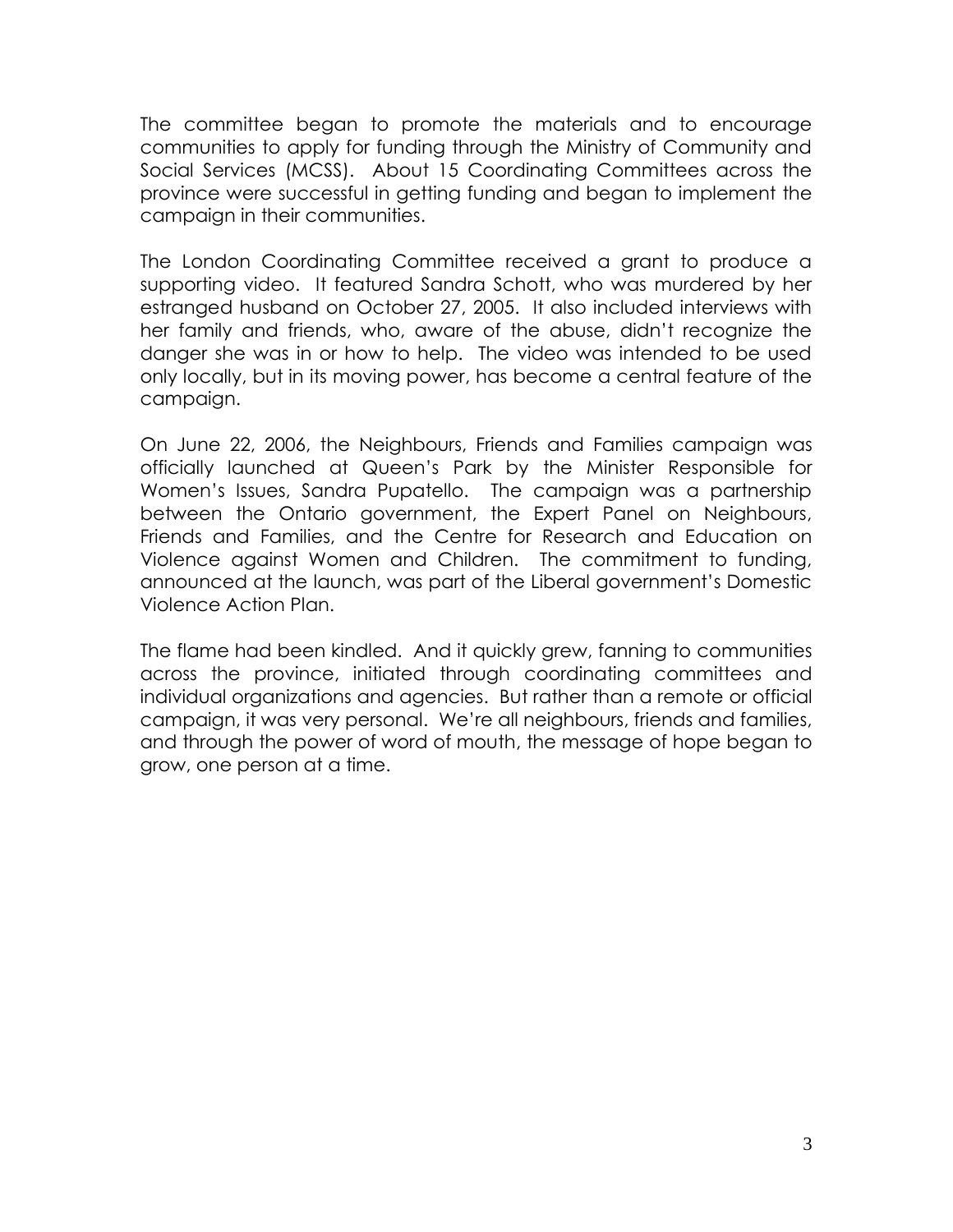## **Organizational Framework**

#### *We won't make a dent in domestic violence unless we work together.*

One of the apparent strengths of the campaign is the willingness of diverse and disparate groups to come together to build relationships, and work in solidarity for the increased safety of women. In many communities across the province, the instigation of Neighbours, Friends and Families occurred through coordinating committees. These groups are unique to each community and are comprised of a wide range of service providers including police services, crown attorneys, probation and parole offices, women's shelters, health units, counseling and violence prevention services, as well as domestic violence assault review teams. In many cases, the community coordinators for the campaign work through the macrocosm of the larger committees, as well as through the microcosm of their lead agency. It is a lens that reveals both the larger needs of the community and the more specific demands.

In some areas, coordinating committees' membership is as high as 60 agencies, organizations, and private citizens; a considerable network that has the potential of impacting a huge number of people in advocacy and education. Adopting a two-tiered *train-the-trainer* system in many communities, coordinating committee members were trained in the campaign program. They, in turn, worked with their front line workers in their respective agencies, disseminating the information and incorporating it into their established programming.

In other municipalities, with less formal organizational coalitions, a more piecemeal and intuitive approach has been adopted. NFF Community Coordinators have made in-service presentations to individual organizations who had expressed an interest and commitment to the work of preventing violence against women.

There are distinct advantages to the two-tiered educational transfer. It's like a waterfall, with cascading information that flows down from committee, to agency, to individuals. In addition, it helps to provide a common base of knowledge. As one coordinator says:

*All the Domestic Violence Coordinating Committee members, which is more than 30 agencies, all helped with the distribution of*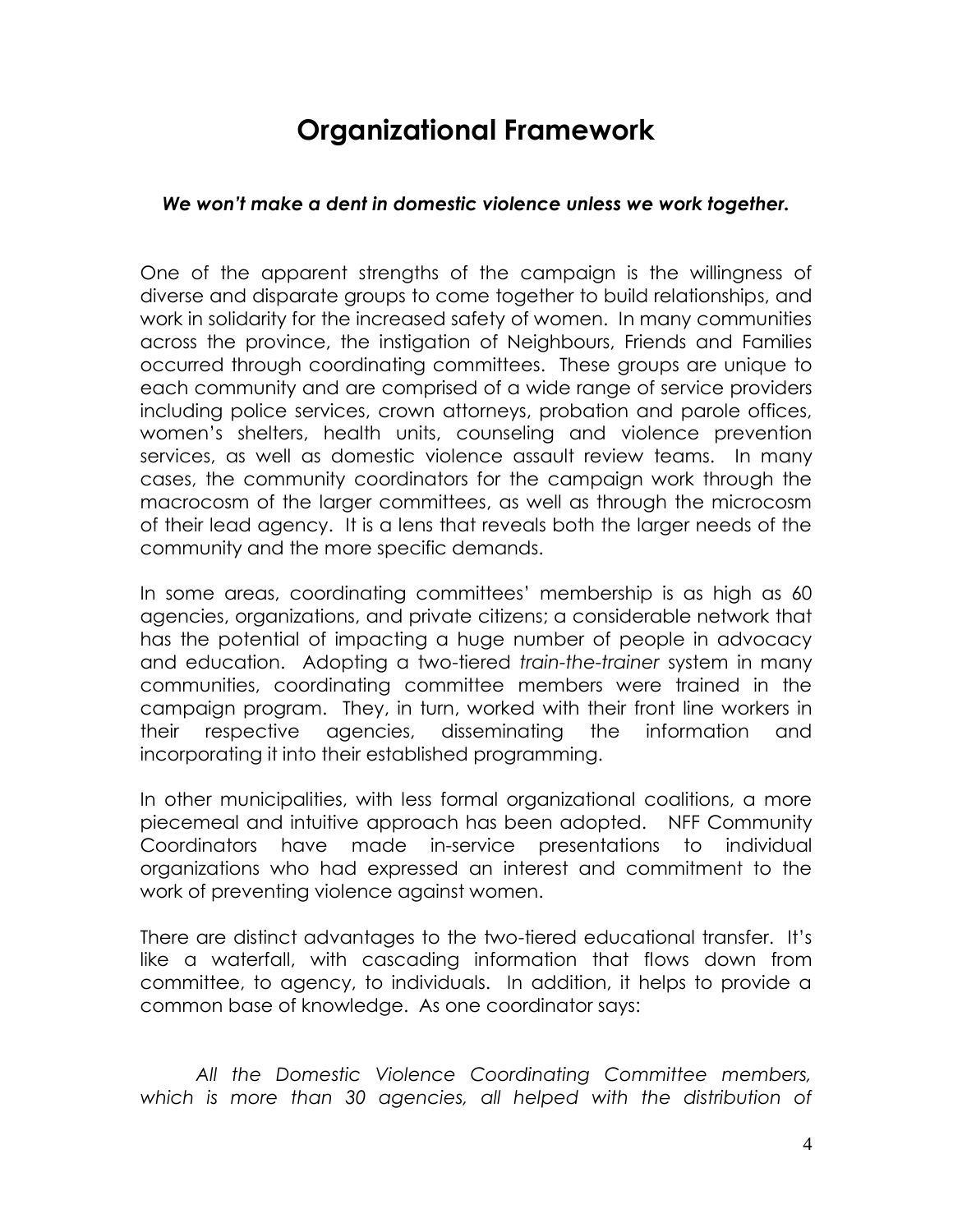*Neighbours, Friends and Families materials, and allowed me to train their staff. The DVDRC says that we need to offer tools to the public to prevent violence against women. But they also say that agencies need to be more consistent in their message. This campaign helps to do both.*

While many communities used coordinating committees as the organizational foundation for the campaign, others, especially those of ethnic and linguistic minorities, drew on the established and deep rooted relationships already present. In a Spanish speaking immigrant section of Ottawa, the coordinator recognized the inherent opportunities:

*We have a strong network within the community. We are connected because we"re a different ethnic group. We organize as a community because we come from another culture. For us, we know where we are so that"s such a strength.*

And in others, especially in multi-lingual communities, there was a natural and harmonious point of focus:

*In York region we"re lucky because we have a huge multi-cultural community and communication vehicles in 14 languages. We"re using all of them and implementing all of them. We keep our ear to the ground and as other languages are needed, like Italian right now, we work with the Neighbours, Friends and Families head office translating them into what we need.*

By capitalizing on strong and unique strength-based combinations that support the special needs of the linguistic and ethnic minority communities, there is an inherent foundation:

*Our team is very qualified. Some of them are, in fact, overqualified with impressive credentials from their countries. There"s a lot of experience. So we have a lot of expertise working with abuse and women and our culture. It"s not just that they speak Spanish. So it"s a good combination in education and communication. They"re working with their strengths.*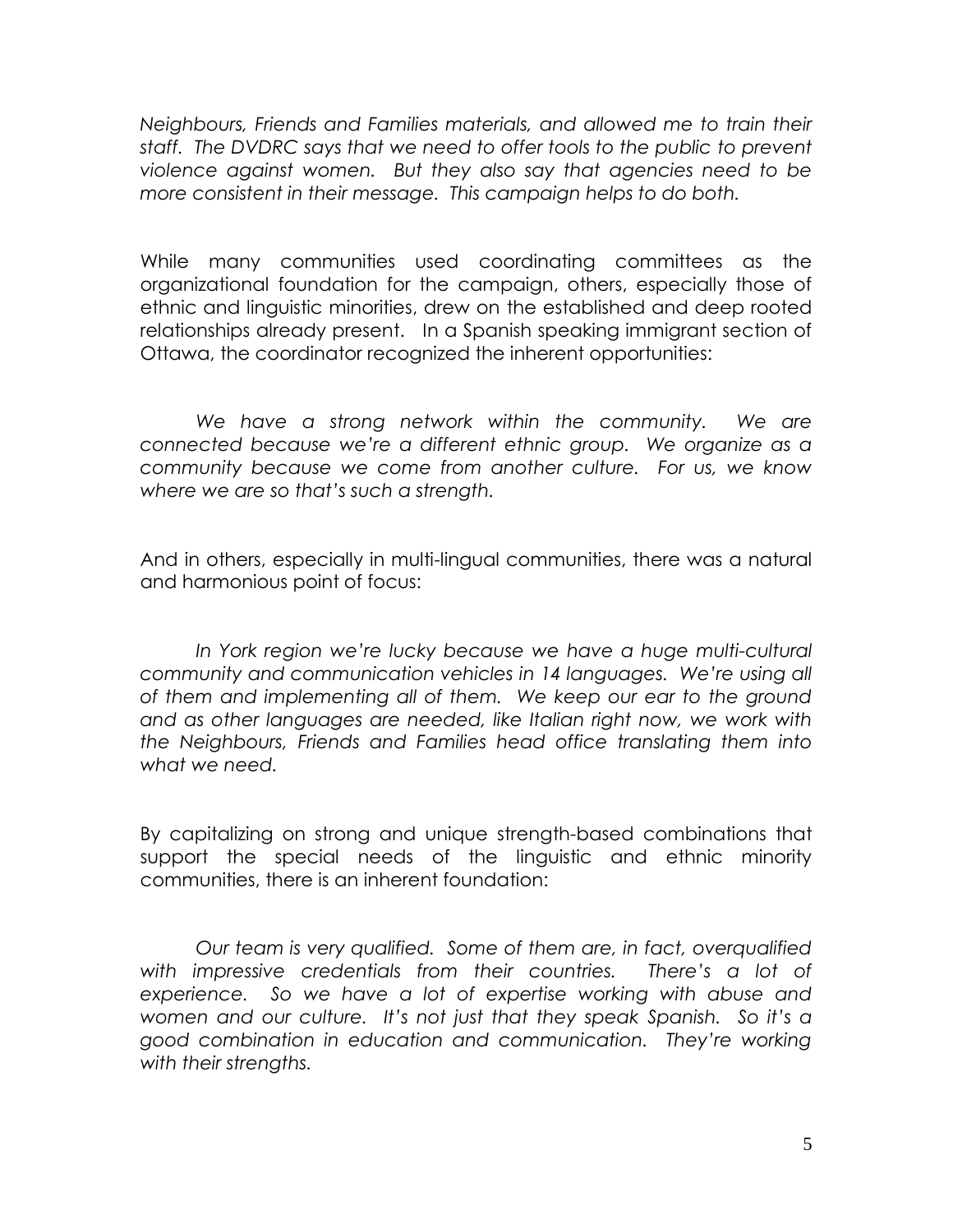While many communities relied on champions, and their gifts and connections to spread the NFF message, for some areas, most notably Grey Bruce, the idea of the community champion became an integral model of organization. Including Bruce Power workers, OPP, nurses, United Church ministers, a retired teacher and social work couple, among others, the goal was to enable and encourage this diverse group to implement the campaign in their respective communities of interest.

*We"ve used a community champion approach. We were interested in engaging men as champions. We have seventeen community champions who were recruited. We chose people who are not already in the field of VAW, but in sectors in the community that we wanted to engage in this subject.*

Both formal and informal, the ways in which Neighbours, Friends and Families has been organized are as varied and diverse as the populations that it serves. One of the advantages of the campaign is the freedom and power for the coordinators to organize and develop the project in the way that best suits their respective neighbourhoods. It's the ability to identify what the strengths of their communities are, and to capitalize on them that has allowed the coordinators to really meet people where they are.

## **Defining Community**

In addition to establishing an organizational platform in which to roll out the campaign, one the most important initial steps for the coordinators was to determine and define the communities that they hoped to reach.

This would seem to be a simple task. And yet, in areas of great diversity with multiple layers of need, it's not always easy to determine how best to reach different populations.

We often consider community to be the people who live closest to us. But in the broader sense, it can also include those who share our faith, livelihood, language, culture, or who live within a particular area. And often there is more than one community. In regions comprised of both urban and rural populations, or in large geographic municipalities without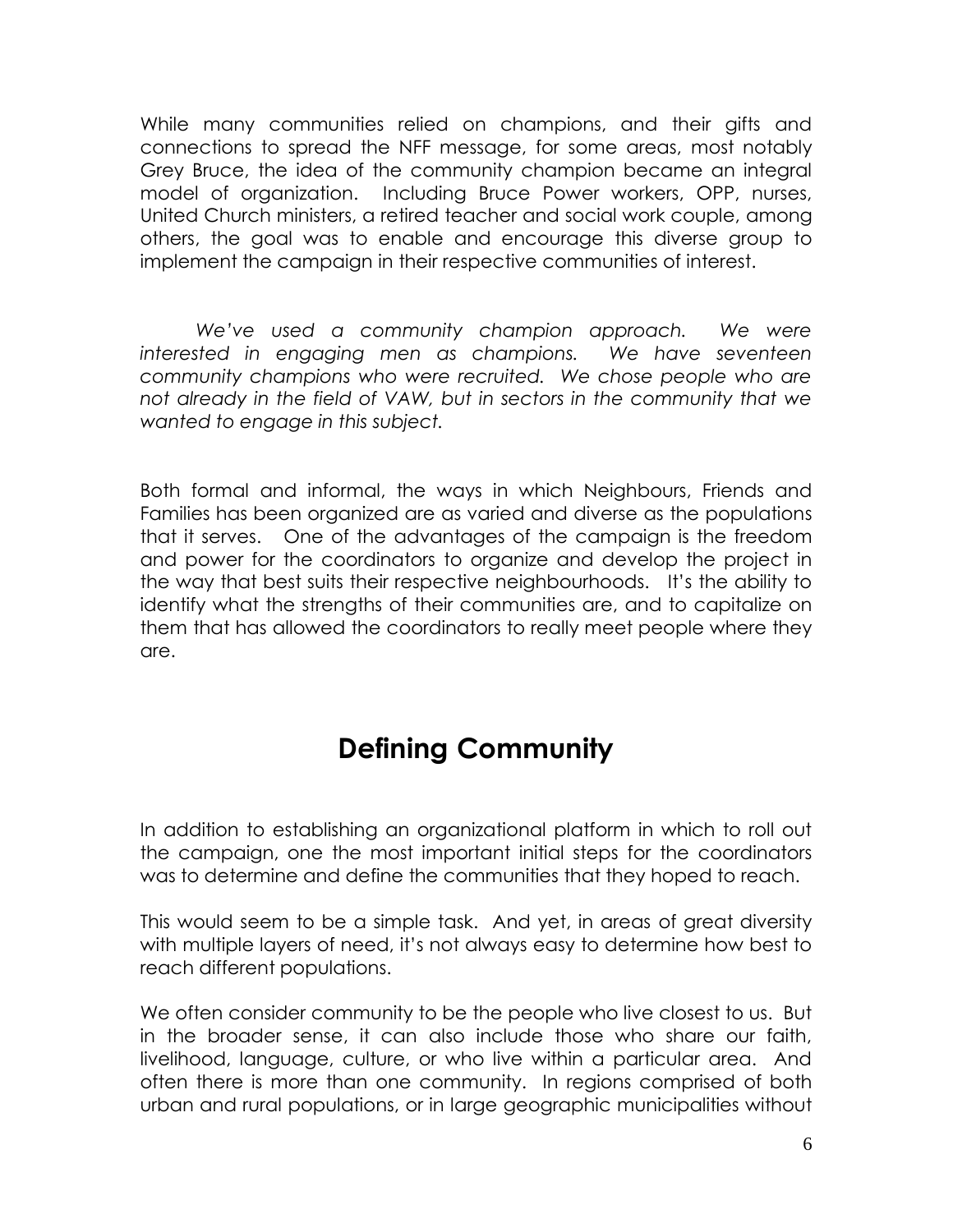a common connector of a newspaper or radio station, it can be challenging to both define and meet the needs of the disparate population.

Talking with people and finding out where and how they meet and build a sense of connectedness has been vital in determining where the coordinators have needed to put their energies. In one area, three very distinct community leaders were hired expressly because they could identify the key communities as they lived, worked and worshipped in them:

*All the individuals are from the municipalities that they"re working in, so they know everyone and are very well connected. They literally are neighbours, friends and family, and especially in rural settings, that is important. In our campaign we emphasize rural, so we hired three women, all very different but all great public speakers and very involved in their communities. We have a young mom who knows every parent on the school council, everyone in minor hockey, and all the playgroups. So we got our foot in the door. Another is retired, in the choir, director of amateur theatre and knows everything about the senior"s retired group. The last one is a farm woman who knows every Dutch farmer and their wife, and is involved in church. They"re amazing! They"ve been able to really draw on their personal contacts as they"re very well connected.*

In many cases like this, coordinators have creatively drawn from the wealth of established relationships, empowering people to work with, and within the strengths of their respective communities in order to leverage the impact and resources of the program. It's been the ability to recognize the grassroots connections and their tremendous power in spreading the message that is one of the reasons that the campaign has been so successful.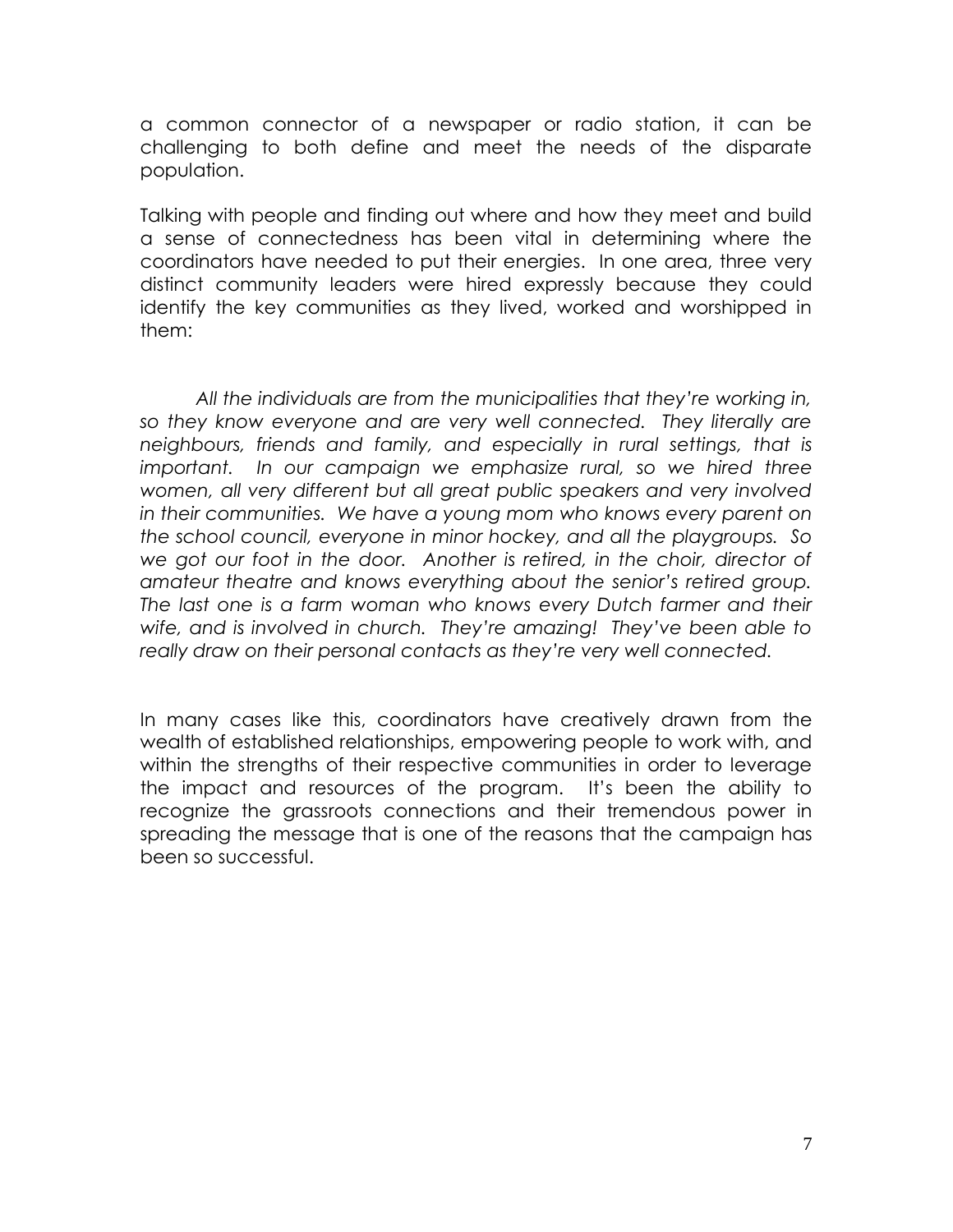## **Reception**

#### **General Public:**

As the campaign was rolled out, it was met in the general public with a lot of enthusiasm, some concerns and ideological differences, and a need to understand its longevity. Coordinators were often confronted as well with the question of why information about violence against women was privileged over that of women as perpetrators. Those questions opened up the space to begin to really talk about the issue, even when it was difficult and uncomfortable.

*It makes sense to give information, skills and tools to address a tough issue in the community. It makes complete sense. This is a very conservative community. But the materials have really resonated because they"re approaching the issue. People understand that very well. In rural communities you are dependent on one another so you have to move people along.*

*I haven't had any real negative responses. It's received really well because people consider it important. The worst people say, and it"s rare, but is this going to go away after a year? People want to know that this will continue before they invest their energies.*

*You still have some people blaming but most want information and are embracing it.*

*I found it easy to describe how it"s a workplace health issue so it was just a matter of connecting the dots in terms of risk factors and warning signs.*

*People are relieved that there"s someone there to talk to. It takes the pressure off people to solve the problem. We say we"re not looking for you to rescue this person but to direct them to professionals so that they can get the help that they need. It"s not just on their shoulders anymore so there"s some relief there.*

It's often personal too, as many people have been directly impacted by domestic violence: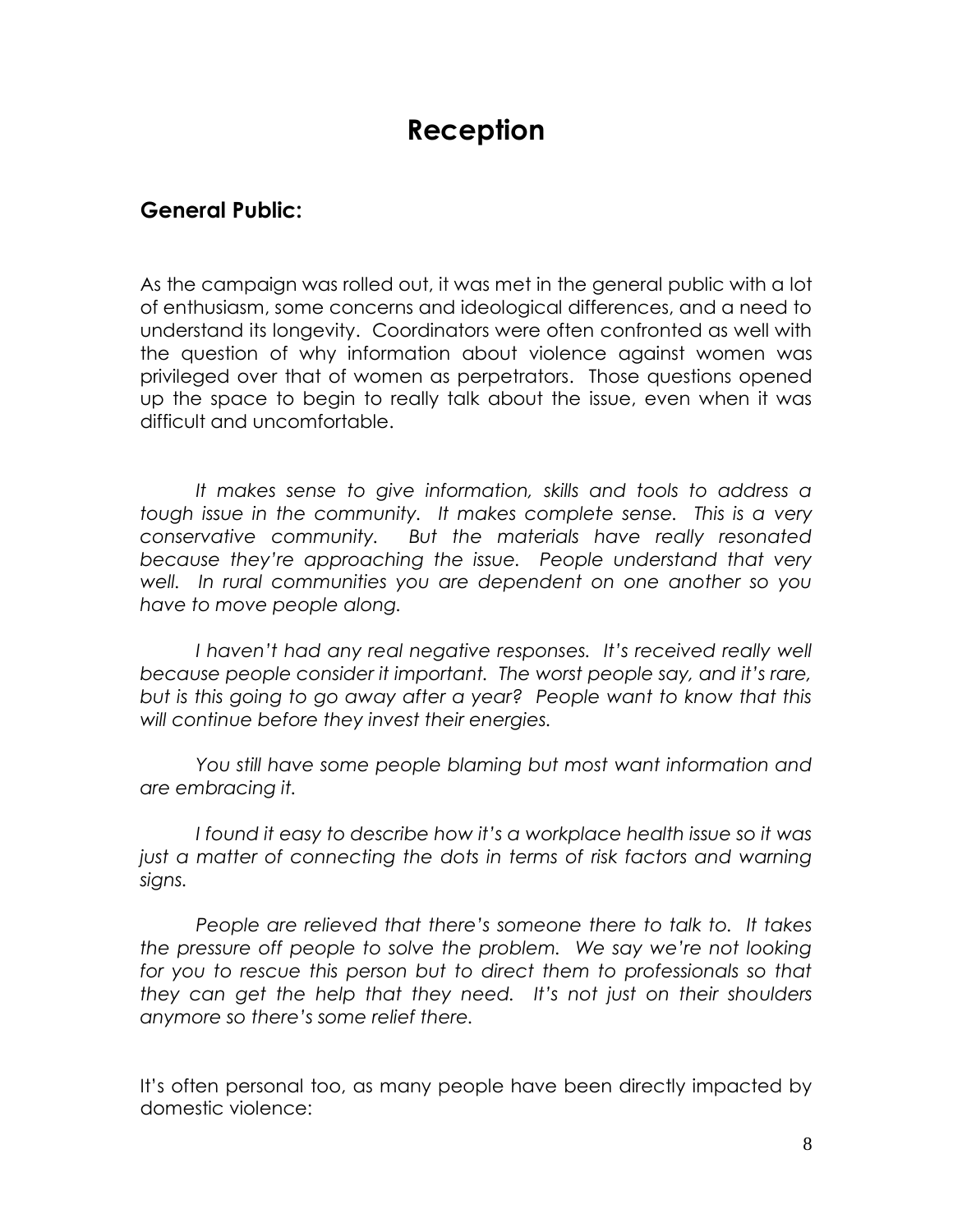*People are really responsive. We"ve had two cases of domestic homicide and because it"s a small community, even if they didn"t know the victim, they knew of them. So it really engages people. It"s an issue that"s particularly sensitive here because they know it"s real and has happened here.*

*It"s been received positively. Everyone has been open and supportive. We did have a domestic violence related death in our community a few years ago. So even though we"re a small community, we"ve had a few so it"s not out of the realm of reality for people. It"s not like it couldn"t happen here in this small community in the middle of the bush.*

*One of the interesting things is that I"m a therapist by training and have a private practice. I have had disclosures from people at the presentations that have ended up being one-on-one conversations and they"ve called me back later. They wanted to bare their souls about someone who is in trouble, whether themselves or their daughter, so it"s ended up having a real personal touch in that sense.*

Lots of women cry in service provider training. And men show up. *It"s been great.*

*It"s been very well received. People seem to accept it. I"ve been on both sides, also as a survivor so I can come from all different directions. That"s where you"re at and how you look at it. It"s important that you have your own personal approach.*

And the campaign, and its materials, has been tangible, filling a strong need in communities to have the power to help:

*I have been very surprised by how excited people are about this campaign. It strikes a chord of everyday working out of those relationships and gives a sense of hope about what to do.* 

*They"re excited about it. And they"re pleased to have something concrete to do. One of the things that I want to do is to develop an organizational checklist so that people can see what"s possible.*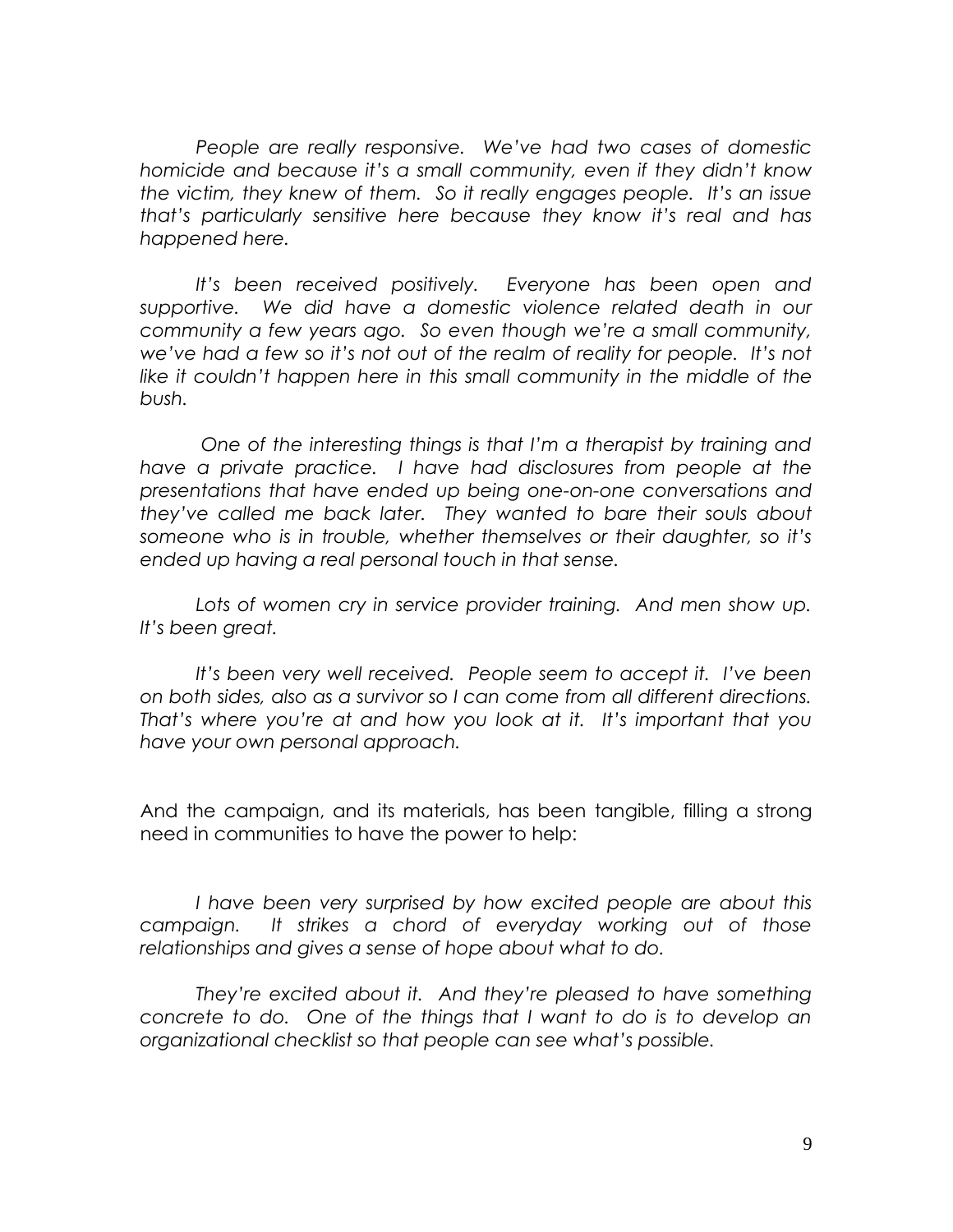#### **Professionals in the Violence Against Women Sector:**

While all VAW professionals have a firm commitment to eradicating woman abuse, the ways in which they attempt to do that, as well as their ideological thresholds, can vary considerably. In many regions the Neighbours, Friends and Families campaign has enriched and supported already existing programs:

*They"ve been very supportive. But then the VAW sector was involved from the beginning with our domestic violence report card. So it was something that we already knew we wanted to do. It"s been a community response for a long time.*

*People are open to the information and the program. I"ve worked in VAW before so you"re preaching to the converted. We all get it.*

*The shelter is not on our working team, so it"s been difficult to work around that. The focus of the group is humanist, and the shelter is more feminist. But I got the information into the shelters. They welcomed it.*

*The biggest draw is the safety planning with agencies, so it"s going from the shelter on. It helps to know where to get the information so you can support women. It"s helping to demystify the reasons that women might stay.*

*Women"s services has been doing community education work for the last 15 years but Neighbours, Friends and Families has given us a real focus.* 

*It"s been received really well. I partnered with the First Nations shelter and they"ve been great, very supportive of me and respectful. Women"s Resources is another group who"ve partnered up and put their name on stickers for local contacts. It"s been really good. There have been problems, but it"s all working out. The front line contacts are amazing.*

And in smaller communities there are many crossovers, with less rigid distinctions between those who work within and outside of the VAW sector: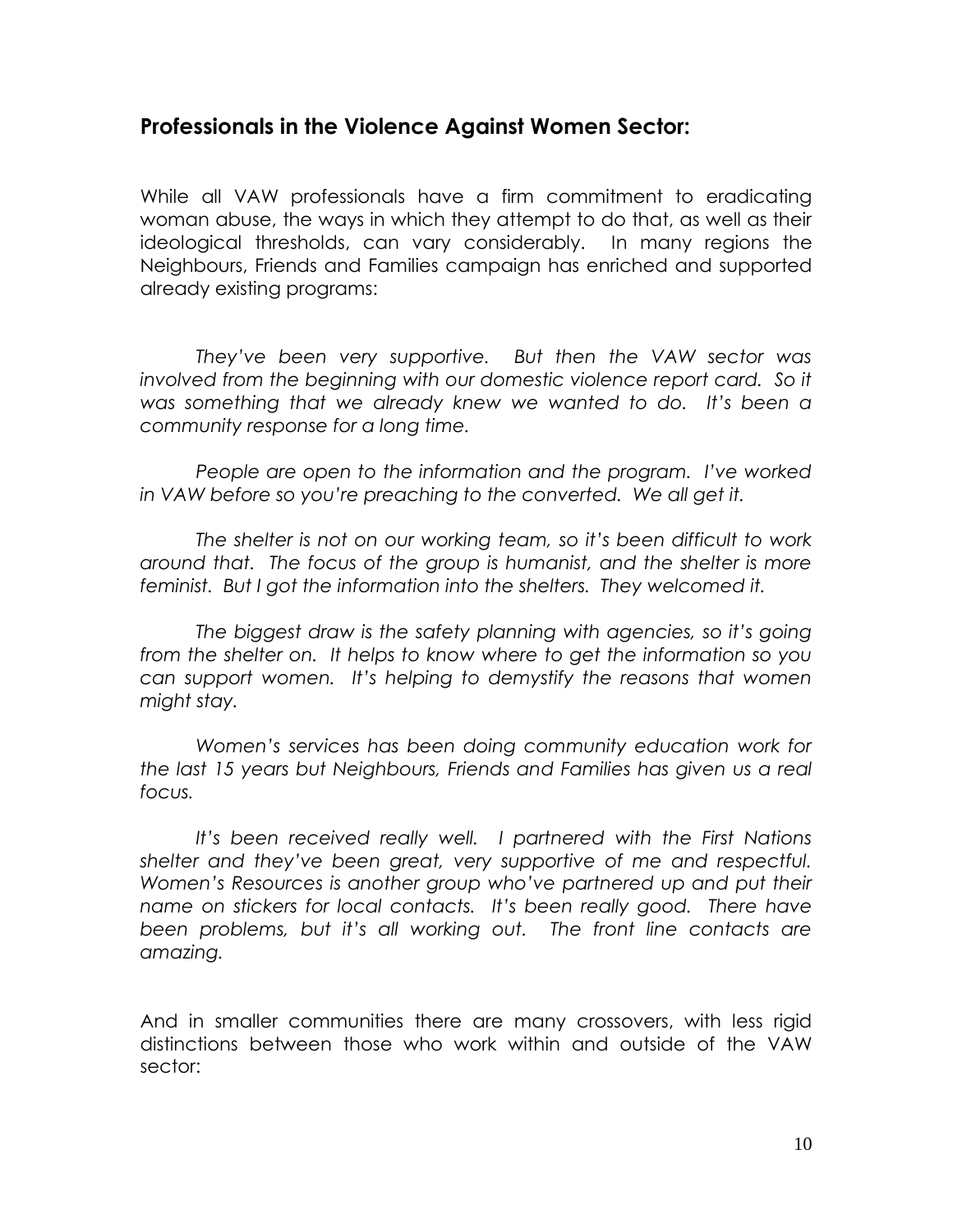*I"d say it"s been received positively. The VAW group in my community isn"t huge. There aren"t a lot who work directly in that field. The lines are very blurred. Just before I began, the community did a newspaper insert to address woman abuse. Many professionals like police officers and crown attorneys came together, so everyone really works well together.*

However while, for the most part, the campaign was received, supported and incorporated in an affirming manner by many VAW professionals, there were concerns among others.

*One of the challenges had to do with one of the member agencies of our coordinating committee. They said that there was the potential*  with the campaign to blame the families for not doing enough to support *the victim, even though many neighbours, friends and families do lots to help. Their point was, in terms of preventing woman abuse, that the only person who could prevent it would be the person doing the abuse or killing.*

*There has been some concern over the yellow pamphlet [How to Talk to Men Who Are Abusive].The information has been seen as potentially dangerous if left unsupported. If someone picks it up and then takes it as a guide it could be really dangerous. Some chose not to use that brochure at all, or people altered it with a sticker warning or qualifier, like "not intended for women who are experiencing violence".* 

*I think it"s done pretty well. Their response when they"ve seen the documentary is to think that it"s pretty powerful. There was really only one concern with one agency who didn"t understand what the campaign was about and they were saying that they believed that the materials could be dangerous in putting women at risk, as well as opening your home. We try to explain that it"s not a stranger; it"s your neighbour, friend or family.*

*I"ve been challenged a number of times about safety for women but mostly I"ve experienced strong support for the campaign.*

*There was negative talk in Kingston with one organization and women doing front line services. They didn"t trust this particular initiative, thought I was repetitive, like they"d already taken care of women, and that they didn"t like the thought of talking to me.*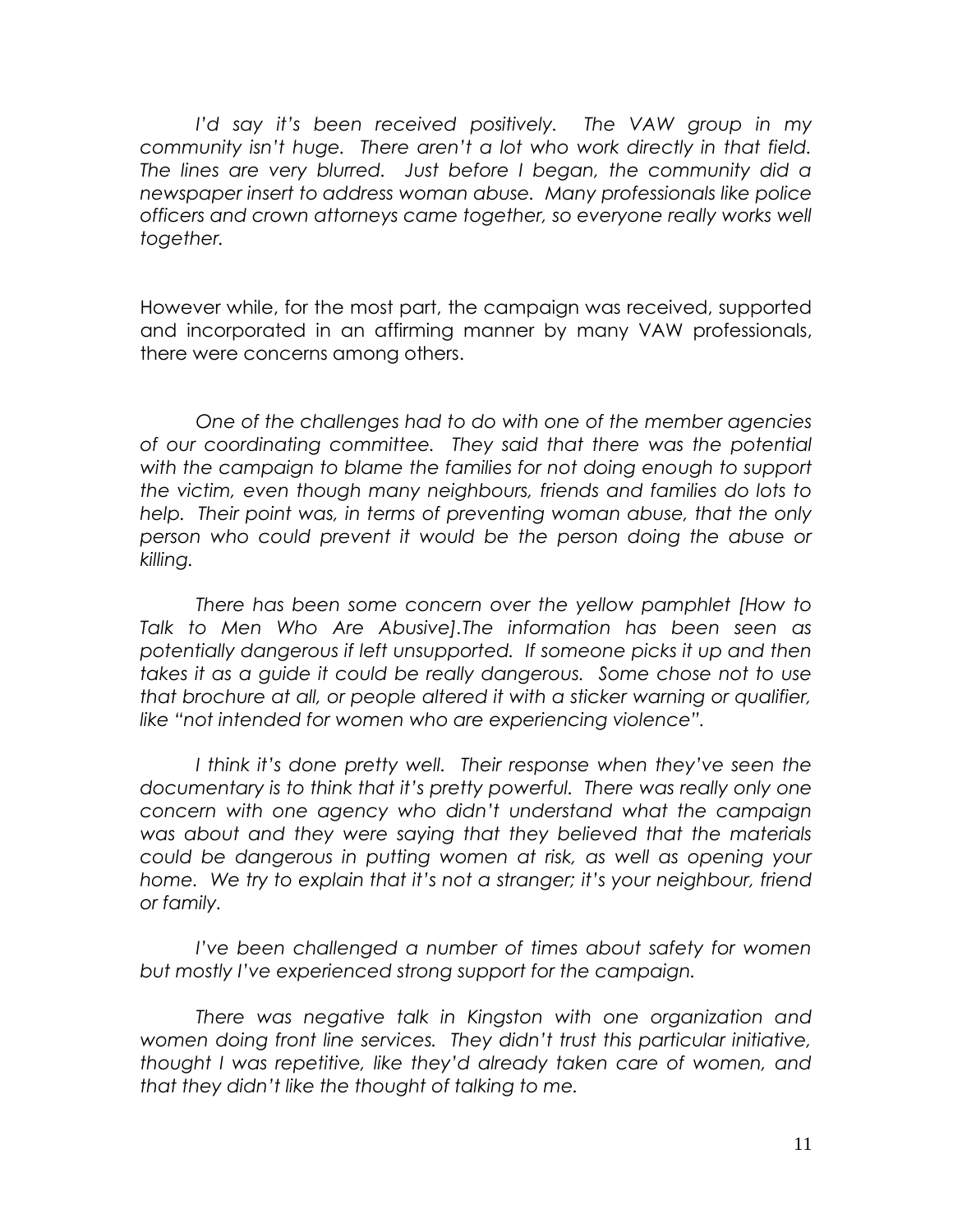*I had the shelter home director as part of my support committee that was going. She did try, and she tried to stay open about what we were doing, but I didn"t get the support that I needed. Our agency provides counseling to women in abusive relationships, but there"s politics and competition, but also lots of respect. Though there was still that little bit of edge that was already there.*

*Some of the counselors were hesitant about giving that information to people and asking them to do that, or that it"s a man"s issue, asking men to take a larger role in it. They work out of the shelter and they protect women so it"s asking them to go out of their comfort zone.*

*Some of the concerns were about the suggestions like, as a safety plan, that you open your home up to a woman. Part of the material and how it needs to be used in communities is realizing that"s what people are already doing as a practice, so the question is how do you do that with more safety.*

The reality too, and many coordinators spoke of this, is that there is too much work in the VAW sector for too few people, and resources are stretched thin. In some communities the support has been present but mitigated by the reality of the workload:

*It"s been received with some enthusiasm by the VAW professionals, however, it"s been perceived as more work but recognized as necessary and a very good resource especially the brochure kit, which is appreciated and endorsed.*

*We give basic information but the VAW professionals are not prepared to take it on. They don"t have the manpower.*

*People already in the work are burned out. They can"t take on another level.*

But listening to the concerns, and openly dialoguing with VAW professionals, many of the coordinators revised their programs to address the perceived gaps. As such, the presentations, and the NFF message, remained dynamic rather than static, a living blueprint of the hopes and concerns of each community.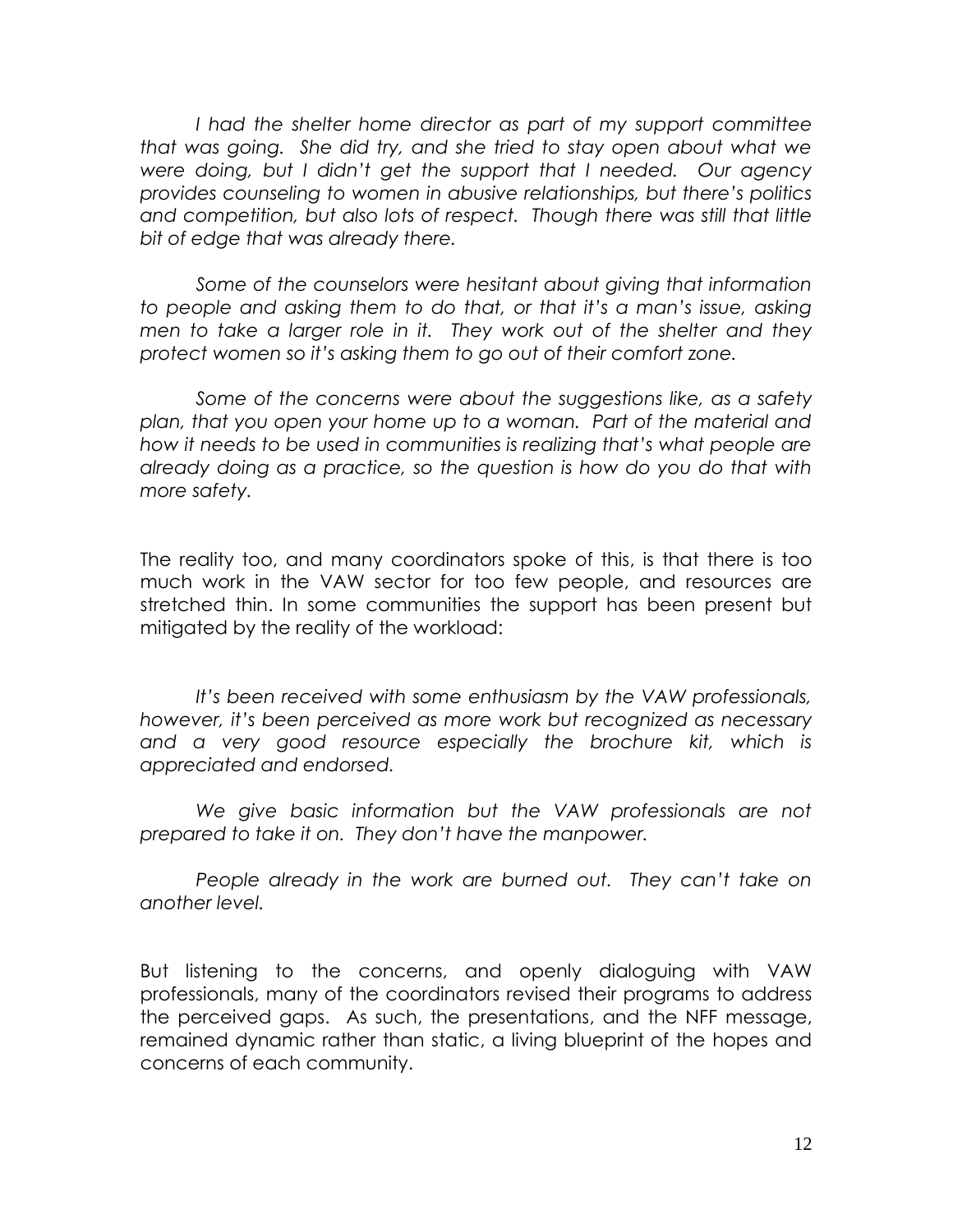*There were some concerns about non-VAW people carrying the message. They also had concerns about exposure. But we worked*  through the training material and so people are more comfortable with it *now.*

*The biggest concern that I"ve heard is around the brochure in talking to abusive men. So in our presentations we"ve incorporated and addressed some of those concerns in saying that it is just information and that we"re not encouraging people to confront men.*

*It"s been received well in Oxford County, and it"s been well received at the women"s shelter. They"ve been very supportive, and it"s been integral for the organizing committee. But I"ve taken some flack from colleagues in the shelter system about the project. When the project was rolled out they said it encouraged neighbours to meddle, so we"ve had to be careful. We"ve said we don"t expect you to run out and break up a fight. We"re just asking you to be watchful, know what"s out there. We"re not asking you to put yourself at risk.*

#### **Professionals and Service Providers outside of the VAW Sector:**

Part of the success of the Neighbours, Friends and Families campaign has been due to the dedication and vision of many professionals including those not normally associated with the Violence Against Women sector. Encompassing a broad spectrum of organizations and individuals from police, faith leaders, mayors, Block Parent captains, paramedics, landlords, and media, among others, many have gone above and beyond their official roles to support and promote the campaign in their communities. Rather than one voice in the wilderness there have been many, influencing, through their presence and visibility, the importance of the project and their commitment to it. Many coordinators spoke of the ways in which they were sustained in their efforts to impact the greatest number of people in their communities. Among their comments:

*The mayor of Wasaga Beach was extremely supportive and put in writing his support for the campaign. Also the local newspaper that would print the stories.*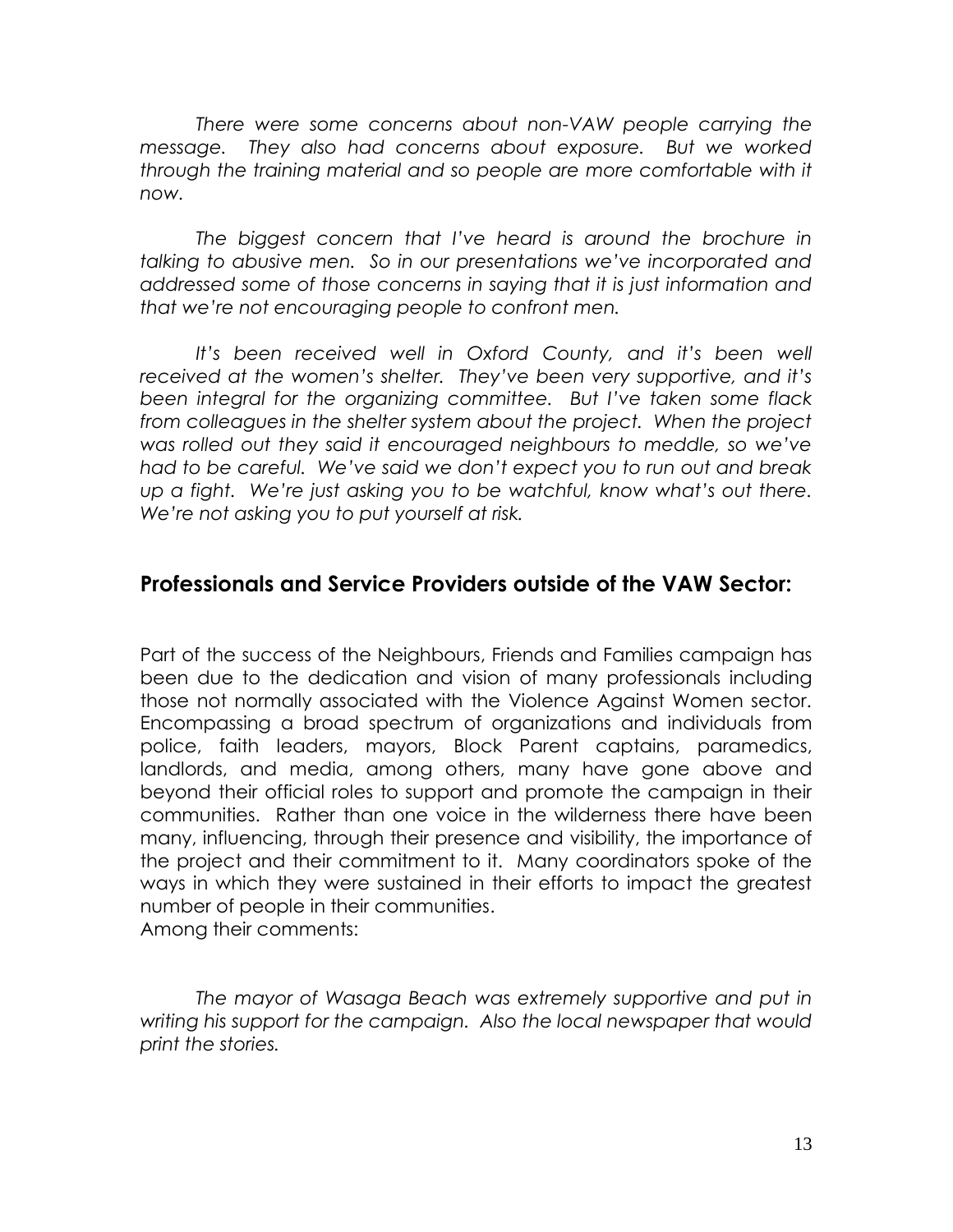*We initially started with a launch and that included getting a quote and participation from each mayor in the seven municipalities. They came together for the launch and afterwards we used their comments to tie into each of their communities. It"s one of the ways in which we"ve tried to personalize it for each of their municipalities.*

*The thing I did was to go to the municipal council of every community that we service to tell them what we do. We"re small enough up here so it"s easier as everyone knows each other so we can really get people together.* 

Some professionals, recognizing the potential, began to incorporate not only the material but the message of Neighbours, Friends and Families into their client relationships.

*The crown"s office has also been using the video to show when a woman is being interviewed. They"re showing the documentary hoping that it hits home to the family members who are bringing them there.*

*There has been so much support from a wide range of professionals. With the landlord"s association, I wrote an article for their newsletter with the information about NFF. So even if nothing else, 600 landlords and superintendents got the risk factors and warning signs.*

People really want to become involved and they have begun to recognize the opportunities within their organizations and businesses to make an impact. In London, for example, Scotiabank made a firm commitment:

*They sent ten managers along with the VP of the region. I met with them to talk about how the bank will participate in this region. The majority of people knew someone who was abused. So it"s very personal. It"s about establishing the structure about how they can participate and coming up with ideas to make it fit to their own existing structures. It"s an opportunity for them to engage with community resources and offer support.*

In smaller communities as well, schools, through principals and parent councils, have been integral in spreading the message: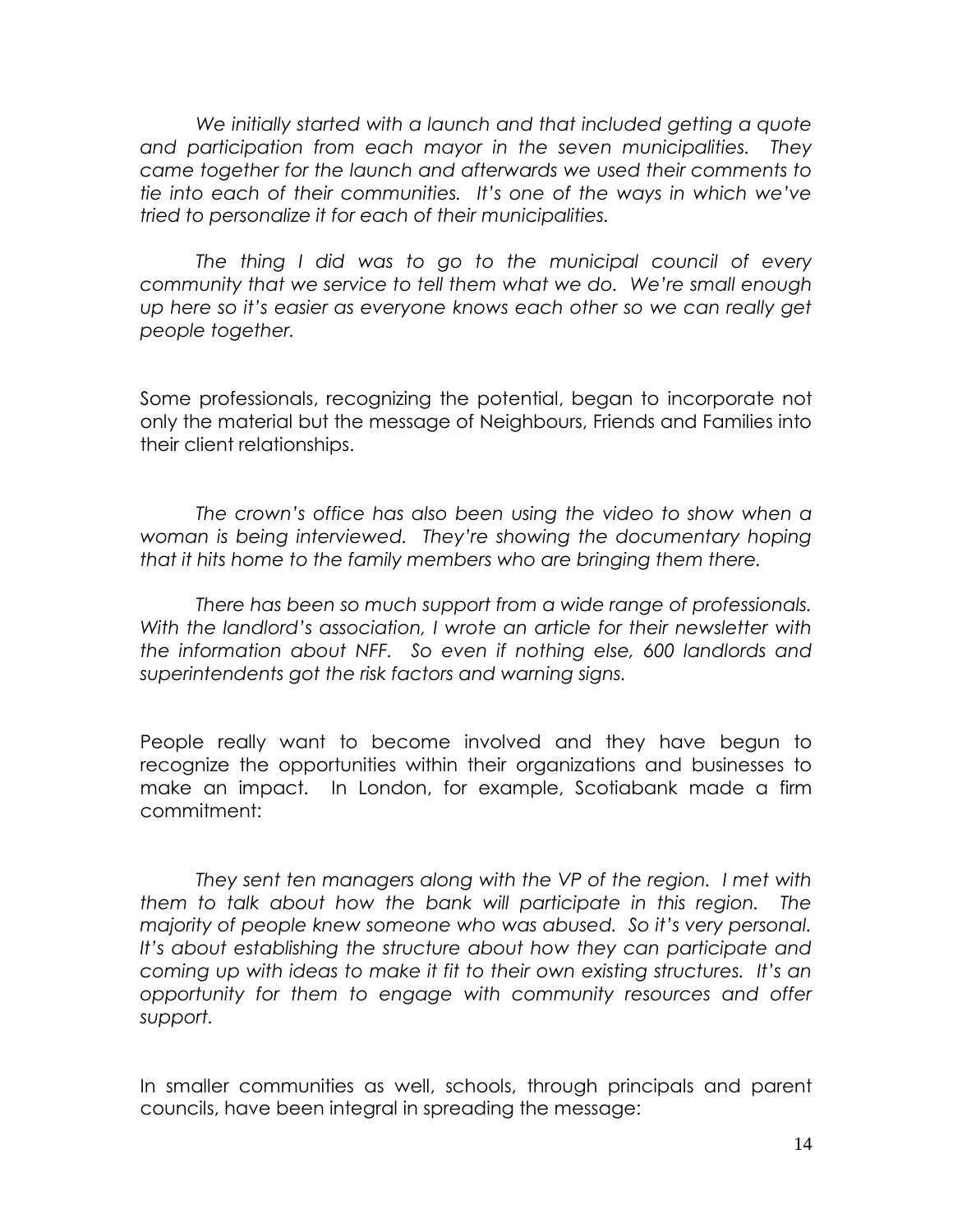*I make presentations to the principals and staff and the parent groups. They"re the heart of the community. They talk to everyone and know everything.* 

*Principals get it and have been very supportive. Out of 30 schools, I"m in 20, had two no"s because they"re new, and I have eight waiting. So they"ve been very receptive*

*Mostly they will open the door wide and allow me to be put on their agenda for parent night or school council. So they"ve been very receptive. For some, the door opens only a little and for other"s it"s wide open. The bigger part is to get them onside so that they"ll present the material.*

*They"re a really keen group. I got the sense that they even want to be in a think tank. They really energize me.*

*I've given all the principals the information and offered to help in relationship classes or community class involvement. For kids who live in those relationships, violence is normalized. Their boundaries are already violated so it"s really important to reach them. The police officer said that they"re starting in kindergarten now beginning to talk about healthy boundaries and what"s acceptable and what"s not.*

Faith communities of all descriptions have also welcomed the campaign, and taken a larger role in educating the supporting their parishioners:

*I"ve just started with the faith community on a ministerial level. A United Church minister is meeting with the faith leaders in the area. That"s a place that we"re looking at making inroads in. This minister will put one of our brochures in his newsletter each month in order to keep it going.* 

*The ministerial community has been very important. In a rural community, the church is a big deal. It"s the social club and the centre of activity. People said when I moved here, if you want to get involved in the community then just join your church.*

Law enforcement at all levels has also embraced the campaign. In many cases, the Neighbours, Friends and Families Campaign, and its material,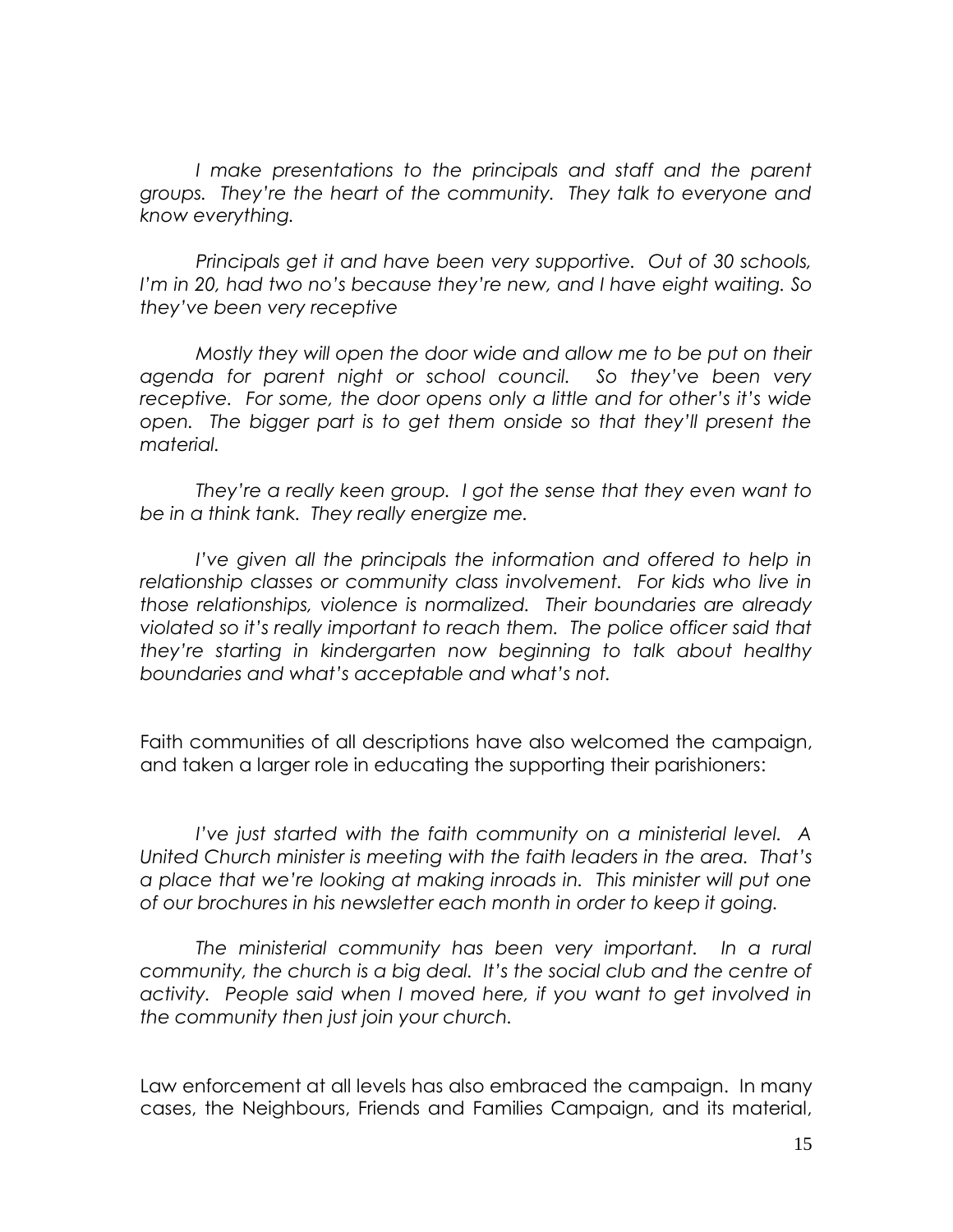has significantly enhanced existing woman abuse educational programs within police services. Both professionally, and on a personal level, officers have provided strong support to coordinators across the province.

*The OPP officer from the rural area, who is the domestic violence liaison officer from Frontenac division was very open in the community, as well as several others, who didn"t go with the politics but were very focused in advocating and doing whatever they could. That"s great! The OPP officer was wonderful. She went to the dumpsites [to hand out brochures] with me, and I rode around with her and we talked about incidents she was involved with and what it was like for her.*

*The OPP have been especially supportive. They"ve been open to distributing information and material, as well as being very frank about how to handle increased calls, and what they can and can"t do.*

*There have been two amazing police officers who have been great*  and very supportive and wonderful with suggestions and helpful when *people called with family and friends who couldn"t get help. They"ve advocated and, without that, people wouldn"t have gone back for help.*

*Our Justice for Women Review Team especially have been helpful, and also the OPP, two detachments, one in each county. Both the sergeants and others sit on the coordinating committee and have been really involved in the radio campaign.*

*There are police officers on board. We are in a very good position. Once a week now, and for 10 months, we"ll be training officers in the York region, 1500 officers in all. They need to retrain every year for certain aspects of their positions. And they"ll be doing a short blurb about the program so that when the information gets out in the community, people will be seeing it and asking for help. The police will have the heads up about the information.*

*We"ve partnered with organizations working with people in the law system who are mandated to do community service hours. They"ve agreed to supply some clients to do some of our volunteer work with administration and organizing the pamphlets. It"s "Random Acts of Kindness Week" and they feel strongly enough about the program that they want to do it for free. Usually they charge.*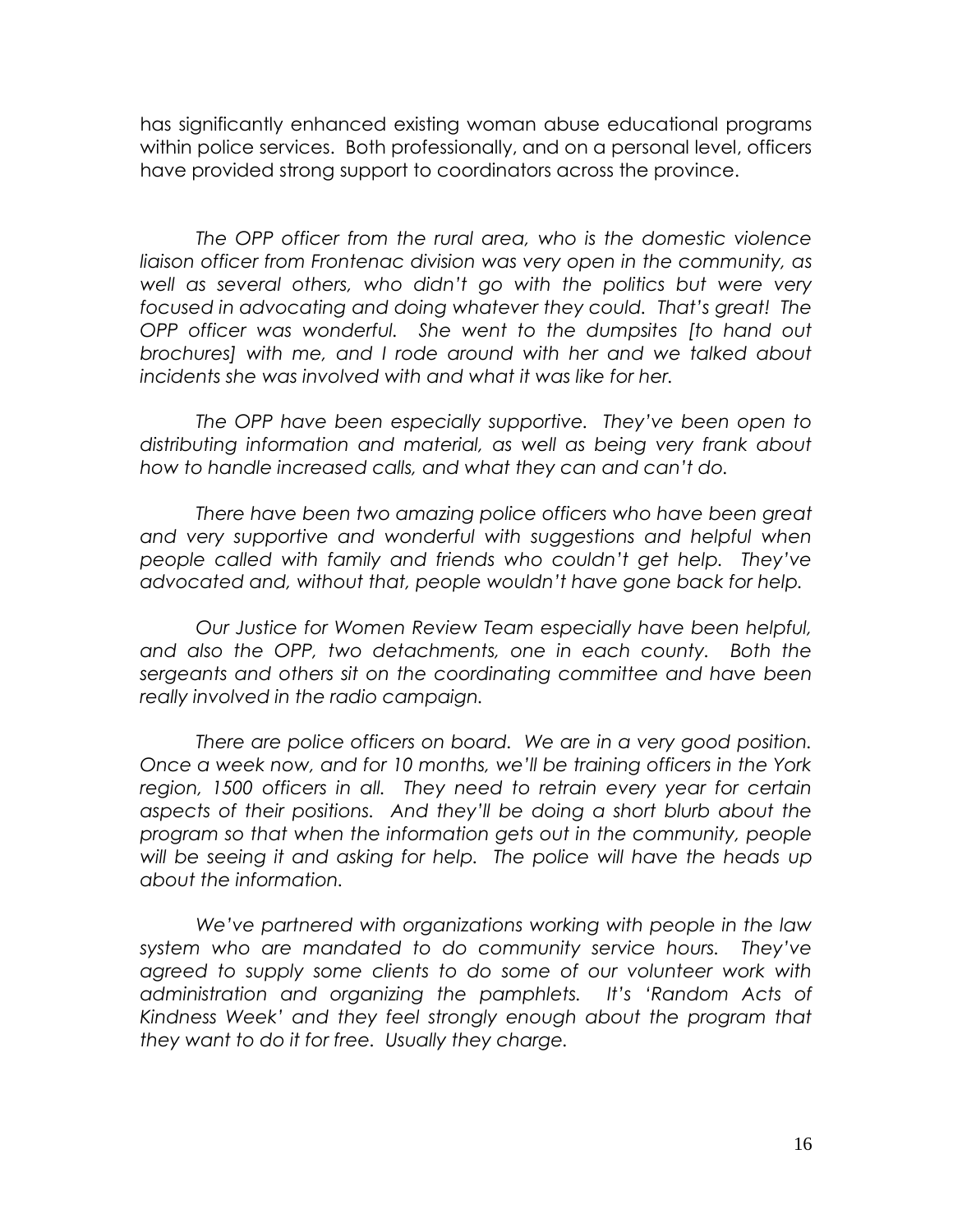And vital to the success of the campaign in many regions has been the support of local libraries, often crucial meeting places especially in rural communities:

*The library has been good in distributing more than 2400 brochures and safety cards in branches.* 

*I have a friend who works for Random House and he donated*  fifteen copies of Black and Blue to local libraries. One selected it for their *book club. I put together a kit with resources to go with the book, with the questions that you could use if you were discussing the book. I"m hoping the other libraries will take us up on the offer to use it in the same way.* 

And it's been a campaign that has a huge potential to raise awareness for established professionals to do their job in a very different manner, especially those who are in a position to notice abuse due to the intimacy of their treatment and relationship with their clients.

*When training dental people we"ve handed them the brochures. It"s good material. It"s user friendly and audiences respond to it.*

For students as well, just entering the workforce, planting the seed of responsibility and compassion, ensures that a new generation within helping professions will be knowledgeable and aware of the risks and warning signs of abuse:

*The college students have been very committed. The campaign is very empowering for them. In lots of agencies, they know what to do but the students are just learning. They can now implement and share this information.*

*I also went to St. Lawrence College and talked to one hundred students in two classes. The response was tremendous; they were open and asked lots of questions especially about their mothers being in abusive relationships.*

But not all professionals embrace the campaign with the same enthusiasm. One coordinator notes: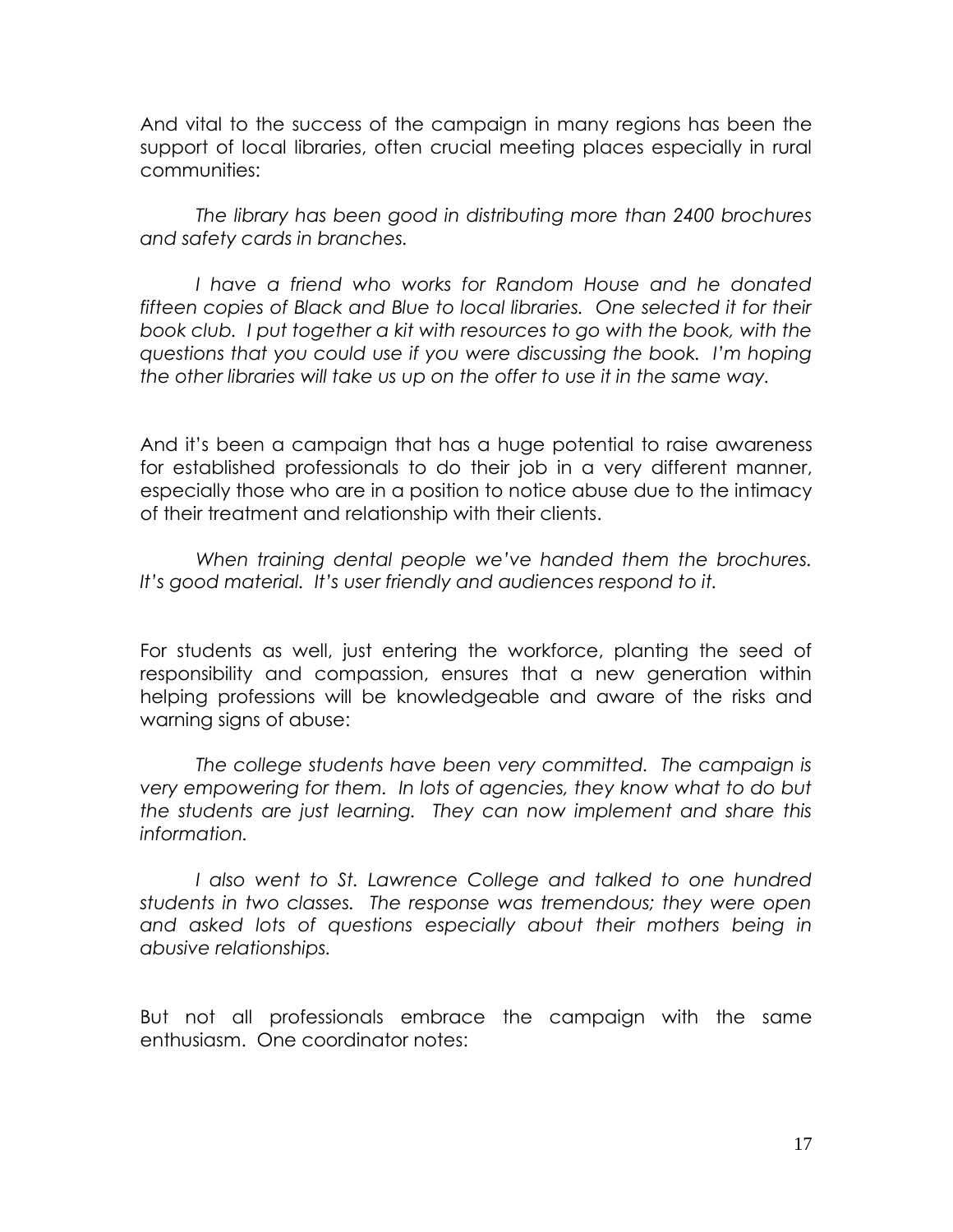*There"s been no group or sector being resistant and negative, but the level of agreeability has varied. Some will display the brochures but not do the workshops, but mostly people have been open.*

While many professionals may not be part of what is often considered the VAW sector, many of them, in the context of their work, encounter, in a very immediate way, the painful reality of woman abuse. And unlike their VAW counterparts, they have often been overwhelmed and uncertain about what to do. Neighbours, Friends and Families has, in many cases, given them confidence to do their jobs more effectively and to become a stronger voice for those who have none.

## **Working Differently: Collaborative Community Relationships**

In smaller communities, organizations supporting women need to align themselves to forge stronger bonds in order to leverage the impact of their services. Many coordinators spoke of the generative partnerships and reciprocity between community organizations, relationships that have laid the groundwork for a sustainability based on collaboration and creativity:

*Sarnia is a small community. If someone is abused they would either go to the shelter or come here for counseling so there are lots of crossovers. We try to make it a win-win proposition and we try to make twice the amount of progress by pooling our resources.*

*The Indian Friendship Centres were good for us too about getting the information out on the reserves. They were wonderful about getting us what we needed. They paid to have some banners made for the launch in English, French and First Nations languages. They were good at getting exactly what we needed.*

The real measure of success in other communities has been the ways in which Neighbours, Friends and Families has been embraced and incorporated into advocacy and educational awareness events: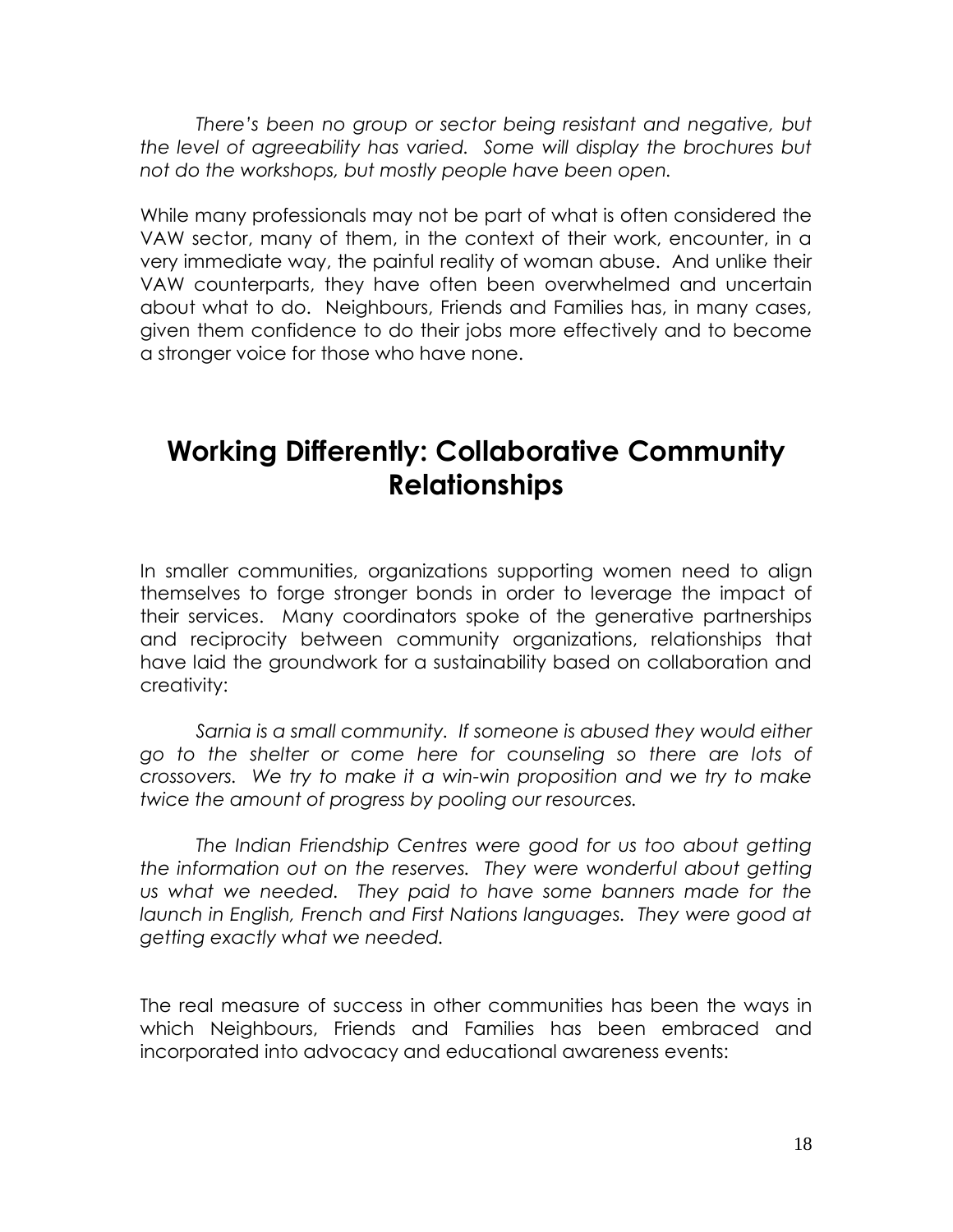*In London for example, we brought the NFF material together with Changing Ways and the Missed Opportunities Play, about talking to abusive men, which was sponsored by the London Coordinating Committee to End Woman Abuse. Or the CAW working with the Walk A Mile In Her Shoes campaign. In this way, professionals came together and were able to really evaluate their communities and do the work the way they needed to*

But while there has sometimes been a willingness to collaborate, it's not always been completely successful:

*The campaign has been received relatively well. It"s difficult though. There"s a big difference between the two shelters in our community. One is going through a big expansion and doing enormous fundraising. We tried to piggyback our information with their fundraising requests but it quickly became apparent that it wasn"t going to work. There was too much saturation.*

Part of the reason for the power and success of these partnerships is that, even though people are working in a professional capacity, they've often made an intenselypersonal connection not only to the work, but also, and particularly because of the personal nature of the material, a profound connection to each other.

## **Implementation:**

#### **One Size Doesn't Fit All:**

The campaign has been rolled out in regions across the province with as much variation in strategies and activities as there are communities. Using the Community Action Kit, and the basic training as a launching pad, coordinators capitalized on the freedom they'd been given by the province to really scrutinize their communities and determine the most effective means of impacting the people with whom they lived and worked. It's been the flexibility that has appealed to coordinators: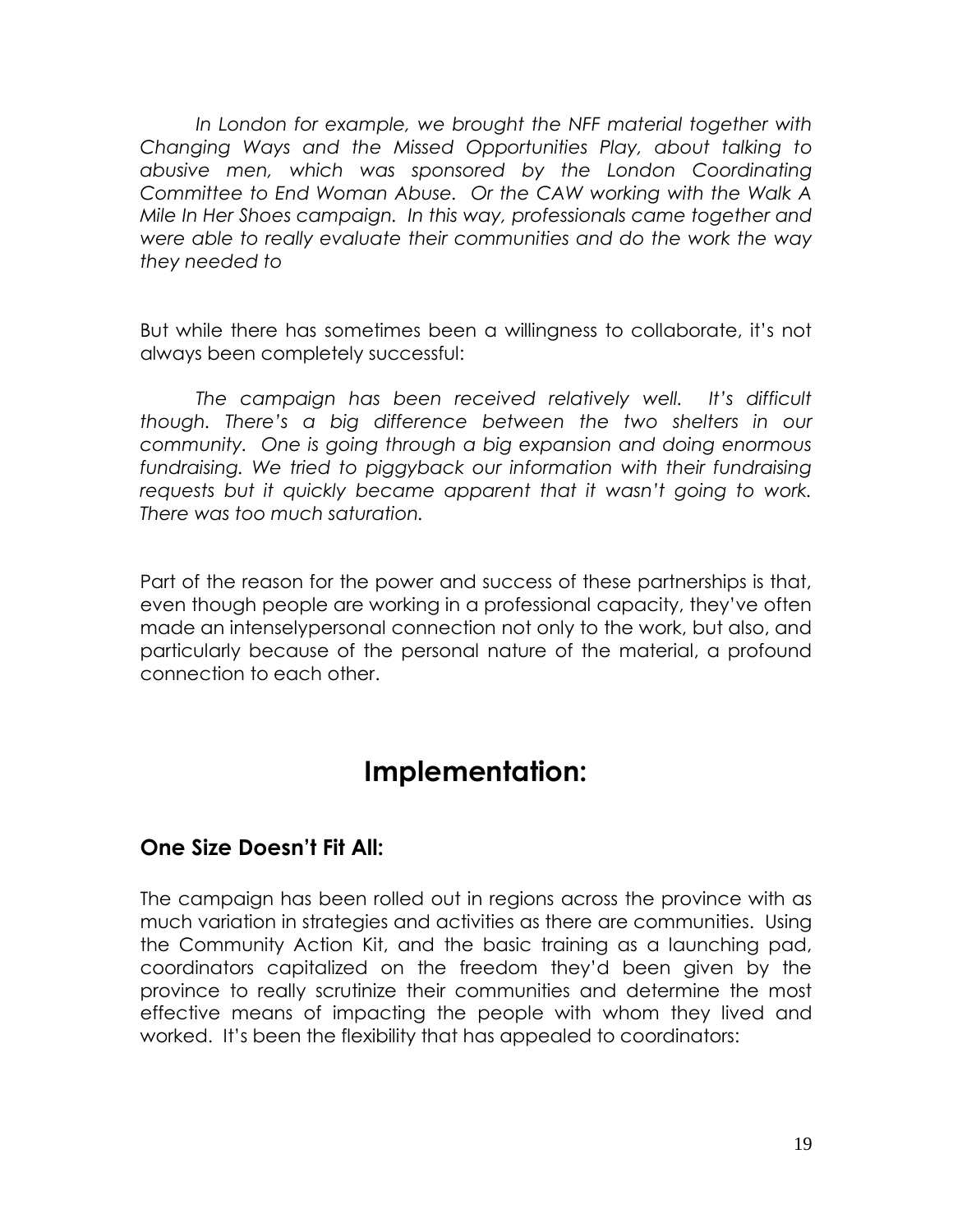*You have the basic materials but they"re not structured in how you need to follow things, so you have freedom. It needs to fit a variety of communities. It would shut down if we didn"t have that freedom. Some people might need the A,B,C,D approach but the lack of it was great for us.*

*You need to think outside the box and to look for innovative ways to get the message out to people. I used the Community Action Kit to get me started and go beyond that because there are lots of opportunities to get the message out. I like a lot of the ideas in the kit and they really sparked other ideas.* 

And many people were able to identify their biggest strength, that is, that the people living in their communities know it best. By mobilizing that knowledge and natural expertise, coordinators were able to harness and utilize existing connections:

*The campaign doesn"t give strategies. The strategy is that these people know their communities. These are the leaders. They know the best way to pull their communities together. I"m really just trying to facilitate things so that we get this whole community that wants to do it. And that"s my community strategy. People that can make the change are already there. I can educate them and give them the tools.*

*We rely on the expertise of cultural community leaders or religious leaders. These are sensitive topics especially depending on culture, and we"re trying to connect with, and build relationships with newcomers clubs and associations. We depend on them for translating the message, and to answer questions about partnering. We"re not assuming that we know everything.*

Many coordinators have also drawn on the personal experience and presence of particular individuals to touch and inspire others to get involved:

*We"re going to have Deborah Fowler speak about her personal experiences of domestic violence. She"s been doing a lot of that for Windsor. She talks about when she did choose to end the relationship and how things got really rough.*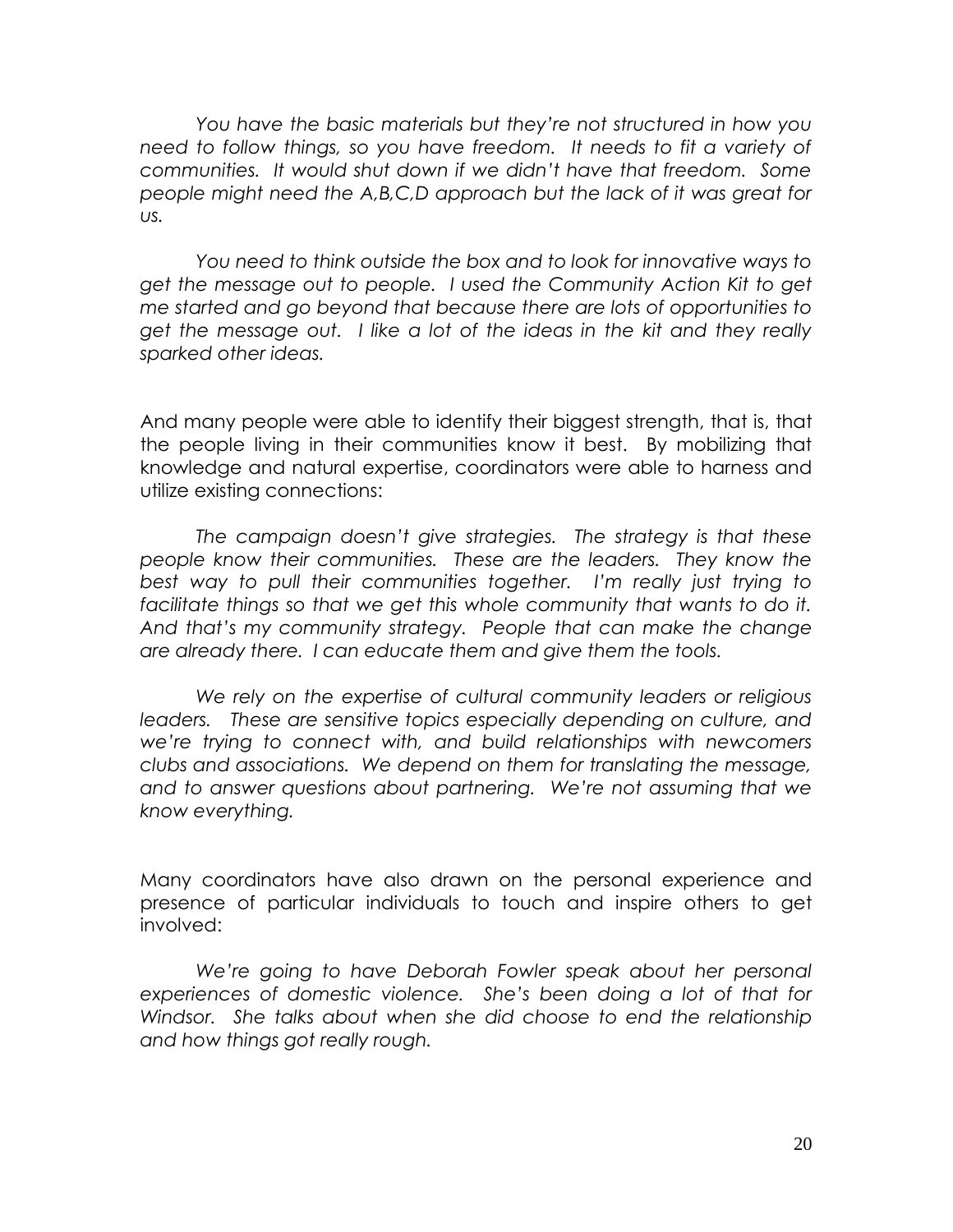#### **Meeting People Where They Live, Work & Play:**

Part of determining the most effective means of reaching people, is to discover where they gather. From libraries to community centres, in launching their campaigns and doing educational sessions, coordinators met people where they were in both a physical and emotional sense:

*We did a large public launch at the mall in North Bay. We also let people know that there would be trainings coming in the community. The mall is busiest on Saturdays with a lot of people coming from the outlying areas. So we targeted those people from throughout the district.*

*We"ve been trying to stay in high profile places like the two malls so that we"re visible, as well as health units and libraries, places like that.*

*One sector that"s been especially important and allowed us to hold public forums is the social housing department of the city, who has partnered with me. I"ve done Neighbours, Friends and Families presentations to all the tenants, people who are still too scared to come out to discuss these issues, or to come out and say my friend"s going through this. With the tenant meetings, I"m going to them so they don"t need to come to me and risk anything. That"s a really big thing.*

Community Coordinators have also taken advantage of gathering events to piggyback their information in order to maximize the impact. One person says:

*We"ve gone to as many events as possible, like a large trauma conference recently. We got our information in their take-home bags, and had book marks on the book table for anyone who bought a book.*

And especially in rural communities, where transportation, weather and distance can be impediments to reaching people, coordinators met them wherever they gathered. In addition to having many community members in one place, it was a natural fit, a way of taking some of the pressure off presenting the information because it was in the context of recreational or faith-based activities: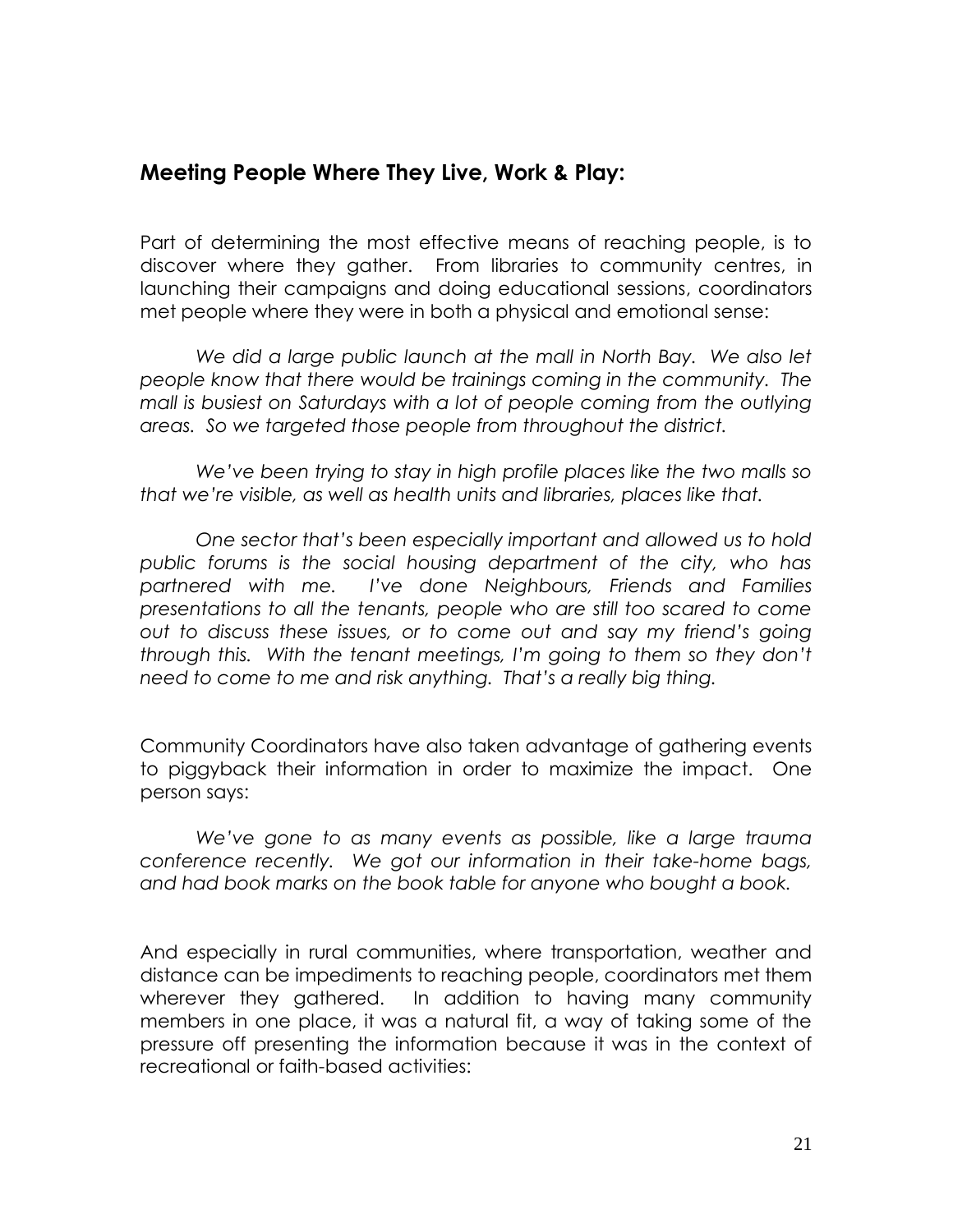*I think we"ve done a great job of distributing the materials through arenas, swimming pools, libraries, wherever people are gathering. There have been many public speaking engagements, and the faith communities have really picked it up. So there have been lots of luncheons, study and couples groups. It has a real country feel to it all.*

*Schools are meeting places, for staff meetings, PD days, home school or school council. Then from there, depending on how keen the principals are, we look at parent education nights, where we"re slotted in with things like Internet safety or cyber bullying.* 

*We"ve been creative about how we"ve delivered the materials and taken advantage of community activities. We"ve done displays at outdoor farm shows, hockey tournaments, all strategies of asking where do neighbours, friends and families go?*

In immigrant communities as well, where many women can be especially isolated and vulnerable to abuse by their partners, making contact can be challenging. One coordinator, knowing that ESL classes, in some cases, are the only place that immigrant women are allowed by their partners to go, subversively took advantage of the opportunity to spread the message. She comments:

*The other strategy is working with ESL. We"ve been approved to go*  to every school that has a LINK program. We get Spanish people together *and talk for an hour. What happens is that often abused immigrant women don"t have contact with the community except through their English classes. So we go to where they are. We know that there is a lot of work to be done with these students. They"re at a higher risk because they don"t know the language, their rights or the law.*

#### **Spreading the Message:**

Beyond the public presentations, the materials, or the accompanying video, the most powerful means of not only connecting people, but also of spreading the message of the campaign, has been through word of mouth. Through individuals using personal connections, the word has traveled at a grassroots level, from one neighbour, friend or family member to another. It is a potent illustration of the power of relationship and community. Time and time again, coordinators spoke of this: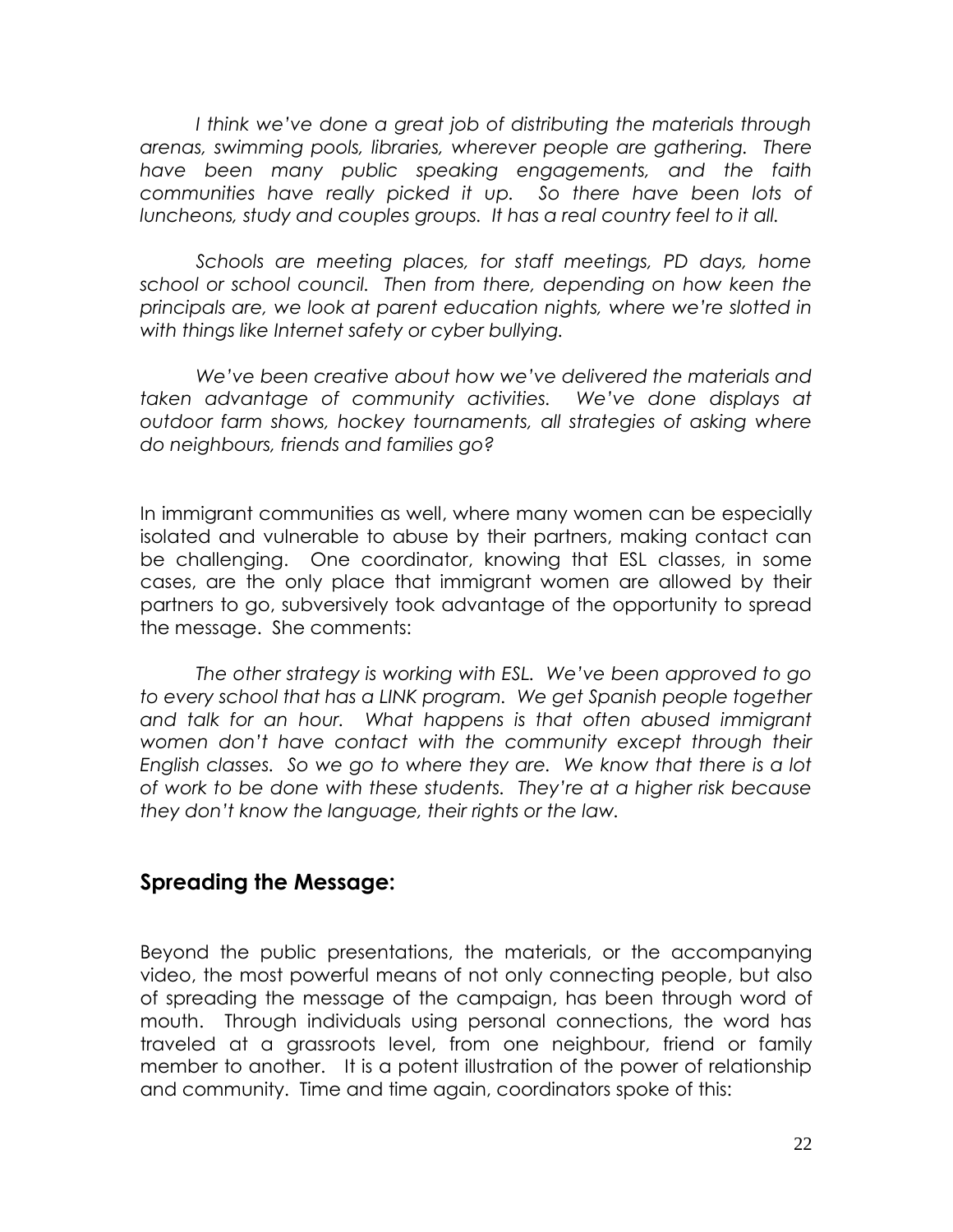*I"ve talked to many individuals, at information fairs and places like that. I talk to people individually. Word of mouth is the best way. I"ve been talking to them and they"ve been talking to their contacts so the word is spreading. I"ve had people come up and ask if I could come and speak if they get a group of people together. So there"s a lot of enthusiasm in the community.*

*It"s really based on the Breck effect. You know that old Breck shampoo commercial? I told two friends, and they told two friends…and so it goes. It assumes that everyone has an important role to play. It"s in the power and potential of everyday relationships that the campaign has its best chance of spreading.*

*As I do presentations, people are impressed and they talk it up to other people. The more people that see it, the more people get excited. It"s a ripple effect.*

*I really do believe in the power of word of mouth. My background is in marketing and communications. I"d been looking for a way to do that and NFF gave me a model to be able to easily engage people through word of mouth marketing and spreading the information through a more person-to-person communication.*

It's often also been a matter of actively asking others to carry the message, of inviting and encouraging dialogue: One coordinator notes:

*There are people, for different reasons, who are keen so I have identified them as champions and I"m asking them to bring other people to the table to build this critical mass of people. I"m asking them to get men involved, so they do. That"s a critical part of the project. I"m asking those who are keen if they know of a man who might be interested in taking this on as a champion. I"m creating the space for them to be a part of it.*

#### **Making it Personal:**

In order to really meet people where they are, many coordinators adapted part or all of the materials in order to fit with their specific population base. Whether to be culturally specific, to maneuver around distrust, or to more effectively utilize the Neighbours, Friends and Families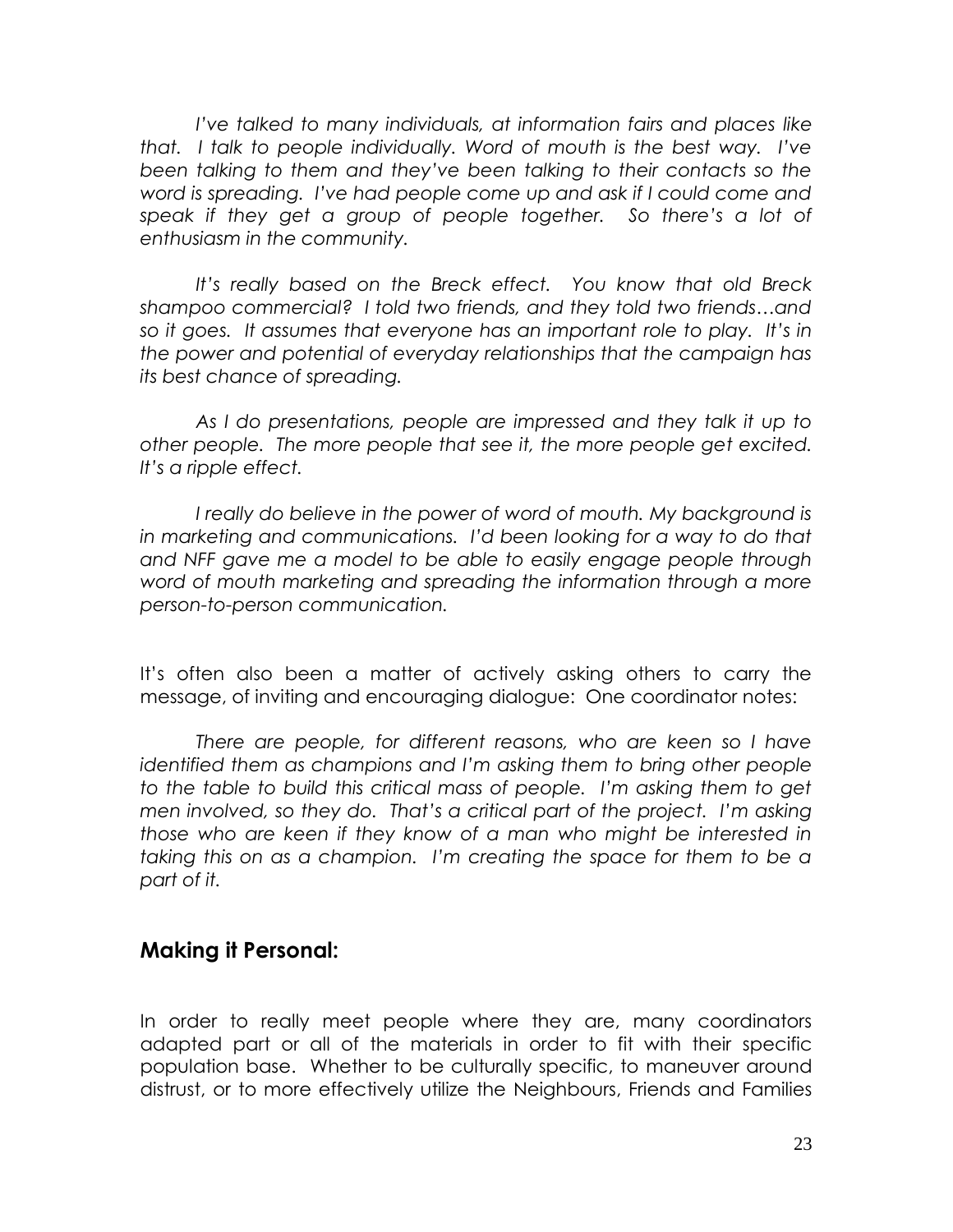message in particular workplaces, the adaptations made it personal to individuals and communities.

*There have been a lot of positive comments and a lot of organizations adapting the material to their own work. For example, in London, the Abused Women"s Helpline workers were able to adapt the material about how to talk to men with people that called in crisis.* 

*I"m working with high school area youth, adapting the material to make it more youth friendly. We had a presentation and a round table discussion to see what is needed for youth.*

*What I value most is the ability to be creative and local, to manage the project with a very familiar and local flavour. We can tweak it to where we live.* 

*We"ve had good support from a broad sector of organizations. One of the things that have helped is that the Lori Dupont story is so compelling. It"s about workplace safety. People still have fears and concerns. So in Windsor, that"s big. People are tightening up workplace safety and this is seen as a crucial part. We reference the recommendations that were in the paper and everyone knows. It"s just part of what happened here.*

## **Thinking In and Outside of the Box: Strategies & Activities**

The myriad of ways that the Neighbours, Friends and Families campaign as been implemented are as diverse as the community populations. Often coordinators have employed a combination of methods: traditional and innovative, large scale and intimate, depending on the personality of the community and the most effective means of people receiving the message.

Employing the materials from the provincial campaign, many coordinators did at least one conventional launch with the official or adapted PowerPoint presentation, the DVD featuring the Sandra Schott murder and the impact on her neighbours, family and friends, and the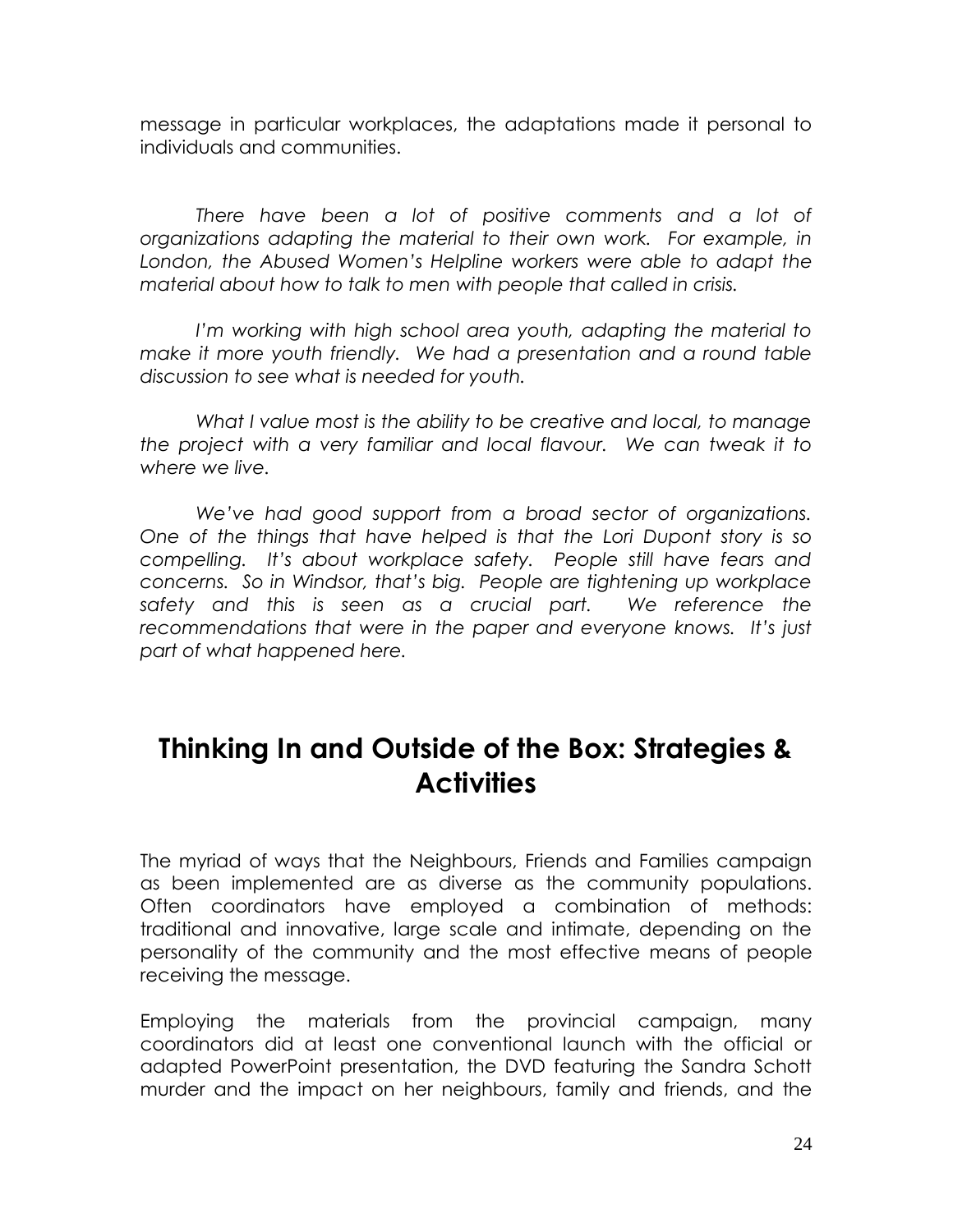Public Service Announcements, shown both at the presentations and run by various media channels. In addition, they ran information booths at libraries, or women's groups and colleges, and workshops with agencies, businesses and industry. And using various media channels including radio, television, billboards, newspapers, the coordinators tried, in varying degrees, to leverage their message through a number of means.

#### **On the Margins: The Immigrant and Rural Connections**

But in addition to the more formal presentations, many coordinators, particularly those in rural areas or who serve immigrant and linguistic minority populations, encountered special challenges that required a great deal of creativity and forward thinking. That grassroots activism, meeting people exactly where they are, has been a flexible and powerful means of touching lives in the most intimate ways. One of the most personal has been the kitchen table talks in the Spanish, new immigrant community.

*We"re doing kitchen tables. There is a stigma to talk about abuse. We"ve organized workshops but we don"t know if people will come. Any group with a minimum of 5 people, we go to their place. We go for coffee. We even take the snack, and we sit down and chat. And out of those we try and get 4 or 5 more small groups to speak with.* 

The effectiveness of this kind of strategy is important in a community where there is a lot of distrust for official figures, especially police, in addition to a very different understanding of women's rights and the law. Targeting the women in the small kitchen table discussions, the coordination team also worked directly with the men in their community. Doing focus groups with men they discovered that many interpreted the brochures as very aggressive against them. A coordinator shares:

*They feel shock about how to talk to men who are abusive. It might be a cultural thing. The police take men away and they"re seen as the bad ones. The campaign is oriented to women but the focus groups suggested that it should be focused on the abuse within the couple. It"s hiding the real issue. The information is true but if you put it that way they reject it right away. We"re pushing them away, they feel judged. So we don"t begin with that. We talk about the stress of immigration. And when*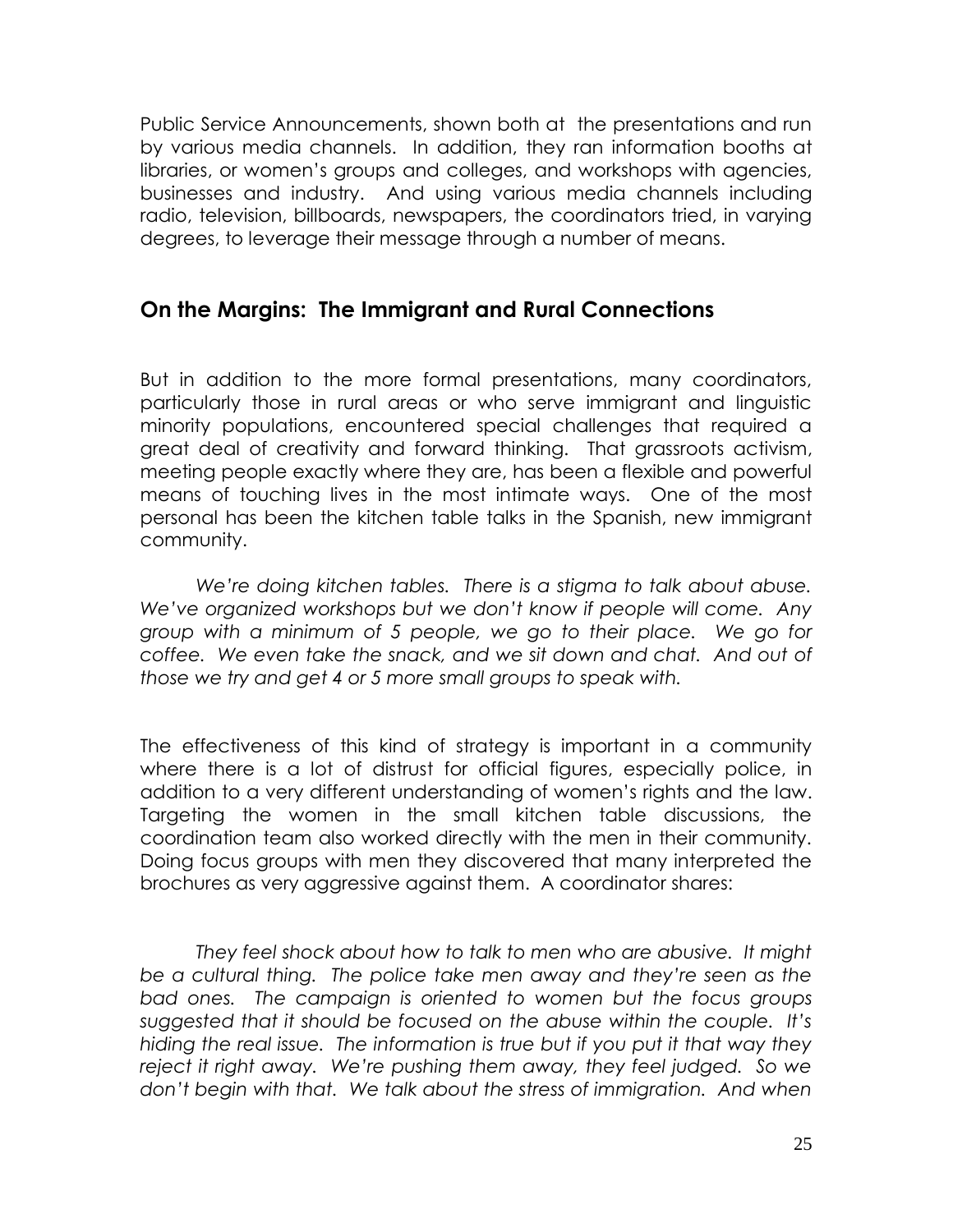*men get together they can talk about that. Then in the course of conversation, we can then speak about abuse without driving them away.*

*There are different things to explain in Spanish, especially the criminal code. People don"t know, for example, that for pulling hair they could go to jail. People are afraid of institutions because of our home countries. People are afraid of police because they feel they can"t be trusted so they don"t call and report abuse. So we try and educate people about how the police can help.*

Outside of specific cultural communities as well, the power of personal connection is very evident. It is a belief that we can make a difference, one person at a time.

*We have a woman in Tobermory who wants to have a potluck supper and invite her friends and neighbours. It"s isolated and there"s no anonymity, so she wanted just to invite friends and people she knows.*

As well, there's also been a very strong concern to ensure that the materials are appropriate for the linguistic and cultural communities that they serve:

*Because of all the languages there"s been lots of time reviewing the existing documents, making sure that they"re translated correctly and that the cultural inferences are clear, making sure that it"s politically correct and not insulting any cultures or practices. Sometimes there are cultural subtleties that another culture doesn"t necessarily grasp. It"s a difficult subject so we don"t want to close any doors before we"ve begun.*

These community leaders have also seen the potential in partnering with cultural groups, both in the places where people gather, and especially the ways in which those within the cultural group identify with one another and their traditions. One woman notes:

*We want to do outreach. We contacted our associations like those of music and dance, which are very important to our culture. We"ve explained the campaign to them and asked them to have their groups in*  for a workshop. We also have associations from each Spanish speaking *company and we approach every president and every board and ask them to put information on their website. We also did a newsletter to*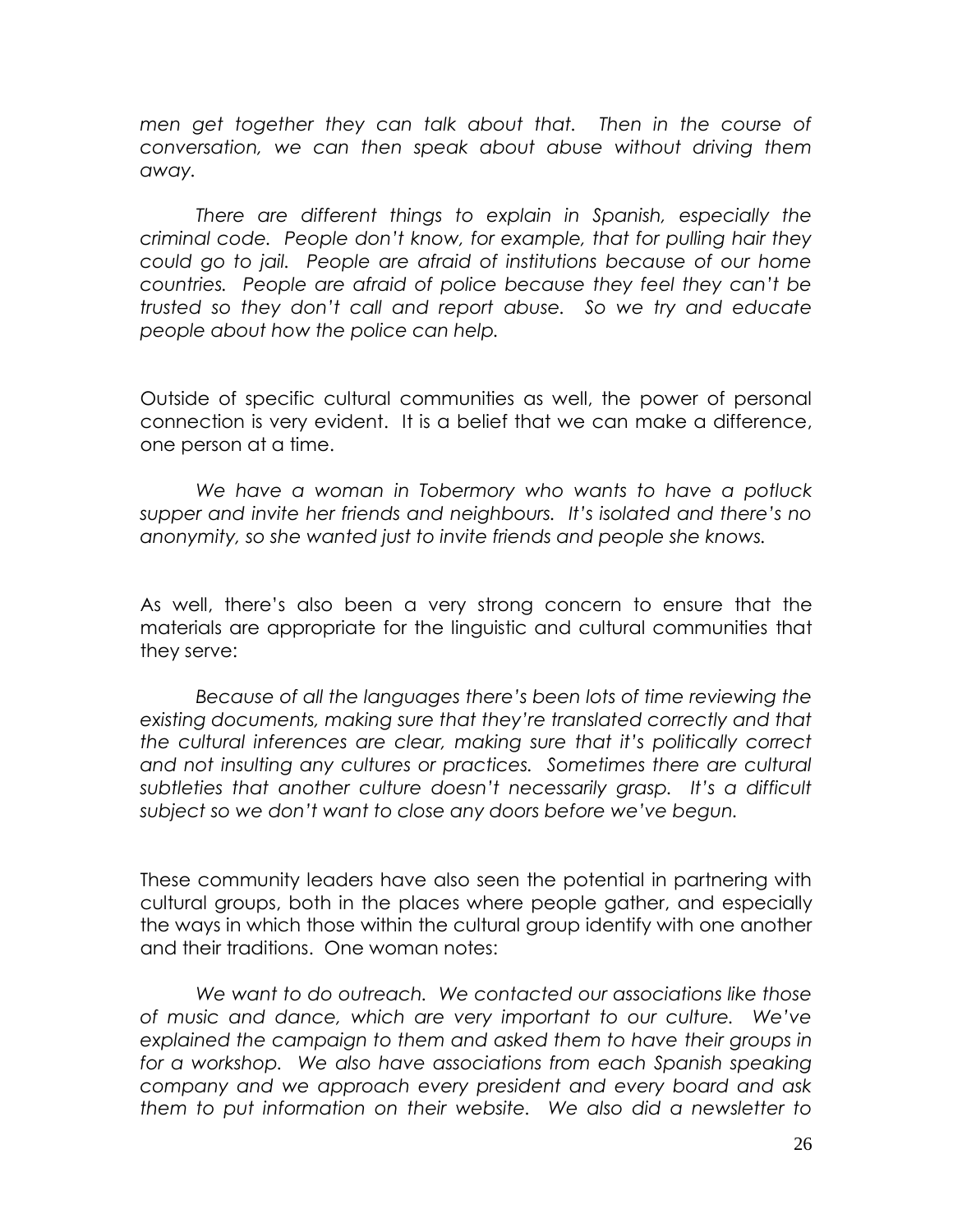*inform and educate people, and they spread the information through their websites and their network.*

*We"ve worked with people throughout the community including cultural groups, any place where our people meet. Everyone has been open and receptive to the information, partly because we"ve really adapted it to fit the Spanish speaking community.*

And in rural pockets as well, coordinators had to employ unique strategies to counter some of the realities of rural living like distrust of outsiders and geographic isolation. In many communities a local radio station was the only connector.

*We"ve been able to create a radio ad so that"s new and innovative.* 

*Especially in the country, there"s the importance of connecting with one or two media. We"ve done pieces on the radio. We paid for 80 and they gave us 80 for free. And they put any story of ours on their website as a news story not just a community event. That was wonderful. It brings an air of legitimacy to the community. At Christmas we focused on a media campaign with the PSA, newspapers, radio. We got better rates, and the kids coming home from college got to see things that they might not usually see.*

*We don"t have a television station here so a lot of people tune into the radio. Many people heard the live radio show and it had a big response.*

*On our local web based news site, Sootoday.com, we"ve rented a banner on their homepage and we ran that for the months of November and February, and we"re going to re-run it for April. It has a direct link to the NFF website. We were able to provide people with the snapshot of local numbers. Sootoday is a very popular site and lots of people access it.*

#### **Making An Impact:**

Another strategy employed by a number of coordinators was The Clothesline Project. Begun in Cape Cod in 1990, to address the issue of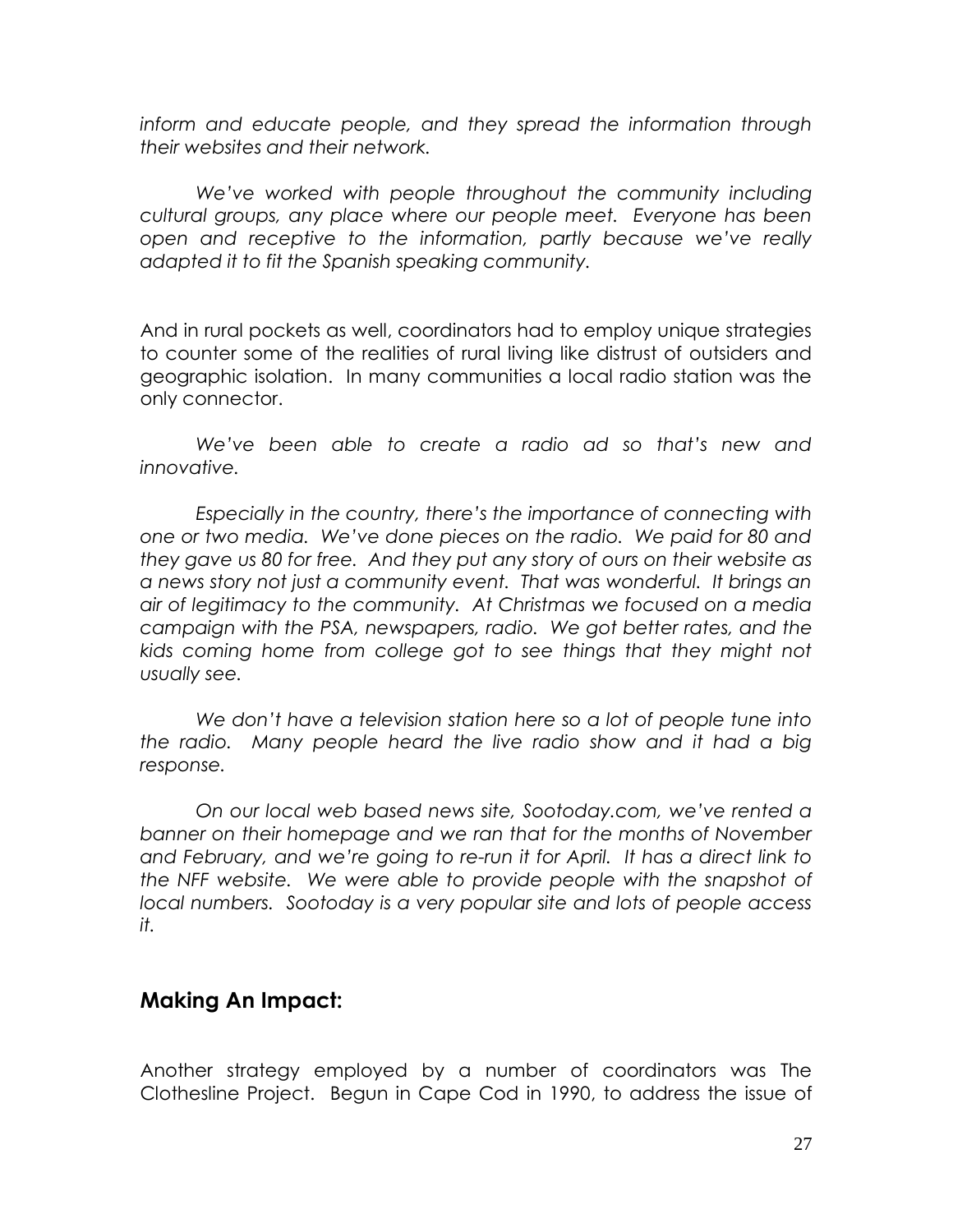violence against women, the project is a vehicle for women affected by violence to express their emotions by decorating a t-shirt. It's then hung on a clothesline as a testament not only to the issue but also to the courage of the survivors.

*We"ve also used the Clothesline Project, using powerful visuals to bring attention to a particular location that"s working with the Neighbours, Friends and Families program. It draws people in then you get to speak with survivors.*

*We"ve worked with Women"s Interval Home and set up our Clothesline Project. We help them set it up in different communities. The visual impact really grabs people"s attention. They tend to come up and read the shirts.*

*There"s been a lot of response from the Clothesline Project. To give you just one example, at a community centre, I was standing by the display and a young guy came up. He asked if I worked for the Women"s Interval Home. I told him what my role was. He said "my mom stayed at that shelter and you saved my life and my mom"s". It brought tears to his eyes. He made the sign of the cross on his chest, flashed the peace sign and then walked away. I said thank you for sharing your story. It was just so from the heart.*

In addition, some of the most innovative strategies have come out of the recognition and understanding of the intimate relationships that women often forge within their community, both professionally and personally. One person spoke of working with massage therapy students:

*We tried to go with different groups too like massage therapy students because people trust them. They"re naked under a blanket so a*  lot of people share information with them. There's already a level of trust *there, and they"re going to be the one to see bruises and scars. So we*  need to educate them and give them information to share with people if *they are being abused. Women trust them so it"s a very hands-on thing.*

Another saw a need and opportunity when a young woman, who worked as a hairdresser, was murdered by her boyfriend. It really touched and motivated the coordinator, and, as it was a natural fit, she contacted more than 85 hairstylists in Kingston.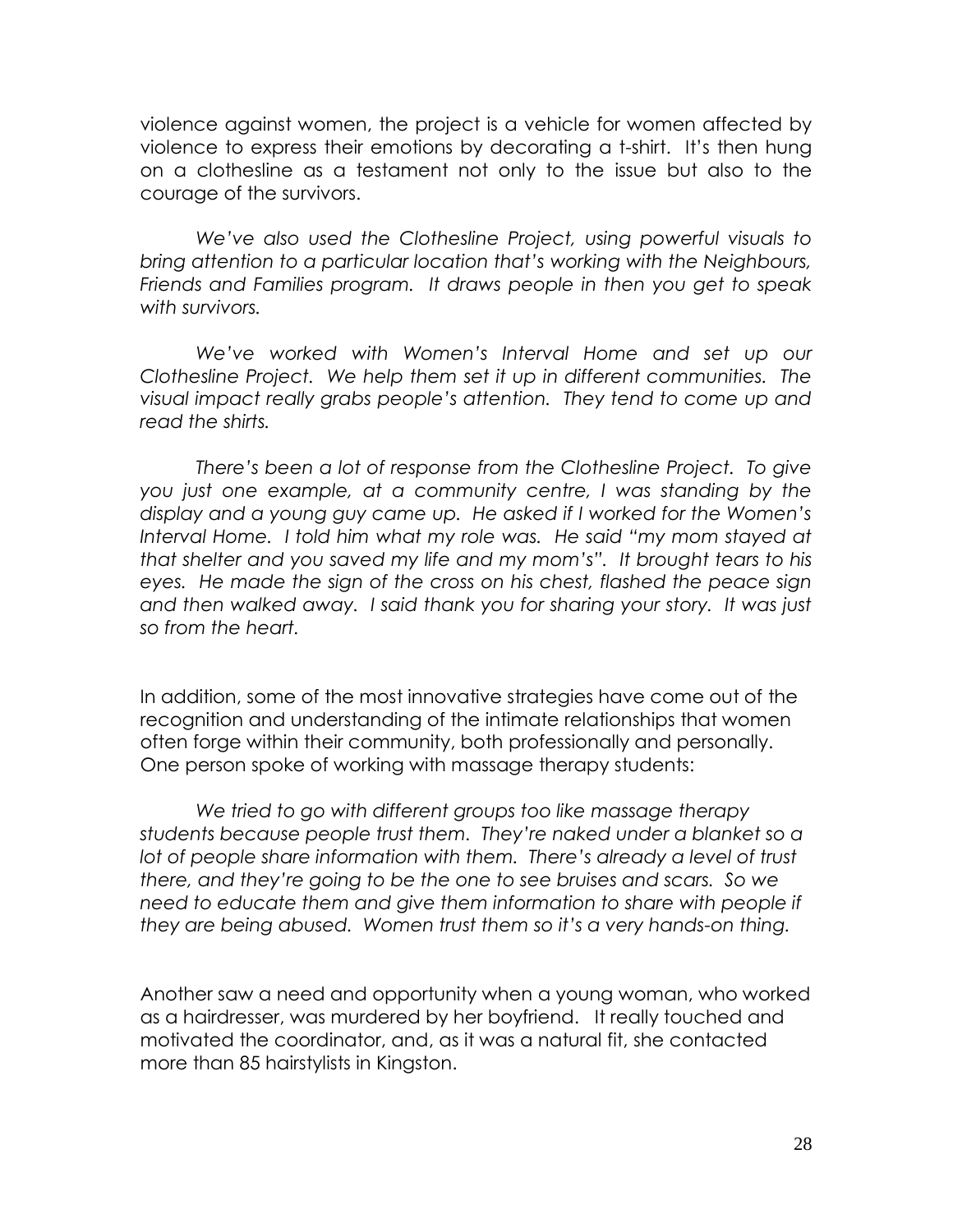*I put the challenge forth to them as hairstylists. They"re mostly women, and up close and personal with their clients so that they may hear things that no one else does. Most women trust their hairstylist and feel comfortable with them. The stylists are at a level that they can see things like bruises. Or they get to know a woman well enough to know when something is going on. And they know when to listen and when to talk.* 

But it hasn't been limited to simply educating women, and really meeting them where they are. Some coordinators have worked specifically with men, recognizing the need for them to take ownership, not only of their own relationships with women, but also of their responsibility to both support and challenge their male neighbours, friends and families to end their own abusive patterns. Knowing her community and where men gathered, one woman spent time at the local dump.

*I also went to the local dumpsite to hand out material specifically geared to men. We did one weekend. You never know what you"re going to come across and you have to be prepared for people not wanting to talk about it. Mostly they were open and took the material, saying that they"d give it to their buddy. I also had men volunteer to hand out material at hardware stores, and they were really proud because it was the men who were doing it.*

Drawing on the power of community to exert a positive public pressure for change and solidarity, other coordinators used different creative means to reach and motivate a large number of people. One person describes her experience:

*We did a button campaign and that was different for people. We wanted to get the average people in our community involved. How could we do that? We got information from "Step It Up" but I was hesitant about whether people would wear them. But they did, and they passed them along to their friends. It works in a smaller community because everyone knows everyone else. Everyone was wearing them, especially the men. We had a bunch of men from the senior"s club, at the mill, and at the mine. We handed out more than 300 of them.*

Another project really capitalized on, and took advantage of, a special day to spread the message. In one community, one coordinator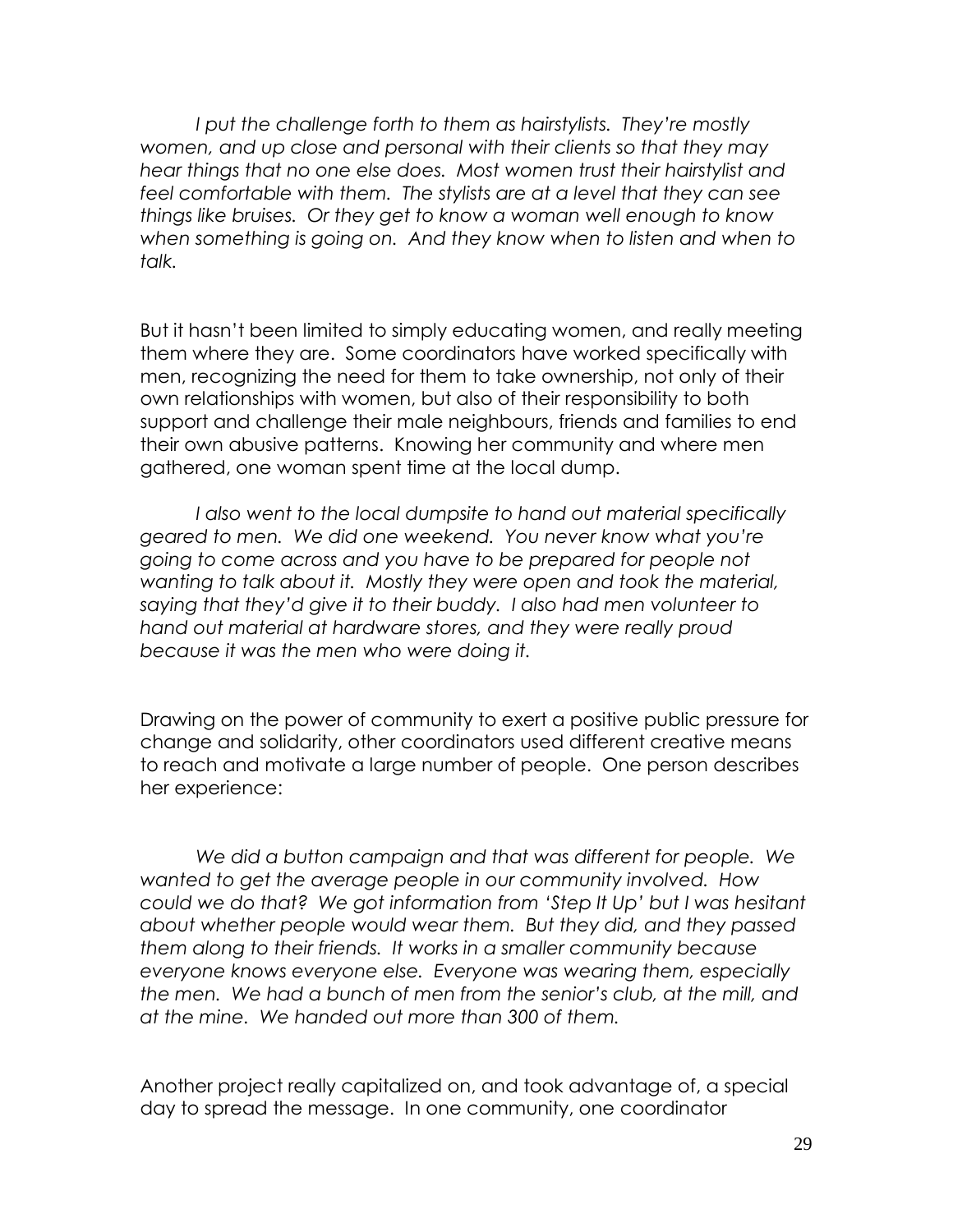contacted all the area florists to talk about the campaign, do training, and to propose including healthy relationships cards and safety information in the many bouquets of flowers delivered on Valentine's Day. It also underscored the reality, in the cycle of violence, of men attempting to assuage their guilt by making peace offerings of things like flowers.

*I offered to do training with their staff. I trained nine florists and it"s amazing what came out of that training. They asked what to do in certain situations. They talked about men calling and placing orders and them wanting to have something written on the card that was actually threatening or explicit. Or they pay in cash so there was no trace. I asked if I could attach the information to the bouquets. Some were ok with that and some not so. I modified the information so that when someone calls to purchase flowers, the florist will ask if they can attach a card on healthy relationships as well as safety tips. It works here.*

## *Champions*

The work of spreading the Neighbours, Friends and Families message would be impossible without the multitude of men and women who have volunteered their time and energy to make their communities safer for women. Both the ones who took a public role, and those who preferred to work quietly in the background, there are many unsung heroes who have been instrumental in the success of the campaign. From police and justice officers, grocery stores workers that put brochures in bags, to ordinary individuals who have taken part, there's been a huge continuum of support. It's been the courage to step forward and offer their voices, presence and caring, more than anything else, that has defined the champions:

*The innovative side of this is largely shaped by the people who are your champions. That"s the model. To do a good job of training a small core group and then let them, with some support, engage more champions. It"s a ripple effect. And we"re focusing on engaging as many men as possible*

*A champion doesn"t necessarily have to be someone who gets out there and speaks to the public. That can mean lots of things, inviting me to meetings, allowing the Neighbours, Friends and Families material to be included in their mailings. They"ve been great.*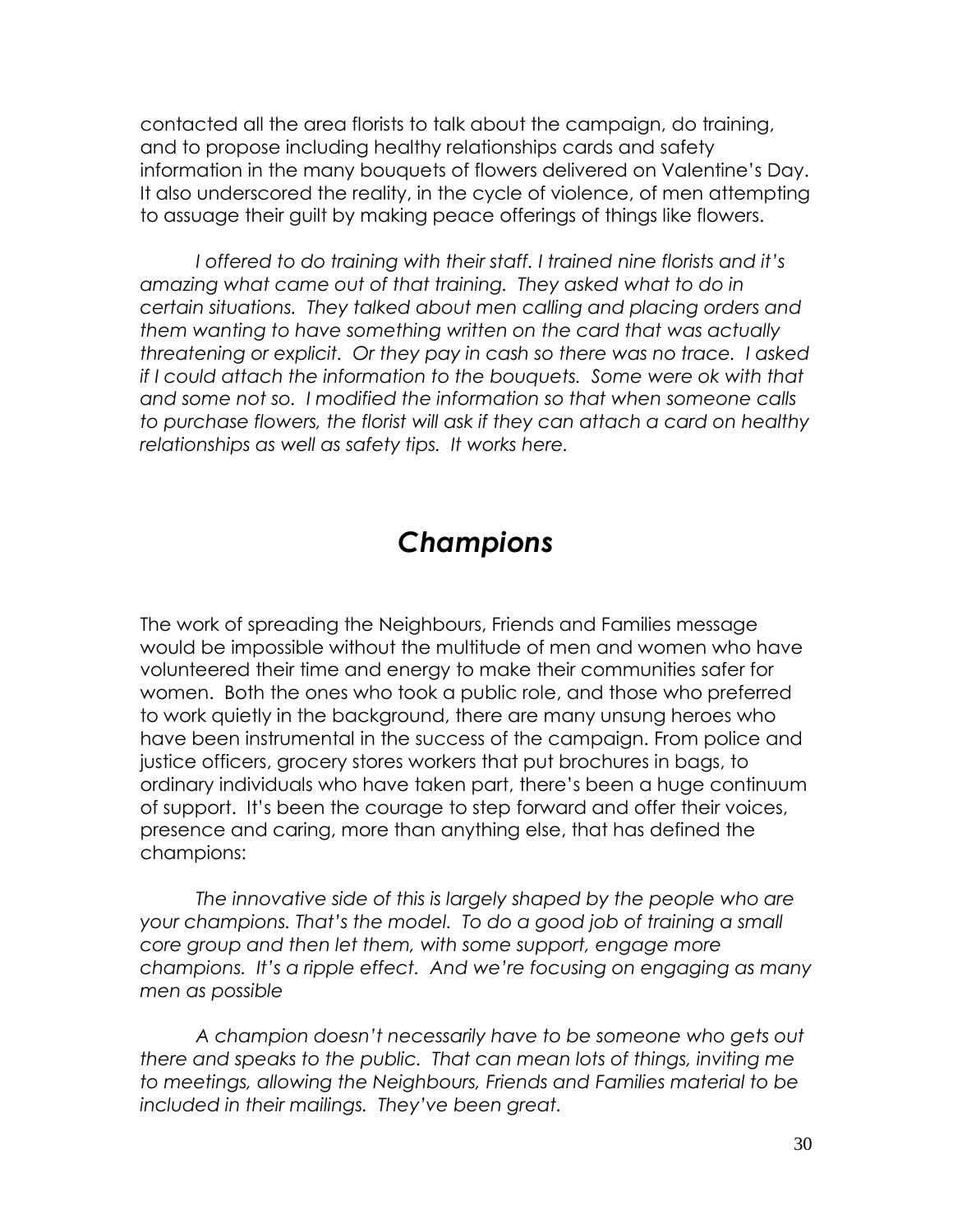*There are a lot of champions. But then that"s how our community*  works. We spread the word. But if I think about champions doing *presentations that may be service providers. But if we"re talking about spreading the word and connecting, then everyone does that.*

*There"s a long list. I did a presentation at Fanshawe College in the fall. The teacher is a long time VAW advocate. She challenged her class to develop projects around the campaign and the issue. So they did tshirts, brochures, and developed a radio spot, that kind of thing. A presentation can set off all kinds of activity.*

*All those people who wore buttons, and many others who have pitched in. The principals of the schools have been great, the elementary school organization have materials as well. It"s a different kind of family but they impact a lot of people. The whole community has embraced it. People have gone above and beyond. Our outreach people even do things on their own time in the evening. They recognize that we"re working on something important and everyone"s just helping out.*

There have been certain higher profile individuals, like Deb Ashbee, Sandra Schott's best friend, who is featured in the DVD, who have done numerous public presentations. She's been an integral part of the campaign, continuing to personalize not only the reality of domestic violence, but especially the pain and guilt of having been so close to her friend and yet not knowing what to do to help her or keep her safe.

*Deb Ashbee has been very helpful. She spoke at our official launch; she"s done public speaking, letter writing to the newspaper, we"ve asked her to be a speaker at a group coming up. She"s lovely and committed but I try not to ask too much but she does live here and is very aware of using her image in that video. She"s absolutely been a tremendous help to us locally.*

Many coordinators have recognized the impact and significance of men taking on the cause and taking responsibility for ending violence against women. They have come from many sectors, walking together, both literally and metaphorically, to spread the message of Neighbours, Friends and Families:

*We had a float in the Santa Claus parade and handed out safety cards there. It was actually kind of neat because a lot of our staff was*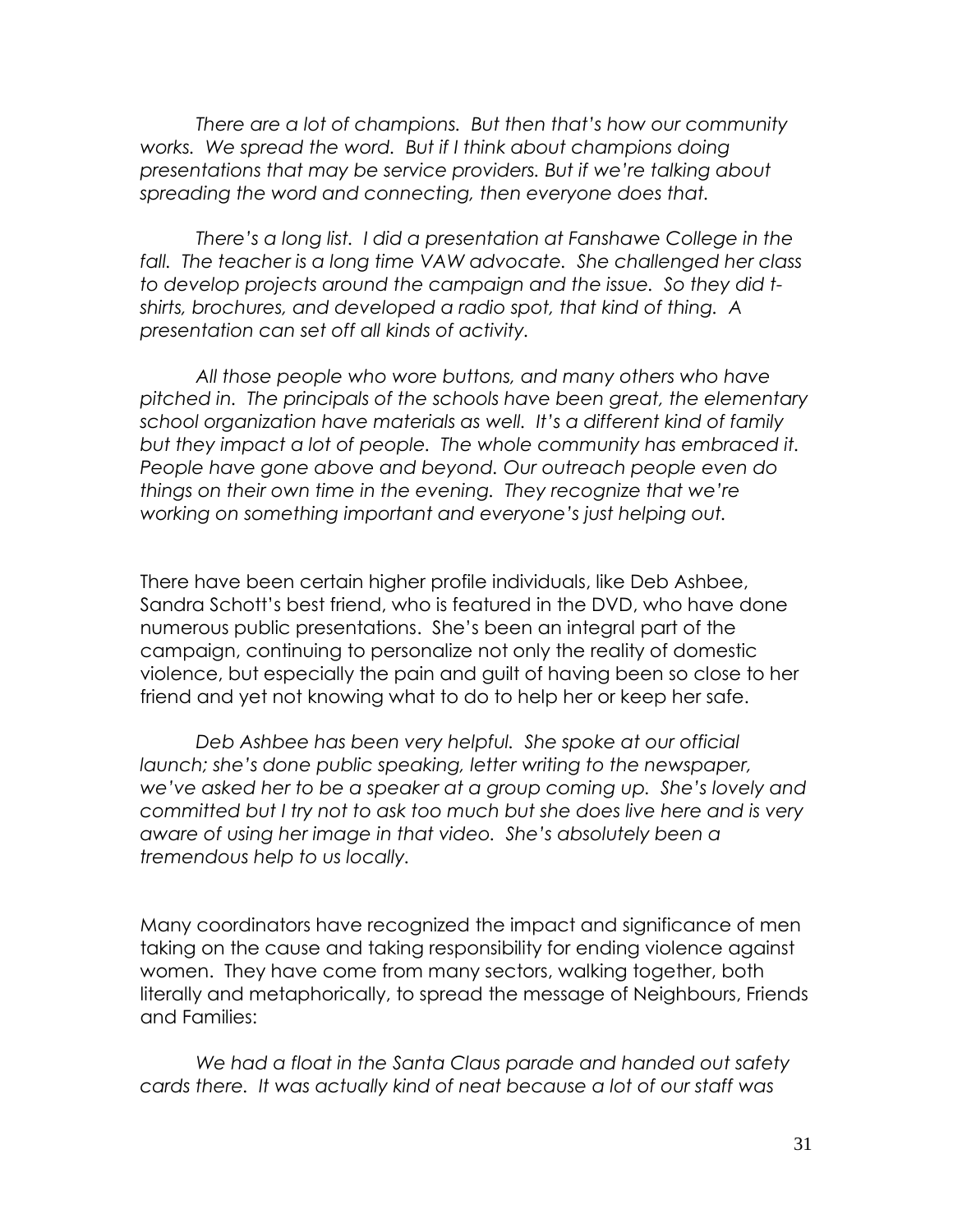*involved and they brought their husbands and boyfriends so the men were showing that they supported it too.*

*I went to a social service health fair for military personnel and the public. There were lots of soldiers coming through, including those just back from Afghanistan. A man started talking to me. He was very open and not intimidated about the subject. I made the comment about the hair stylists taking the campaign on. He said his wife was a hair stylist and she talks about that all the time. He said to me "So give me what you"ve got because if I"m going to go overseas to stop violence and abuse there, I should be willing to do that in my own community too".*

Others have suggested the necessity of implementing some kind of recognition for champions who take up the cause, both as an incentive and a means of valuing their efforts and commitment. Says one coordinator:

*We want formal recognition for all people participating and we want to lift it to a provincial level. The provincial government recognizes interministerial awards of excellence. It"s important as it allows organizations that are involved to really celebrate their efforts. We"re trying to help people see themselves as part of something much bigger than themselves. Domestic violence requires isolation so anything that breaks down that isolation whether with the victim, abuser, or people around is an effective intervention in the whole system of abuse.*

And many have shown great courage in stepping forward to take responsibility in the absence of support from their cultural groups. For example, in Ottawa, a man within the Sikh community, having been presented with Neighbours, Friends and Families in an interfaith community meeting, chose to take a leadership role in spite of the lack of enthusiasm in his community. The coordinator says:

*I told him, frankly, that I was surprised that I hadn"t heard from him because the group had been so curious and engaged. He told me that he personally supported me but that he didn"t have the support of his community. So I asked, what"s stopping that? And how can we work to get by this? I"m working with him this week. He"s doing a radio show and of all the things he could have, has chosen the topic of domestic violence. He"s asked me to come up with questions and answers because he"s not comfortable enough with that yet.*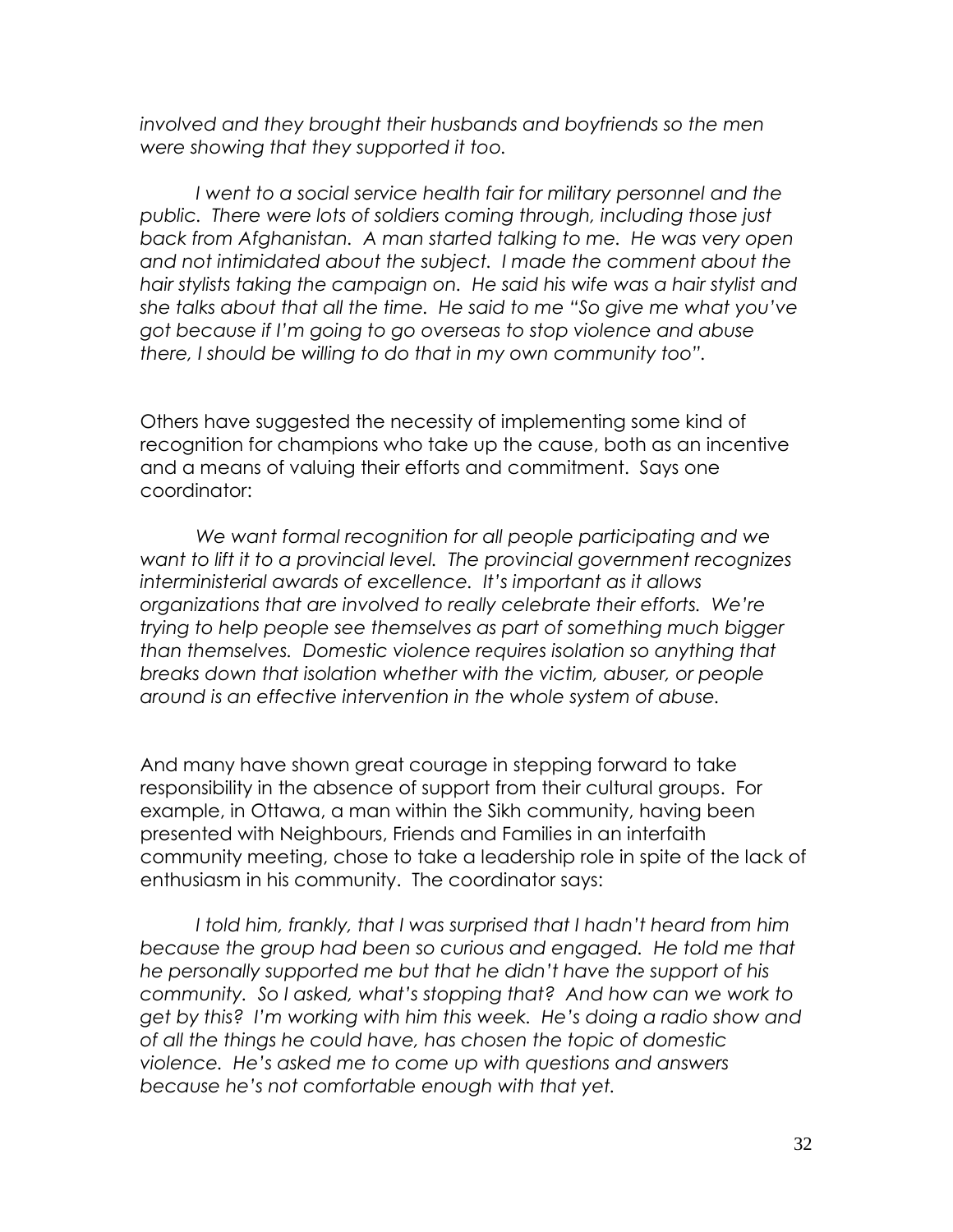## *Strengths*

#### **Reaching Out:**

One of the biggest strengths identified by the coordinators of the project is the fact that Neighbours, Friends and Families is a very practical and broadly accessible campaign that has engaged people at every level, giving them the strategies they need and want in order to help vulnerable women:

*The campaign is reaching out to the victim"s neighbours, friends and families. These are people she"s in contact with on a daily basis. They want to help but they don"t know how. So we give these people tools to help her in a positive way so they"re not endangering her further or putting themselves at risk. A lot of people want to help but they don"t know how. It also gives neighbours, friends and families some perspective about what a woman is going through. We tell people, support her, be there for her, and let her decide when she"s ready to deal with it. And hopefully that means they"ll be talking about it amongst themselves. They become her network and are working together to support her.*

*This campaign allows people to have conversations in an open forum. We have reach but we also have some depth. The open forums*  have been powerful in the social responsibility part of things, and feeling *the responsibility to get involved. It takes time but it happens in those really small forums.*

*It"s very positive. It doesn"t cause a lot of backlash or defensiveness from the male population. And it empowers communities that everyone has a responsibility not just the professionals. It"s so hard to engage men and I think this campaign will do that more readily especially the piece around men talking to men.*

*The campaign"s approach is dead on. It"s a really good and helpful approach for a public education campaign. It really resonates at the community level and that"s critical. It"s worth resourcing and continuing.*

*The focus on the community is so important. We haven"t done anything in public education with them for over a decade. And from the ground I"m stunned when I do focus groups and a thirty year old woman*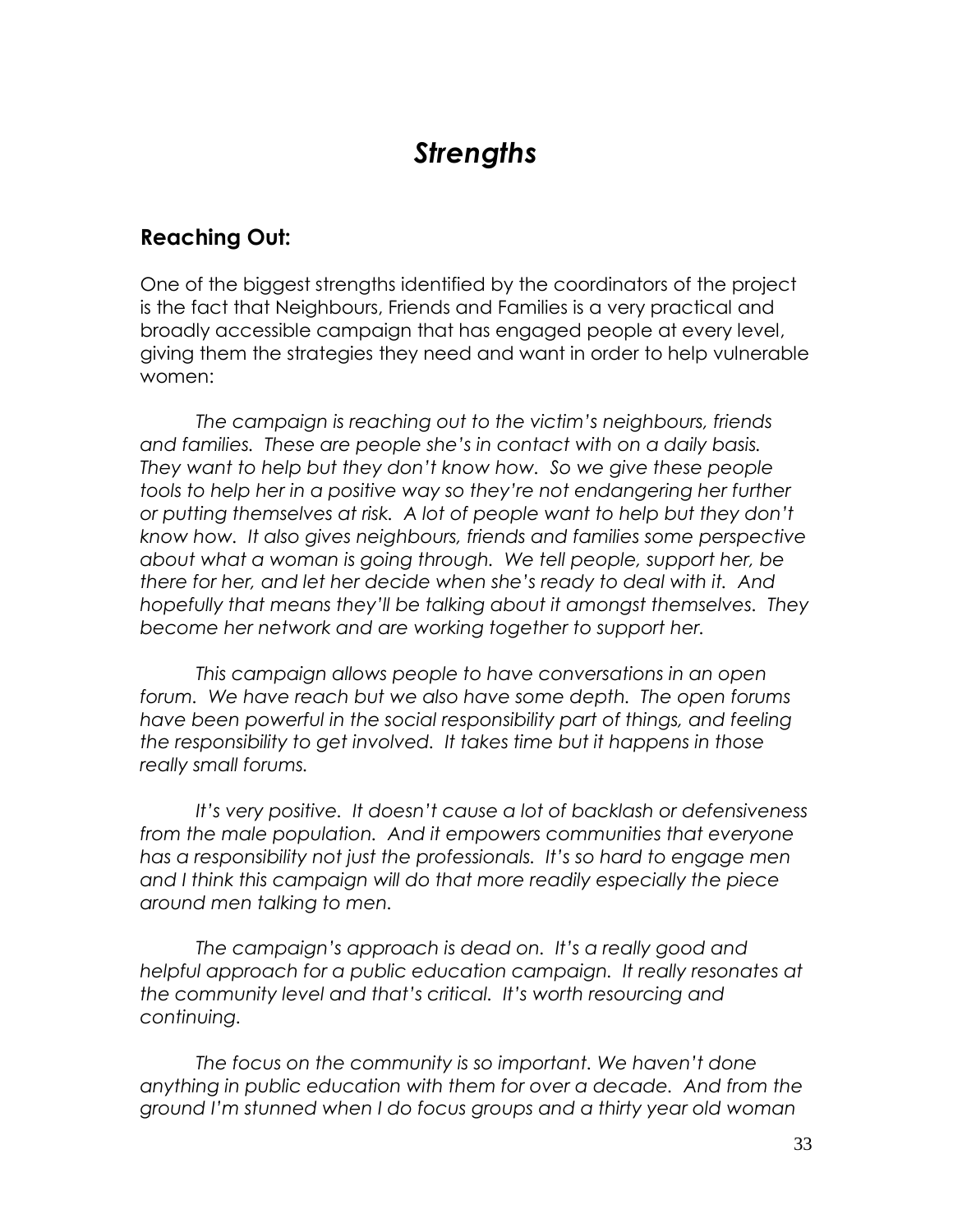*says that she didn"t know that what she was experiencing was abuse and that there are resources. Women are isolated and just may not know. The people around here have not had any information unless they happen to be in the business.* 

*The most important point is that there"s finally someone there for the victim"s neighbours, friends and families. There"s support for the supporter*  and I think that it's extremely vital. That's the passion that I have for it *because it gives them direction and support. There"s now someone they can talk to. It teaches them safety planning and how to help her.*

*One strength is that the campaign provides an avenue for engaging the general public in a way that we haven"t done before, providing them with ideas that they can do.*

*People are relieved that there"s someone there to talk to. It takes the pressure off people to solve the problem. We say we"re not looking for you to rescue this person but to direct them to professionals so that they can get the help they need. It"s not just on their shoulders anymore so there"s some relief there.* 

*Linking with other agencies is a really good component of this program because it takes a village really. Domestic violence is all about*  isolation so if someone presents the information and lets them know that *it"s not their fault it opens the door for people to come forward and not feel like they"re being judged.*

Another strength that coordinators identified was the consistent message that the campaign engenders, one that provides a huge potential for dialogue. Often the conversations are difficult and yet it's a place to work from. It is in that space, and commitment to honest dialogue, that communities really find their roots, both professionally and personally.

*The dialogue about talking about men wouldn"t have been there. There wouldn"t have been articles in the paper. Maybe there are disagreements but it"s important that we address men and I think that is happening.*

*The fact that it"s a province wide movement and that there"s a consistent message throughout the province is important. If something is done provincially and fits with public health, here at the Unit you can just take the resources and run with it. That works really well for folks in public health. The resources are excellent so why redesign the wheel?*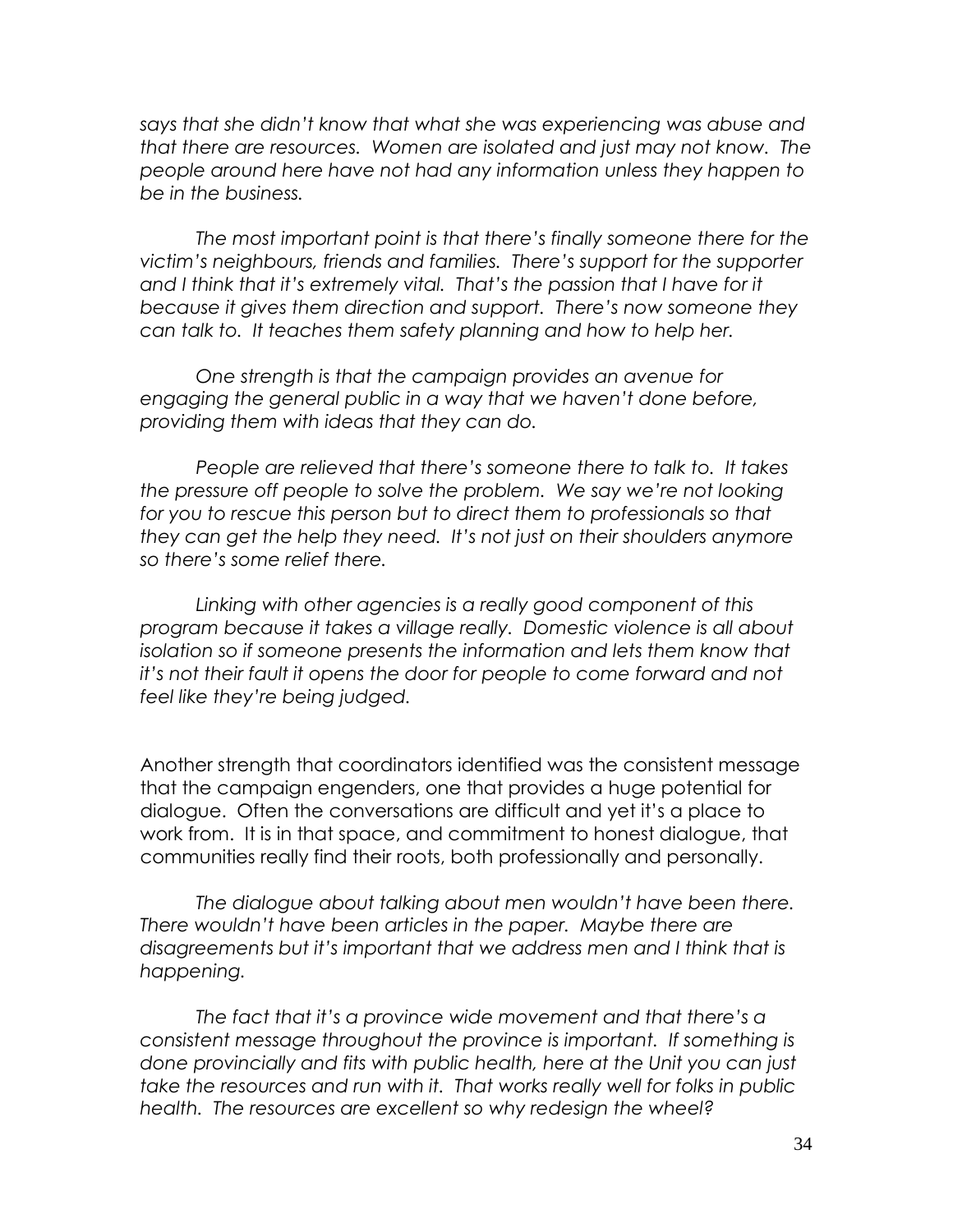*The strengths of the campaign, I believe, are getting a variety of sectors talking together in how to best support neighbours, friends and families in this work. Also the clear need of those working both in, and, outside, the sector of coming to a common understanding of what that support needs to look like.*

*This works primarily because it"s grassroots and so there"s more flexibility. The large scale service providers don"t know what the indicators are for safety planning, so the campaign is important in its consistent message.*

*It"s an approach that gives people some options. They can talk to her or him. Groups find that with at least one of these they can find some way to connect. I like that part of the project. That approach has a little more diversity. We don"t say just talk to the women. It"s more complicated. The material is accessible for folks to identify with and for the first time in an organized way start to talk to community members.*

*The part with talking to men is so important because it"s opened up the dialogue which is really needed. The community needs to talk about this. Also, it"s really timely and was on the air on CBC recently. There"s a need to talk to neighbours, friends and families even according to Stats Canada. I think they"ve got that right.*

*This campaign is also a really good resource for workplaces. Here at the Health Unit, we"re developing our violence prevention policies. So the NFF stuff is now on our information page to try and help people who are affected by domestic violence*

There's also safety in the material and resulting discussion because everyone is a neighbour, friend or part of a family. Not only women-atrisk, but even others who may not want to flag themselves for scrutiny can receive information and talk about the issue.

*It"s friendly and takes the pressure off. If you"re supporting a friend or a loved one, a woman can ask questions without them thinking that we"re assuming it"s them. It"s not always safe to go to the shelter because everyone is related here. There"s no anonymity.*

*It"s a community problem requiring a community response. It focuses on reaching out to not only the victims but people who know the victims. Having information that"s targeted to neighbours, friends and*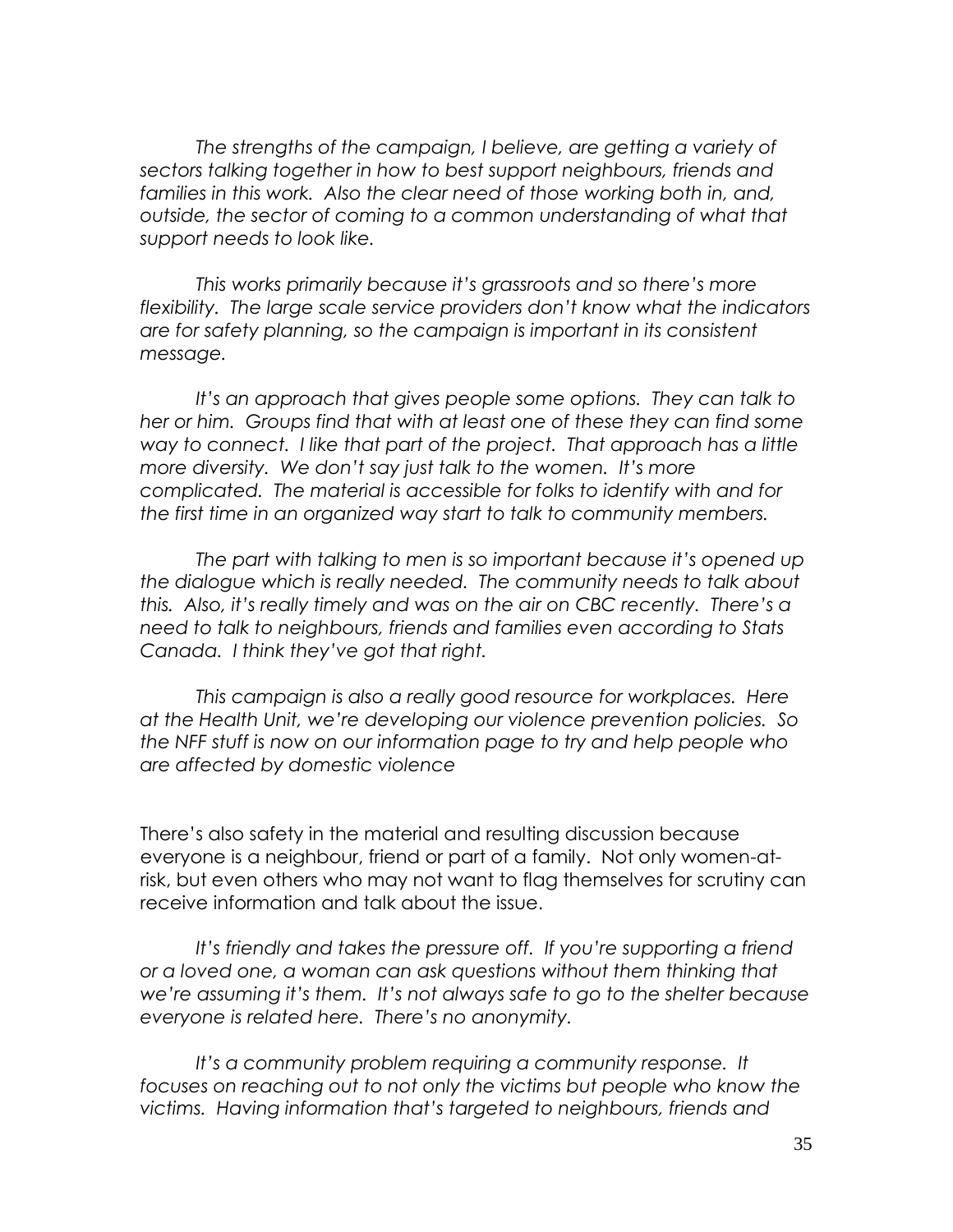*families too is good so people can come up without feeling as though they"re too obvious. Also we"re not asking people to put themselves at risk. We give them a variety of strategies that don"t put them at risk.*

And specifically for women, the campaign provides practical information but without any agenda. It's an important element in empowering them and providing information and support.

*They consistently want more information and we"re invited to help them where they"re working. People can hit a dead end and they"re not sure where to go for help. But we"re not instructing people to save others. It"s an educational program. We identify the issues and let a woman decide. We give her options.*

*Even if someone isn"t ready to receive the information, it"s there. It can plant seeds until they are ready to receive help. A lot of times people are in denial about how much domestic violence affects their children. I try to really talk about that so sometimes even if a woman isn"t ready to leave for herself, she"ll think about doing it for her children.*

#### **Materials:**

Without question, the biggest strength identified by the coordinators has been the quality of the materials and the way in which they can be used and adapted to fit specific situations and needs. They have been foundational for the work. The response has been tremendous:

*One of the strengths is the good visuals. They"re well written and have an attractive logo. It really does draw people. This is the response that needs to be taken because prevention is the only way that we"re going to make a difference and that comes out clearly in the materials and hopefully what most people are saying in their presentations. After all, as they say, an ounce of prevention for a pound of cure.* 

*For me the biggest strength is the wording of the material. It"s simple and straightforward and gets everyone in the community talking. Everyone can pick up a brochure and get the gist of what we"re talking about.*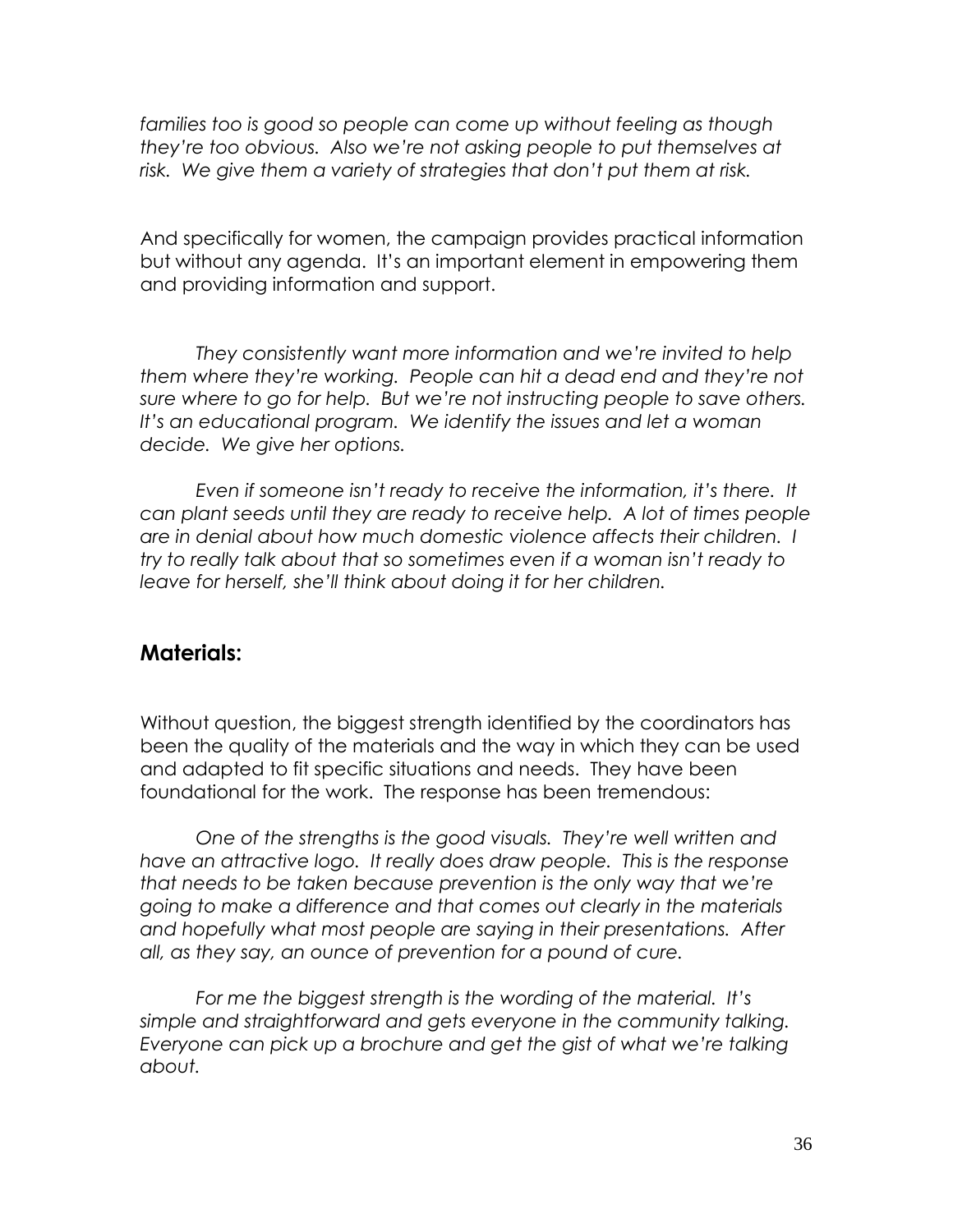*The support in the materials has been key.*

*The material is great and can be manipulated for different situations. Twenty minutes or a whole morning…it fits into a lot of different contexts.* 

*One of the reasons that the job is so enjoyable is the material. It"s so easy to use, and the presentation is to the point and easy to deliver. So that makes my job very easy.*

*The brochures are great because they"re concrete. Even if someone isn"t ready to receive the information it"s there, it can plant seeds until they"re ready to receive help.*

*The material is extraordinary. The brochures are well presented and*  succinct. The approach to information on safety planning is very practical *too.*

*The way the material is laid out is nice and clear for people who know nothing about the issue. I like the idea of three brochures. People can take all or just the one that applies. I also really like, with the PowerPoint package, that it"s a local woman, Sandra Schott. People really tear up. It"s important to have a story that touches people and makes it real for people. The small cards are great to slip into a wallet because sometimes the brochures are too obvious. Also on the website, there are specific areas for rural communities, so it allows people to read over what"s helpful in a smaller community.*

*I fell in love with the brochures! They"re striking and professional, very well thought out and inclusive of so many cultures. It"s a real strength.*

*The different languages of the brochures are good, and the website is great. It"s an anonymous place that people can connect with, and receive numbers to call. The documentary is great too because it has a powerful effect on people. If it can happen in a community of 11,000 people it can certainly happen here too. It helps to overcome the hesitation to get involved.*

*One of the strengths is definitely the resources, and the ability to distribute them to people and they then can decide how and when to use them. I feel differently about these materials because of the topic. If people do take them they"re really thinking about using them or giving them to people. Also being able to resource things online, the directions*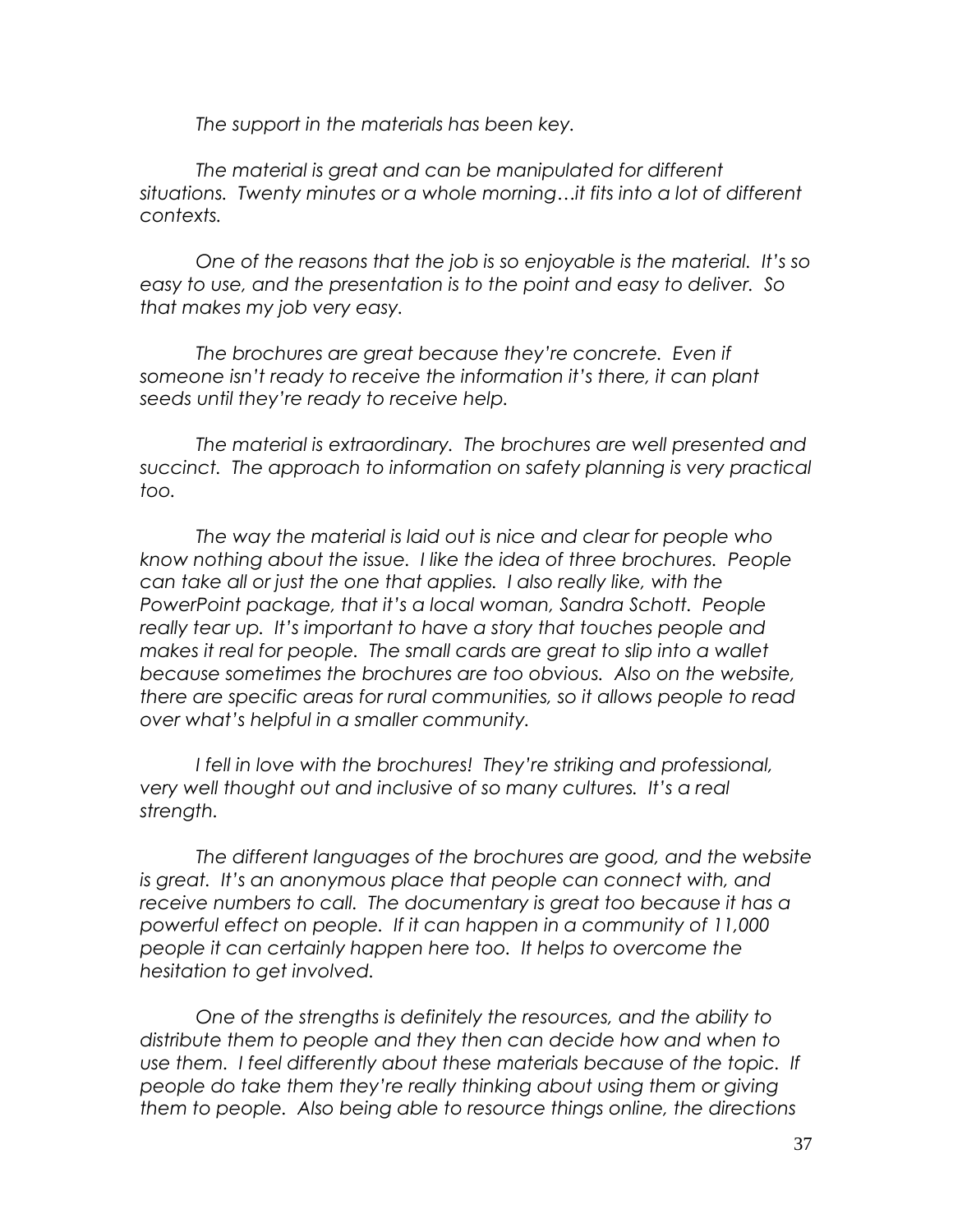*of covering your tracks. That"s really important. That gives people confidence.* 

*The website is very useful for things like the fact that women can cover their tracks so their partners don"t know they"ve visited it. Also, the materials, I always get a good response from people. The documentary too is very powerful as well because every time a new group sees it they"re really impacted. It hits close to home with the Windsor nurse who was killed too.* 

I think the materials are done pretty well. Their response when *they"ve seen the documentary is to think that it"s pretty powerful.*

In addition to the materials themselves, many coordinators found that the adaptability was very important in order to personalize it for their particular needs, time constraints, and communities.

*One of the successes was communities taking the material and adapting it to their specific community.* 

*The focus groups are very committed. The workshops and materials coming from them are going to be different. We asked the men in the focus groups to rate from 1 to 5 what is most important for them to know so that we can focus on that. Many of them want to know more about Canadian law. So we"ll tailor it for them.*

*One really important thing was the Neighbours, Friends and Families translations and that they included that gay and lesbians experience violence too. That allowed me to talk about it. We used NFF as a launch for diversity day training so it"s not just coming from the provincial campaign.*

*The Domestic Violence Community Awareness Project just did training at the university that was open to all service providers. We did have Neighbours, Friends and Families information there and it was*  received very well. Lots of people want training, like doctors. They like the *fact that the material can be adapted to fit into the lunch hour.*

In addition to the materials, the simplicity of the campaign itself and the way in which it enables people to think differently is another important strength identified.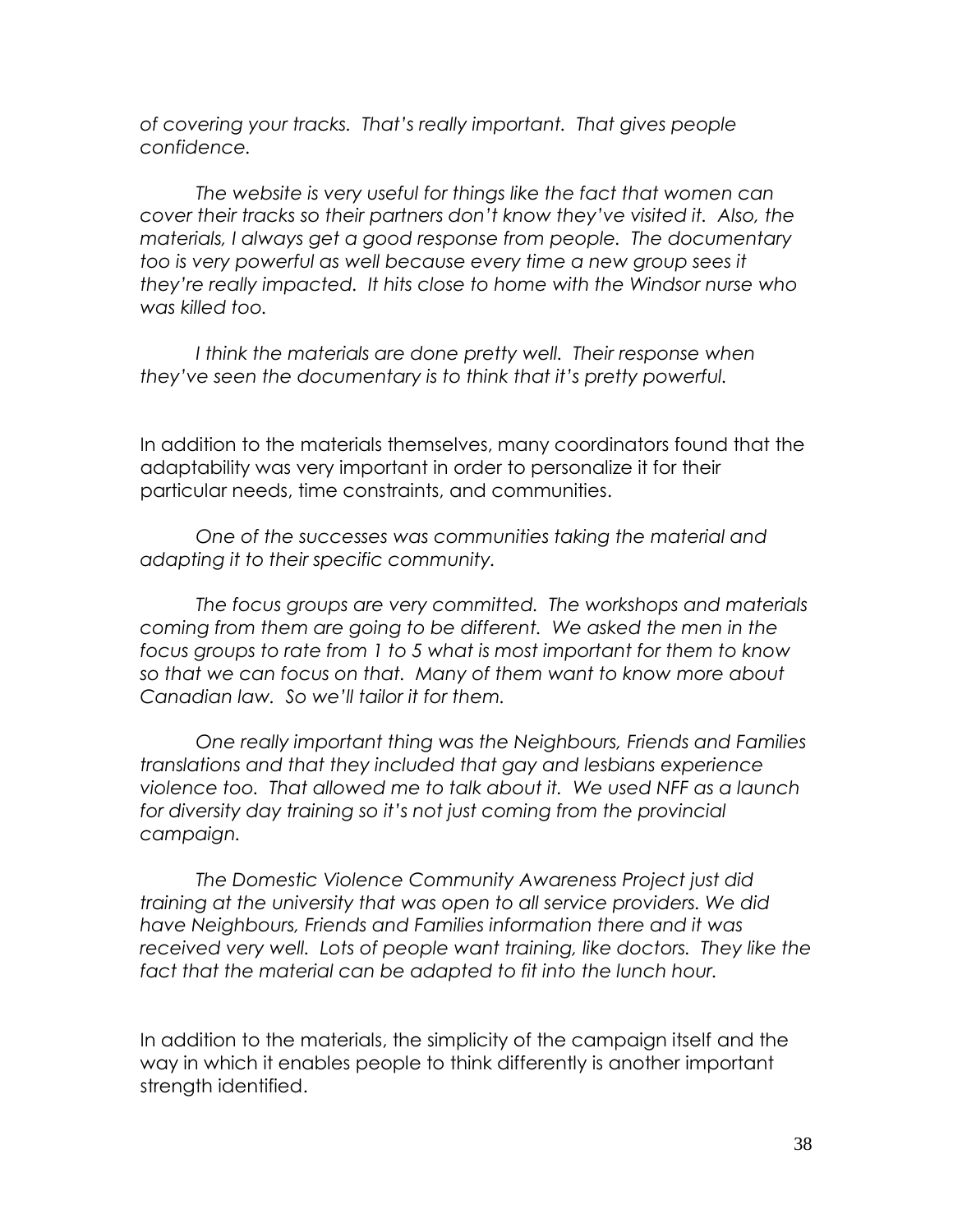*It is a simple concept and can easily be introduced to the community with practical suggestions.*

*I enjoy delivering the campaign because no matter what context, it"s applicable. Everyone is a neighbour, friend or family. Even if I"m delivering the message to people who feel that they"re not really involved, they go home and think about this differently. It"s new. It"s not the same presentation about what violence against women is about. This allows people to think critically, and to pay attention to where the resources are in the community and what they should do in this situation.*

#### **Fanning the Flames of Activism:**

The campaign's simple and empowering message, as well as the fact that so many people have been personally impacted by domestic violence, have engendered a tremendous enthusiasm from a broad spectrum of individuals. As the program suggests, everyone has a role to play in preventing violence against women. And people have responded, mobilizing to work hand-in-hand with others in their communities. The power of the campaign to inspire and engage ordinary people is the strength, many coordinators believe, that will enable it to continue. It also enables communities to begin to define a collective vision of how they want to live, and what values are important.

*I have been surprised by how excited people are about this campaign. It strikes a chord of everyday working out of these relationships, and gives a sense of hope about what to do. I"m struck by that again and again and again. I think that"s why I"m so invested in the campaign. I see the effect that it"s having. Domestic violence is a difficult subject to get people excited about. But people are coming out and are energized about what they can do. They"re investing time and energy, so we need to capitalize on that.*

*The campaign also gives people a reason to look at the bigger issue than domestic violence, and that is how do we create a society that cares about people? Neighbours, Friends and Families is a good way to bring people together. Projects are the engines of change. I talk about NFF and the understanding of how it lines up with the larger issues, the structure of community campaigns, and the consistency from place to place.*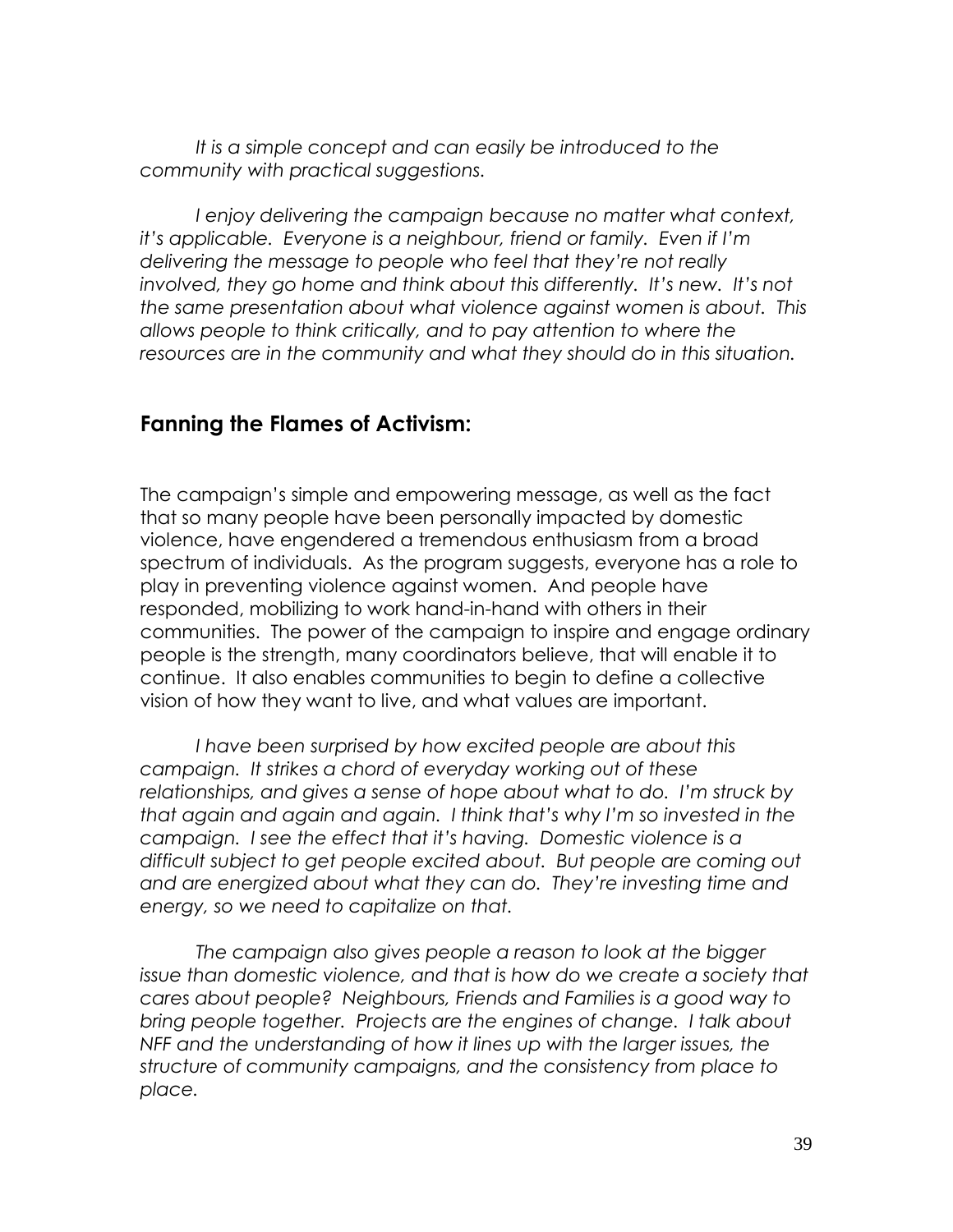#### **Reigniting the Passion:**

A number of coordinators spoke of how, in various personal ways, the campaign has renewed them professionally, providing them with renewed energy, and a replenished desire to continue their work within the Violence Against Women sector.

*Being involved in the campaign has rejuvenated my passion for doing community education work. After a while you start to feel that you"re always giving the same message. But the Neighbours, Friends and*  Families campaign provided a different slant to the work, especially with *the materials and the PSAs. So that really rejuvenated not only my own work but the work that"s being done in our area.*

*It has been a great experience for personal growth, making connections in the community, and meeting different leaders. It"s been a great learning experience. I"m not that comfortable in public speaking but I got over that really fast.*

*It"s been a grand opportunity to meet an incredible and amazing group of people within the community that I otherwise wouldn"t have met. These people are doing incredible work. It"s been very inspiring.*

## **Challenges**

While the coordinators all expressed great enthusiasm for the campaign, the implementation process was clearly not without its struggles. Resistance in smaller communities, the brevity of time, funding issues, delays, concerns about lack of infrastructure, and working in isolation, have been just a few of the challenges. With varying degrees of success, they negotiated the often tricky path to bringing their respective communities on board.

### **Back and Beyond: The Rural Question**

Rural communities are diverse with not only unique needs but also special challenges. Traditional values, lack of anonymity, transportation and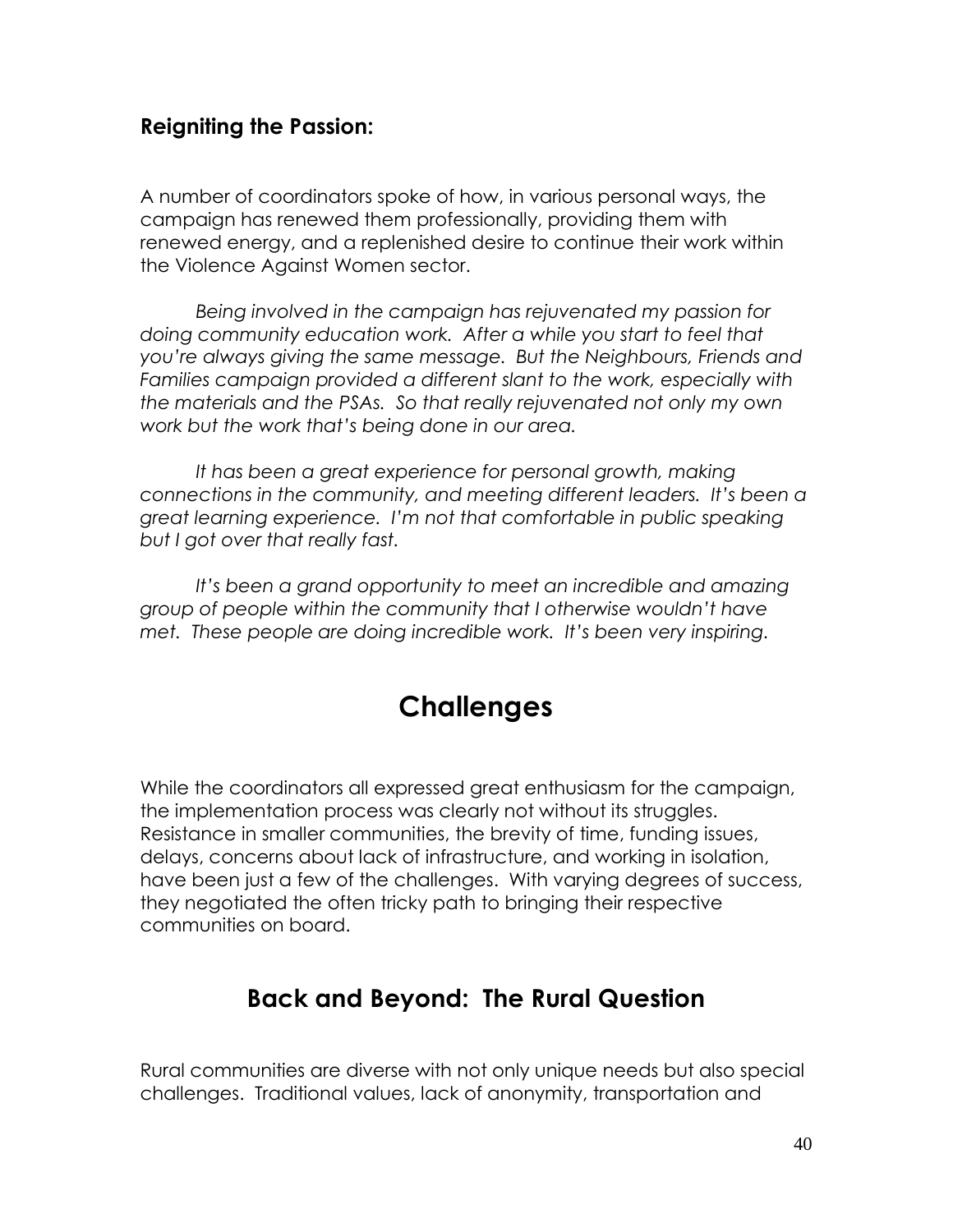geographic realities, a belief that what happens in the family stays there, and a reluctance to get involved, are just some of the things facing those working in those communities.

#### **There Are No Strangers in the Country:**

*The reality in rural communities is that there"s no anonymity. They know where the abuse is. The barrier is that it is people they know. They say," I coach with them, I work with them, I quilt with them."*

*It"s a hard subject in a community that"s so small and rural because it"s so personal. There is no anonymity. So if someone says I know a woman who"s abused then everyone talks. That"s a barrier and a challenge. Resistance too. We have the same barriers and then we have others, because it"s rural, like access to weapons.*

*When I go into a community they"re really outing themselves about the issue so it"s not always safe. It can be threatening to them.* 

#### **Weather:**

*Weather is huge especially in rural communities. It"s real because that"s what we deal with. Cancellations are part of rural communities. Also the distance and feeling disconnected. They feel it.*

*With the winter we"ve had it"s been really difficult with road closures. It"s a reality of doing the work in the country. The campaign materials lend themselves, but it"s more the limitations of the communities that I"m presenting to especially in the winter.*

*The weather and the reality of working in the county. We"re in Goderich, which is the biggest town in the area. So getting out to the other communities is a priority but it"s been difficult with the weather. It"s a huge struggle and hopefully one on which we"ll turn the corner soon.* 

*Access issues are challenging. We would hold an event in every community but there are limits because there"s no public transportation and it"s isolated.*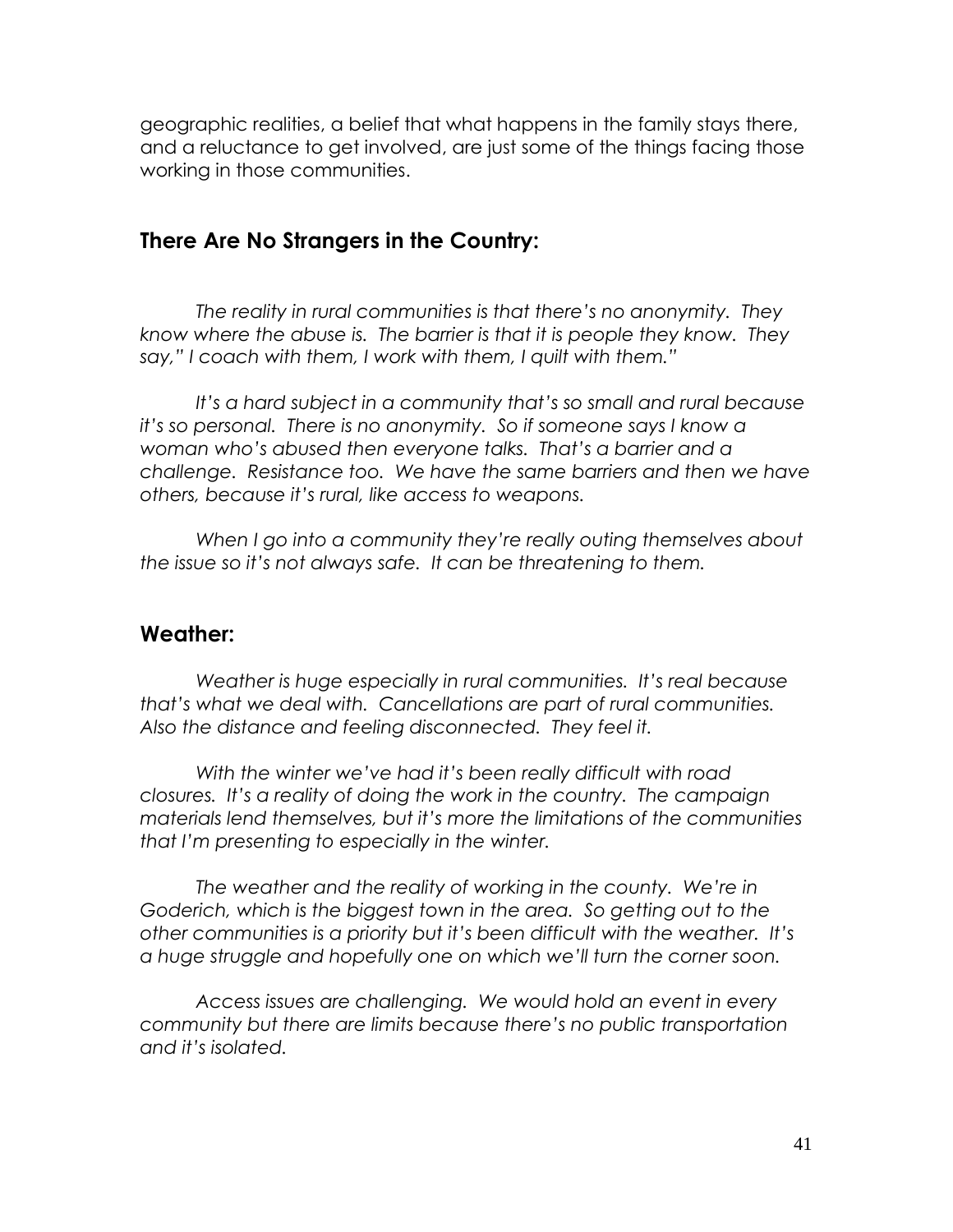#### **Isolation:**

*There are two satellite offices here. The people in Delaware don"t know the people in Glencoe, even an hour away. People don"t travel. So getting the message out is hard. And so is sustainability, isolation, distance and weather.* 

*Community members in rural areas are very isolated. When they come out for the day it can be hours to drive the county, and the roads are not always the best and accessibility to a vehicle is sometimes an impediment.* 

*There are unique issues here because so many rural areas don"t have Internet access, so the basic things we"re teaching people to use as tools they can"t access.*

*Our geography is a challenge because we"re so huge. And I"ve had some small groups like five or six women and it can be difficult to get discussions going.*

#### **It's Not Like That In These Parts:**

*The criticism has been shelters have been opposed to it, including Perth County. I"ve taken personal flack from the shelter. When I rolled the project out they said it encouraged neighbours to meddle, so we"ve been very careful in Woodstock.*

*The rural aspect is a unique situation. Getting into the smaller places has been challenging because rural communities are not always welcoming to those outside their community. The hirees have been really great to get our foot in the door. Without those contacts it would have been challenging.*

*It"s a huge conservative Christian community, so it"s very difficult. We get the support from the United Church and limited support with the Anglican church. But they don"t want you in there. The faith communities are not very supportive.*

*The government strategy was to distribute the materials into the communities without any foundational work being done beforehand with*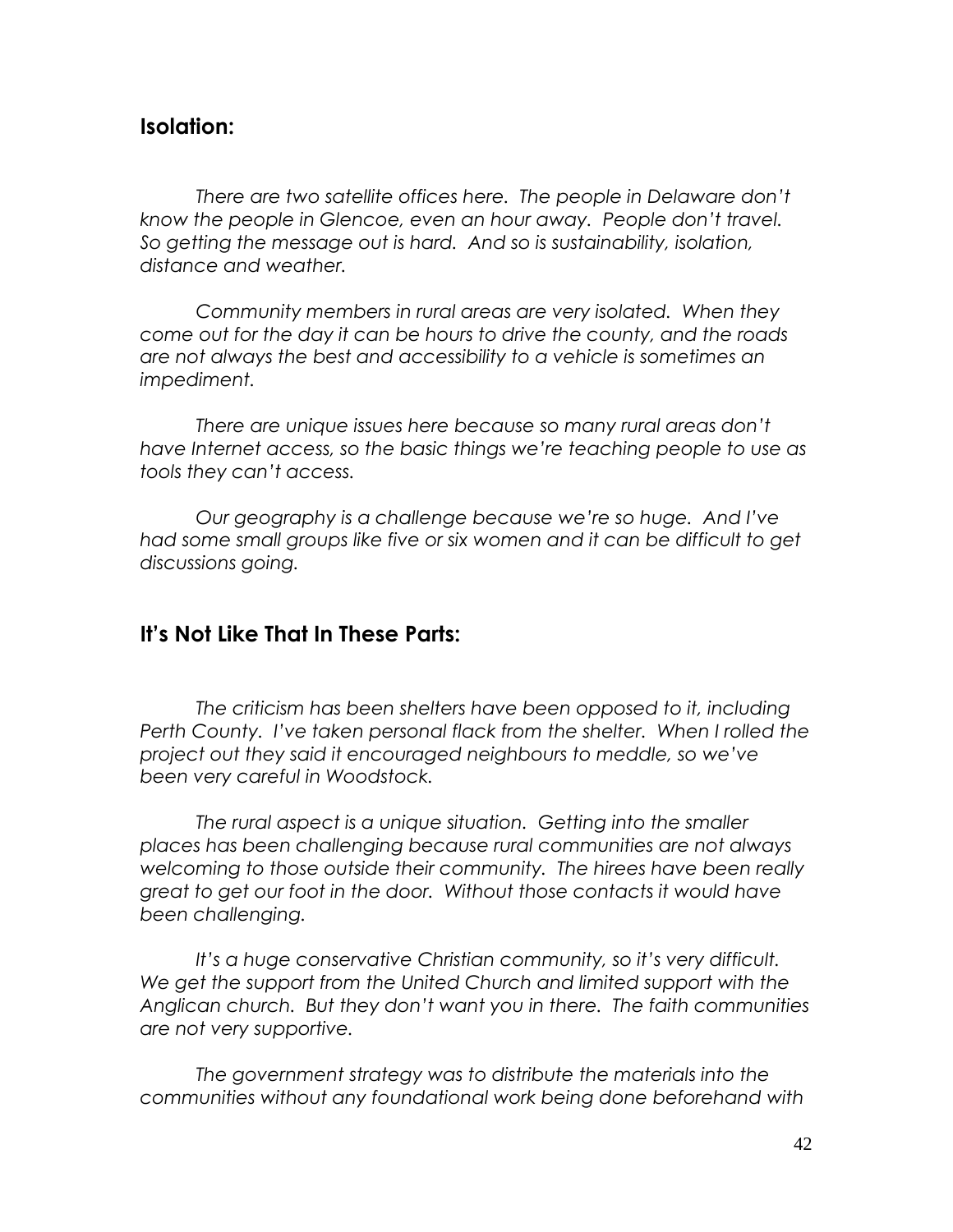*agencies and organizations. And sometimes this was not well received when we went in to talk to them. That created a distrust of the work.*

*What I did too was go to rural areas and had conversations with the person who runs a centre there. She was known to be difficult. The response was not positive. "We don"t want you because look at the phone numbers on the brochures! They"re all out of [the city]. If this is the kind of material you"re handing out, we don"t want it", she said. But I worked with her and an OPP officer. We put our heads together and got labels with numbers of the OPP, her centre, and [the city], so she thought that was ok.*

*All the resources of the Neighbours, Friends and Families were provided and we put local numbers on them because people were intimidated that it was a Toronto number.*

It's a topic that people don't want to talk about, especially here. *There are lots of churches and it"s very rural. People say that violence against women isn"t a problem here so it"s been hard.*

## **Other Hurdles**

#### **Talking With Men:**

*One concern is talking to men who are abusive. We need more training than the brochure says. Having a piece at the library and in the newspaper has given us the opportunity to talk openly. We"re not blaming anyone. People can say I saw this in the paper. They"re able to talk about it in the third person. So it"s very comfortable to men who want to talk.*

*I guess also the frustration is just not knowing how to get the message across to such a huge industrial sector. A lot of the men really*  resent the message. In the Commitment to Change group, which is *mandated for those who have been violent, we see a lot of that resistance. It"s such a huge chunk here. There"s lots of resistance with child support and custody issues. Some men really resist child support and alimony. And they work 60-70 hours a week so they"re being pushed to the limit and they"re stressed out and there is a lot of marital breakdown. I understand their frustrations but violence is never the answer. It"s like the old boys club that you"re never going to get into. We soften our message*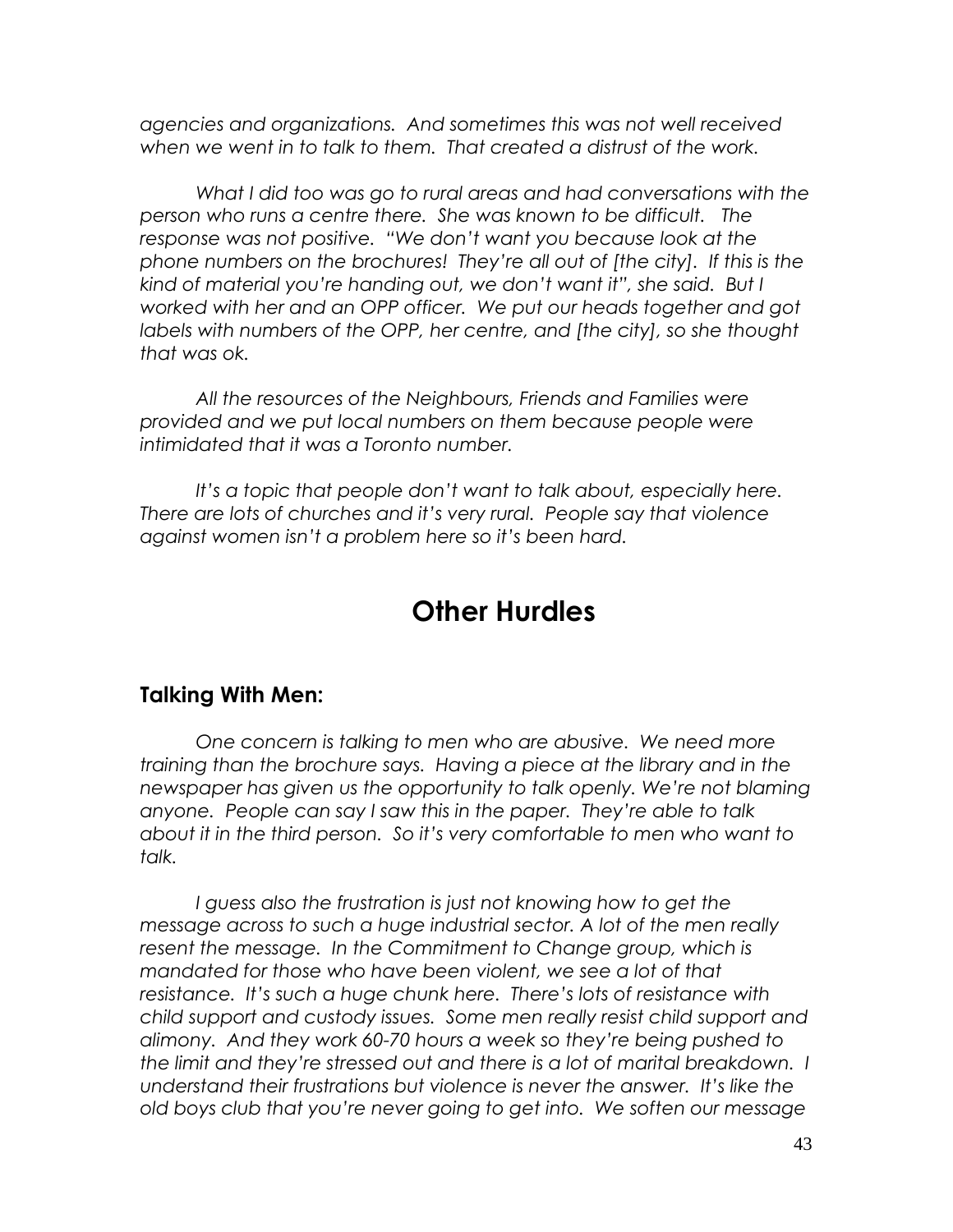*just to get in the door. It"s frustrating to see that people don"t realize how damaging it is. There"s this attitude that if you ignore it, it will go away.*

*I"m starting the process but the industry sector is a tough one. But it"s a good one to reach a lot of people. What I"m trying to do is to make it convenient and attractive to employers so I"m doing lunch hour presentations.* 

#### **Immigrants and Linguistic Minorities:**

*60% of Spanish speaking immigrants get divorced because the stress is so high when you"re a newcomer. Something has to happen. You"re alone in a new country. There"s no support for you. So that"s the challenge especially when the abuse is not severe. Women do not want to separate because then they"re alone. We work with helping the couple to step out of the abuse so we need to include men. We have to manage information with a lot of tact.*

*Newcomers are very vulnerable. They"re isolated. They can"t talk to anyone. That puts you at a very high risk. There is a lot of work to be done with all people, not just newcomers. People are sharing all the struggles. They bring abuse from their country. Breaking down those barriers is a challenge.*

*We do have a large French community, so we"ve been able to support them. But the other communities have been having trouble with new immigrants like the Asians who are coming in but there are no support networks for them. So there"s information at the library but no where for them to go.*

#### **Translations:**

*Some of the more challenging pieces that have come up have to do with how the translations are done. Some felt the translations weren"t done through enough of a culturally specific lens.* 

*I have concerns with language and translation relative to cultural sensitivities within the information. It"s a handy program but with the mainstream NFF material there is a concern for cultural sensitivity about the translations. Take Chinese for example; some things that dominant*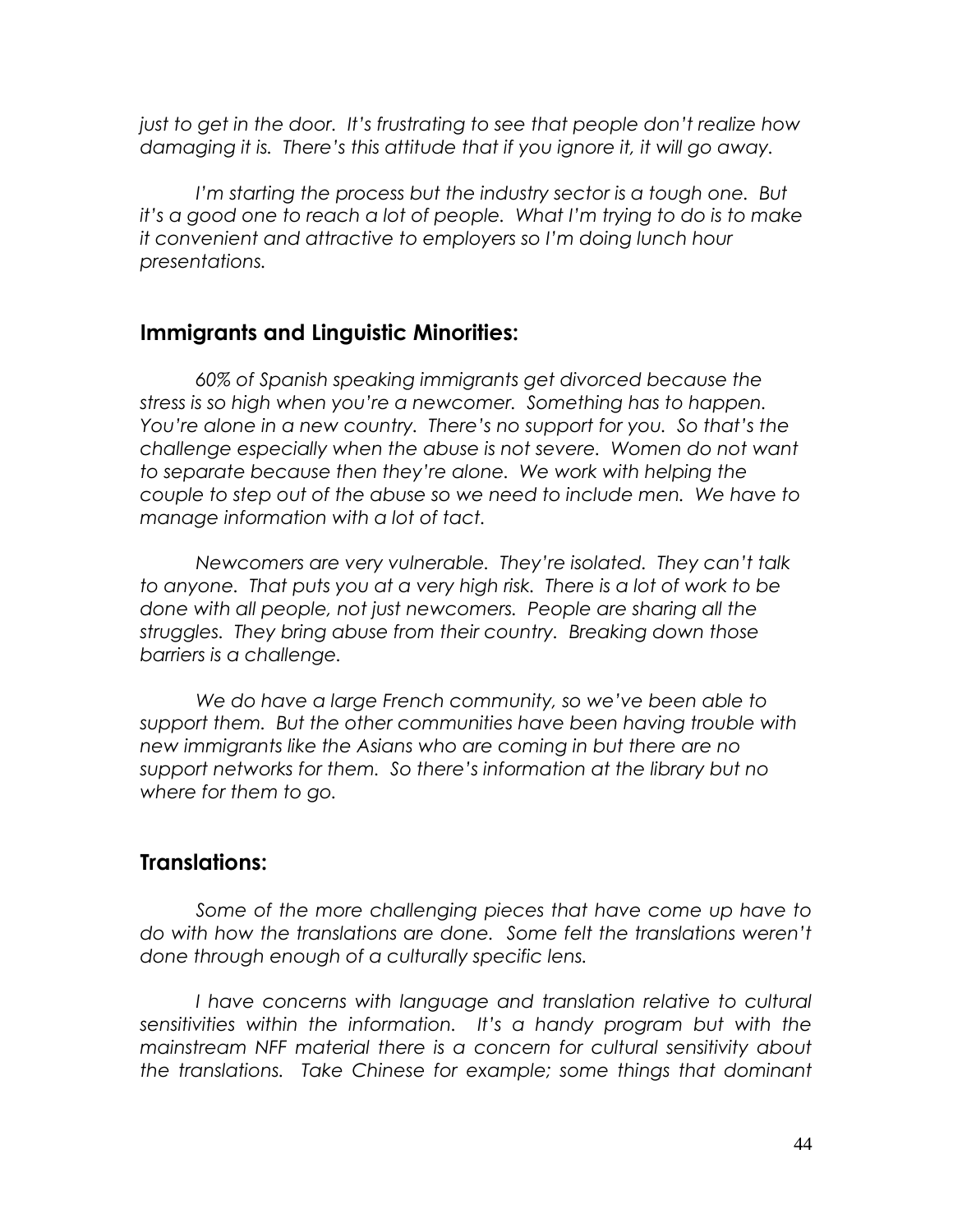*cultures may not have considered are things like the letter four means death, superstitions like number 13 for us.*

*There should have been more consultation with diverse groups before it was put out. It was translated linguistically but not in a culturally specific way, especially to groups like women of colour. It"s a dominant culture program. The consultation was a last minute thing. It"s shameful.*

## **Getting And Keeping the Ball Rolling:**

I don't know. This is all new to me. It feels like I'm stabbing around *in the dark.*

*One of the challenges has been connecting with the official NFF website. It took us a long time to be put on the website as an NFF community. We were planning to do press releases and stuff and it took three to four months before we finally got on. Also, access to the resources, especially the DVD. We need more copies. I emailed but I never got a response or the DVDs so there"s that too.*

*The funding is a major challenge. The campaign has been so widely received and people are so open that they"re just gobbling it up.*

*We"re just trying to get the ball rolling in our community so it"s hard.*

*They"ve developed a very timely campaign, and the resources are good. But the project funding is an issue; it"s only for one year. There"s so much to do in so little time that it"s hard to implement it with the financial resources we have.*

*Funding was also a problem, and trying to get the information together to try and look at getting a coordinator in at least part-time.*

*For us it"s been the lack of resources to implement the projects. We wrote a proposal to Victim"s Services to implement the program. We did a strategic and communications plan identifying the key message and targets, and applied for funding, but only two in our region got funded. We were ready to go with NFF but couldn"t get money to roll it out.*

*It"s been a confusing implementation strategy with no financial support.*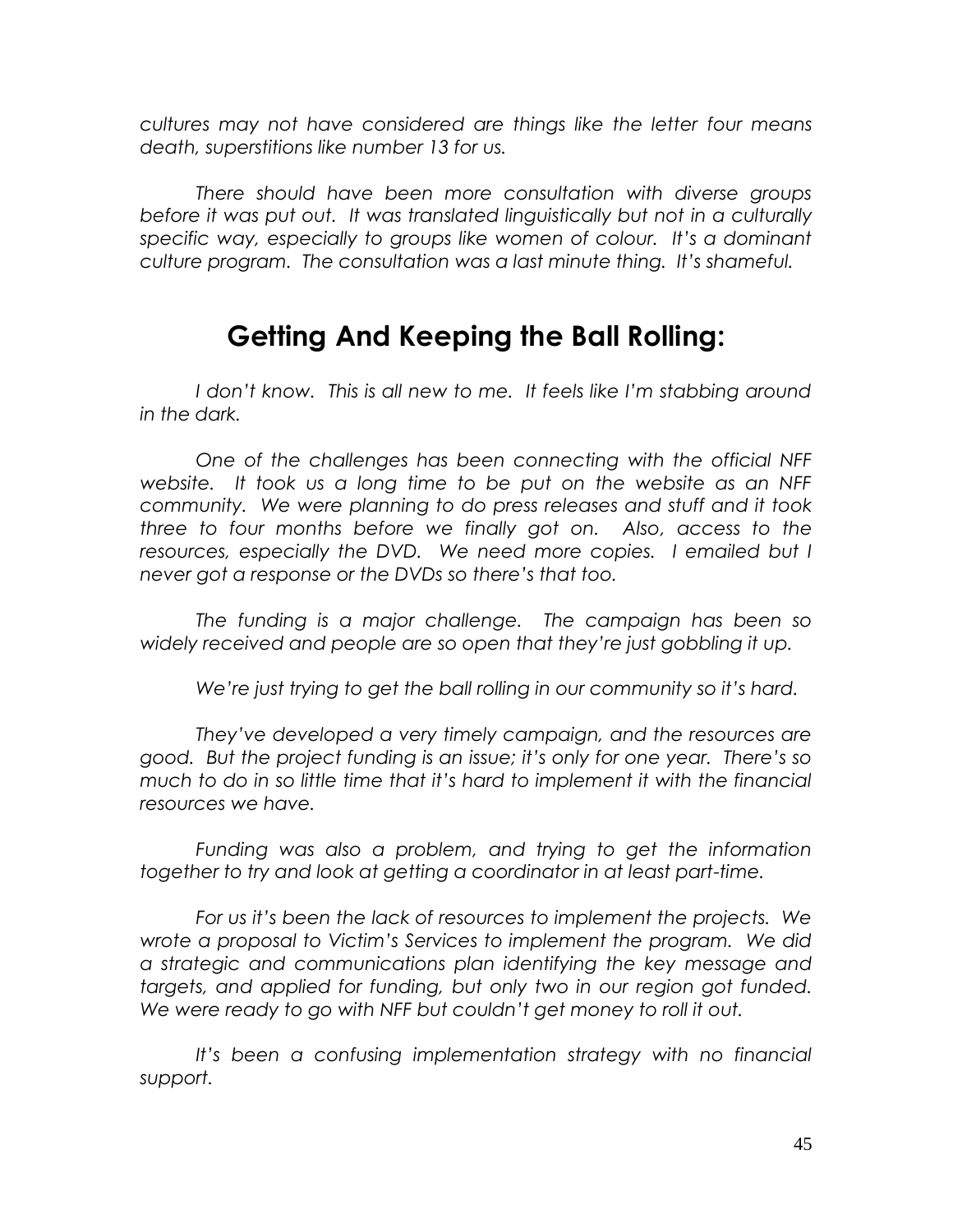*There"s been a real lack of planning at the higher levels. And a lack of coordination dollars too. If they really want it to be a provincial campaign there needs to be good support for coordination. And I think the real value for the work is recognized in the funding.*

*There"s no coordination with the funding. Everything remains fragmented.*

*The government"s development of an implementation strategy didn"t take into account the need for it to be community-based organizing. It"s really more about community readiness. The government strategy was to distribute the materials into communities without the foundational work having been done beforehand with agencies and organizations. And sometimes then it was not well received when we went to talk to them. That created distrust in the work. They didn"t trust the motives of the government or those running the campaign.*

#### **Pinched For Time:**

*I was talking to the ED about asking that the MAG money continue. The funds came late. We didn"t have the full year so we"re trying to negotiate for more time. It takes a while to have a work plan and do the training. With everything compressed as it is, we"ll just have had seven months instead of the full year.*

*The biggest challenge has been the time. I"m working too much. It"s crazy. Everything is so compressed.* 

*The campaign began and then we had staff changes, and I was doing three jobs for a while. But in the context, the delay at the beginning in getting the training manual held me up a bit. Then it ended up we had to do so much in the last four months of the grant because of it so we"ve had to really scramble. It made it even more stretched for time. Some of the people who"ve taken the training have stepped in to help in a coordinator capacity, setting up presentations and making the calls. As a result, we"ve been able to meet our deliverables.*

*I really feel that the biggest frustration is that it's such a part time contract and I really want to do more. It builds momentum as it goes. It will continue and then it will end. It"s frustrating not just for me but for everyone else too when people are really committed.*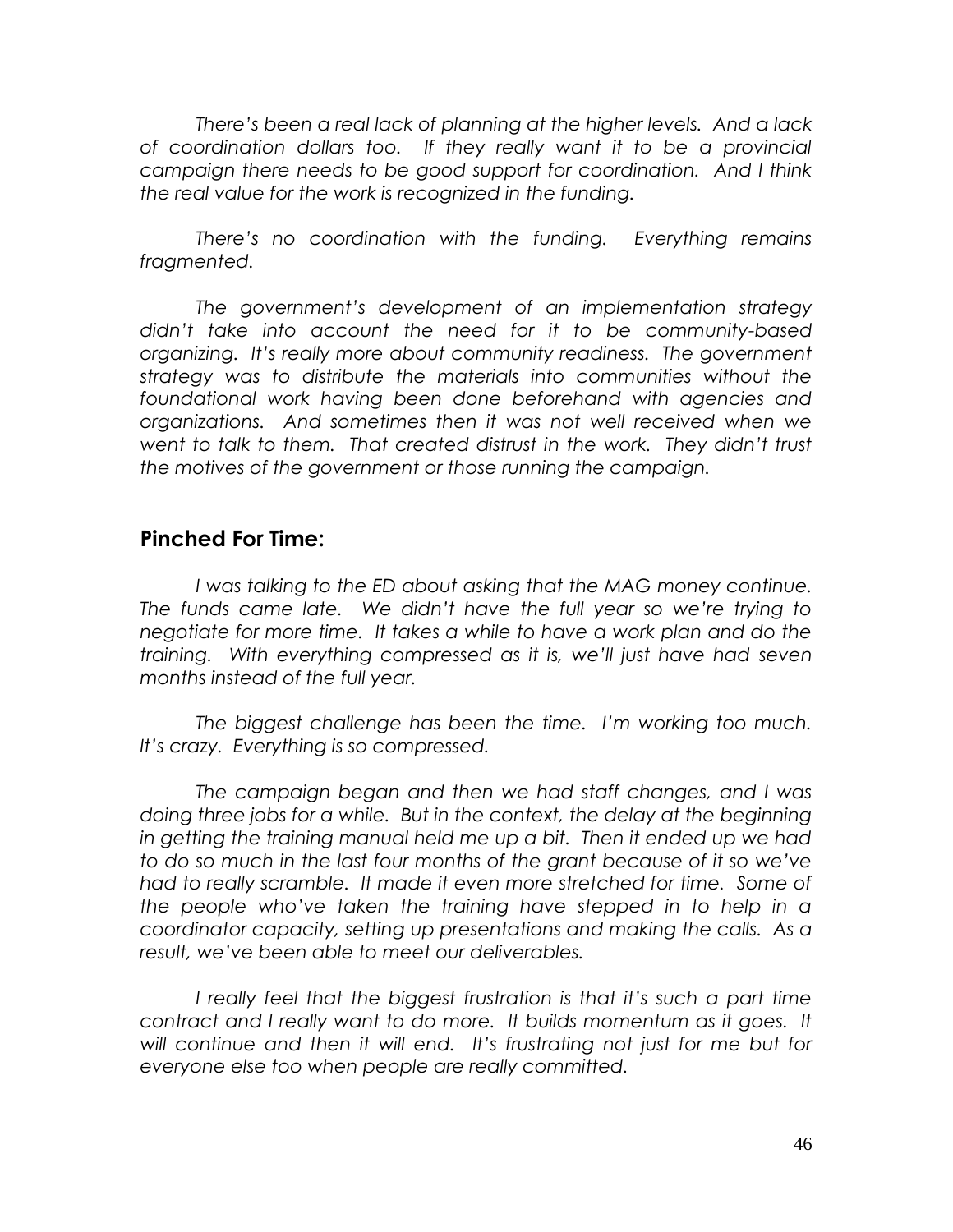*I can honestly say I haven"t had any challenges except maybe time. The campaign that we thought would take a year; we only have had six or seven months. It doesn"t have anything to do with the campaign but the funding.*

*Challenges? I didn"t have enough time or money. I wish we were*  funded again so that I could do more. It's really hard to lay the *groundwork.*

*Time. There"s not enough.* 

#### **Waiting:**

*I'm a very independent person. I don't need much. The only time that was really frustrating was the launch. Everything was coming on and I didn"t have my materials.* 

The training piece and manual was a problem. I needed it and it *was delayed.*

*Resources…just because of where we"re located. They"ve been great at trying to get things out to us but it"s an ongoing struggle to make sure we have enough materials to do our work.* 

#### **Bringing People on Board:**

*It"s been difficult getting the people out when doing a general launch rather than just service providers.*

*One of the biggest challenges has been the difficulty getting into the schools because it"s really needed there. It should be mandated in health classes because it"s just when the dating is beginning. Even if they just had the warning signs and the red flags before they became really emotionally involved.*

*Getting folks to squeeze it in. It"s viewed as additional work. There have been conversations about something that might be perceived as additional work. People are very experienced, very seasoned in how they work. They don"t always appreciate something new. So there"s some resistance. And they don"t always agree with the information. They"ve*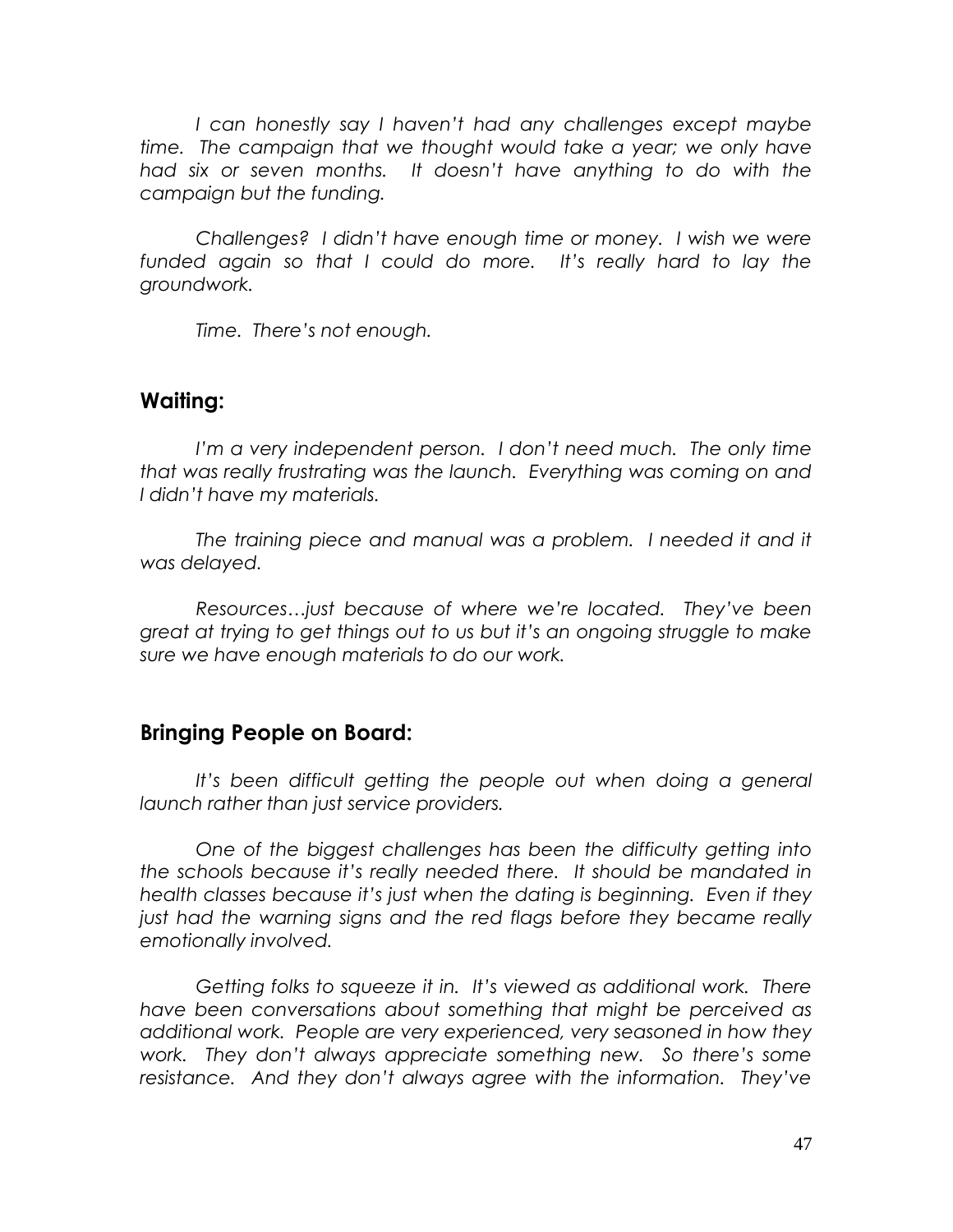*been doing it and they know that this is the reality on the ground. So there"s sometimes differences in opinion and principles*

*I had been having trouble getting in to talk with the Early Years programs and didn"t get far. But I spoke with the public health associate who is on our committee and she really opened the door for me. I guess it was working from the bottom up. She advocated for the campaign and they included it.*

*My challenges are more about convincing people around me to have patience, that it takes time, and that the little things we do now have to be connected. The long term strategies are essential. Short bits of money don"t really help that. So how do you make the little steps that don"t always show those immediate results, and to continue to be supportive of it. They"re not thinking about community implementation in a long term way, but we"re making it up as we go. We"re trying to get the messages right. We"ve come a long way but we"re still refining our message.* 

*In some communities they feel that the issue doesn"t affect them or that they can"t play a role, and so I"ve tried to make it specific to their interests and needs. Then they can"t say that there"s nothing they can*  do. It's making them care about it by giving them some relevant *information.* 

## **Relationships with the Province**

#### **Campaign Executive Assistant:**

Almost without exception the coordinators spoke highly of Alfredo Marroquin, who, in his role of Campaign Executive Assistant, was invaluable in his support for them. However, one of the common notes was that Alfredo was stretched far beyond capacity with the workload. And that, while he was doing all that was humanly possible, it was an unrealistic load for any one person to carry. Some of the comments and suggestions were:

*Alfredo has done as much as he can. He"s running ragged. They need a full time assistant. It"s been good to get answers to people, to get*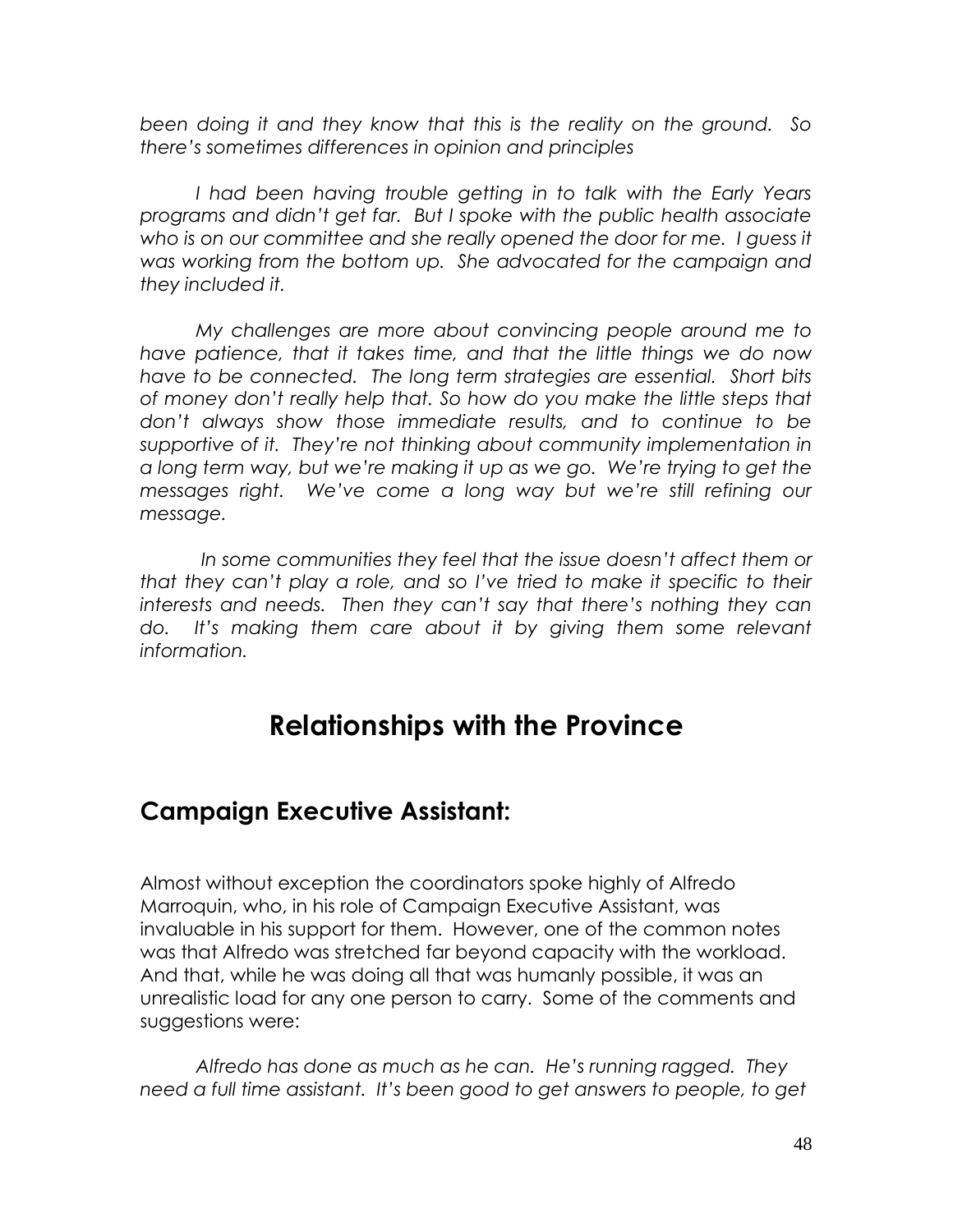*the materials out, but he"s overworked so hasn"t been able to always help me when I needed it because he was helping others.*

*He"s great, he really is, and his response to my emails has been good. But I do acknowledge though that he"s been swamped at times. This has been such a tight timeframe and we"re all, including Alfredo, scrambling to get the maximum amount of work done.* 

*He was extremely supportive when I began because I asked him to meet with me. I was lost. We worked on an application for my funding, which was very helpful. When I needed brochures, they sent me the wrong ones in English. I wrote to him and he had them there the next day. He"s also very supportive during the teleconference. He"s got good ideas.*

*With the brochures, the boxes weren"t labeled, and you had to sort them all out. They were all mixed up, with different languages mixed together. It was a nightmare! He"s the only one doing it but it was a total nightmare with the brochures. The only response I got is that we reuse the boxes. In one there were brochures and cards mixed together, and a lot were damaged. If he didn"t have enough support then I guess that"s what happens.*

I asked Alfredo if we were the only ones doing the campaign in *Spanish. We"re not the only one but the only one funded. He didn"t give me contact information with the other group. That was important for me. So in that way it was a lack. That would have been good. I"m missing that piece which would have been great.*

*Alfredo has been amazing and his passion for the project is a huge part of what keeps it going. He"s always there to answer questions and offer support.*

*Alfredo is always supportive but he"s stretched too thin. The campaign probably needs seven or eight regional coordinators working with him to be really effective.* 

*Alfredo has been very supportive. He"s very inclusive. We need more men like that. We all need to take it on.*

*He"s lovely and has been very helpful. He gets back really quickly and is very organized. Any questions are answered. We ran completely out of brochures in December. We had six presentations. We got the brochures in 48 hours. So he"s been really nice, and very supportive.*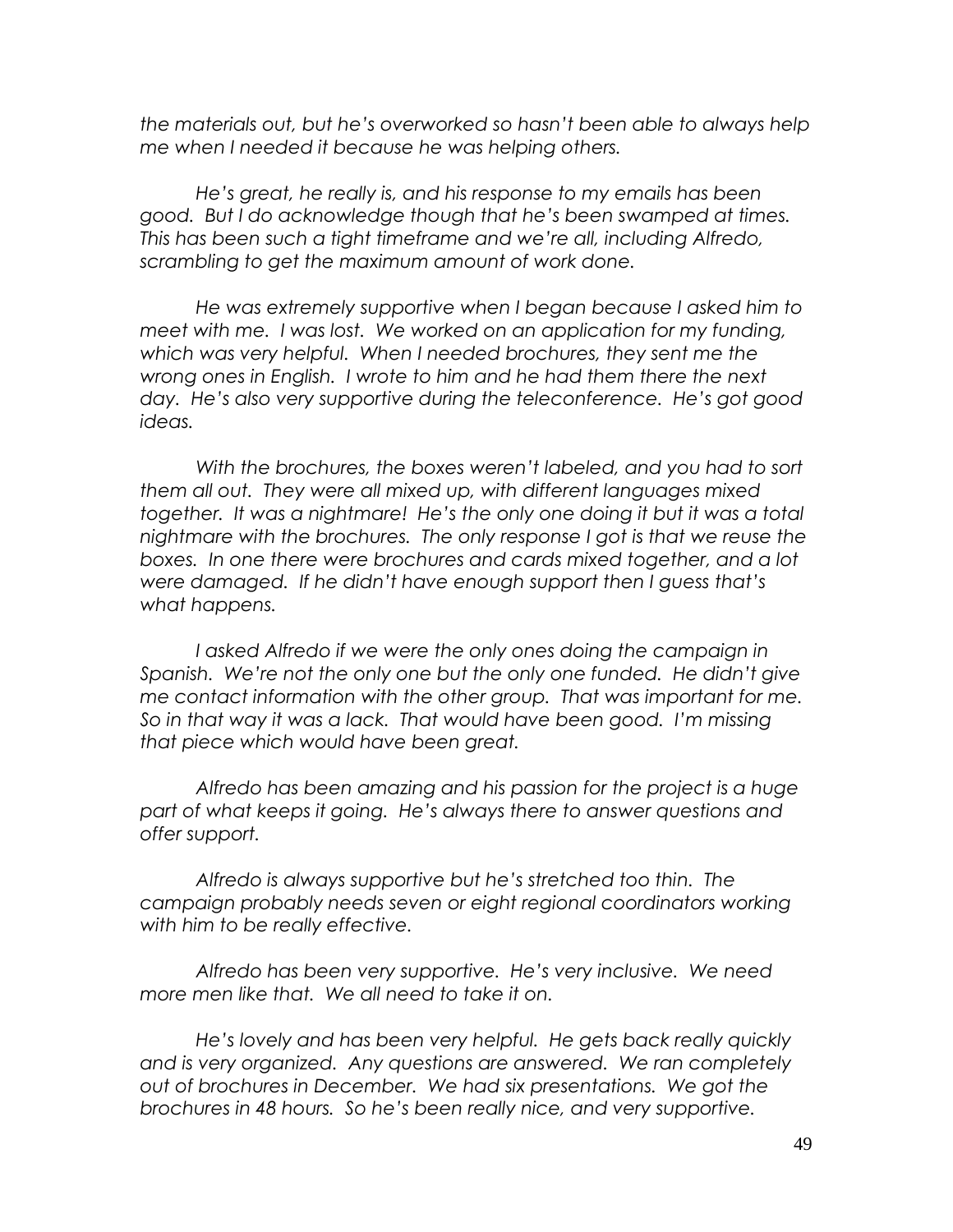*Alfredo has been very supportive and helpful. He"s very busy but any time I ask, you get the sense that he"s listening. The frustrations and questions are always answered. He"s open minded and tries his best to do things, and gets back to you with information in a timely manner.*

*Alfredo has been really supportive of me professionally. Without his support I couldn"t do my work.*

*Alfredo did everything that he could but it was a rocky start.*

*I sometimes find it hard to connect with Alfredo. Maybe he has too many things on his plate.* 

*Alfredo has been very supportive, and incredibly receptive to feedback…his charm…we met at conferences. He"s warm and gracious, giving, passionate, clear and concise.*

*The only time that was really frustrating was the launch. Everything was coming on and I didn"t have my materials. If the program continues, they should split the province into two or three areas and have someone closer. Or have more help for the Executive Assistant.*

#### **Support from the Province:**

The coordinators had very mixed responses to their perception of having been supported, or not, by the provincial campaign. Some really felt an alliance, and a shared common mission, with the province acting as a valuable resource. Others felt that there wasn't adequate direction or foundational work done; they felt isolated, and sometimes rebuffed.

#### **The Good:**

*What"s been important is that it"s a provincial campaign with a common initiative that communities from one end of the province to the other have embraced and are working on.*

*I'm glad they're there. They're a valuable resource. And their capacity to bridge with OWD is very helpful too.*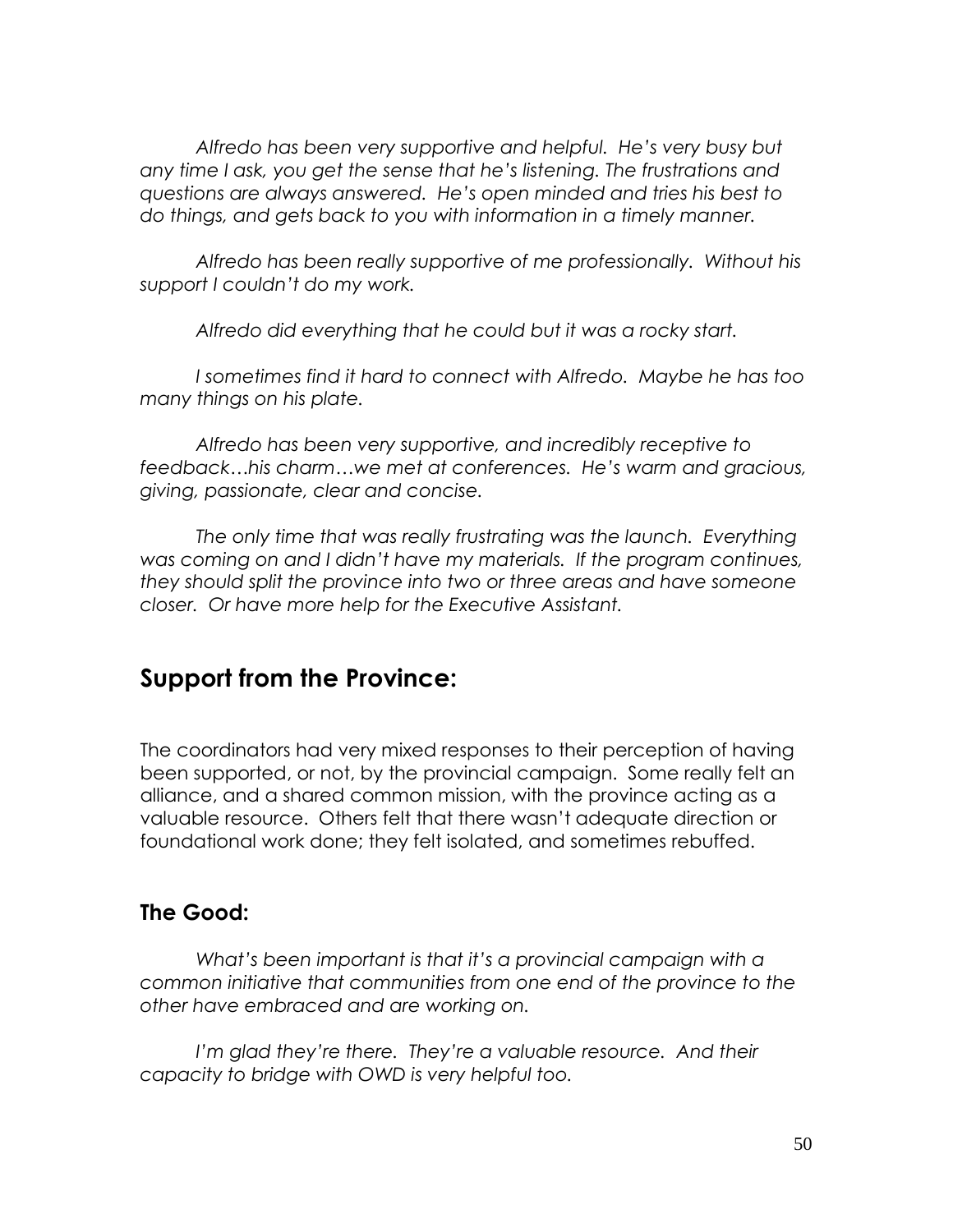*The support that the provincial group gave sets the tone for collaboration and I really like that. We share the end goals and how we help each other get that out will make it even more effective.*

*The training has helped me to clarify how the local and provincial campaigns work together. But I certainly like the fact that the work that I"m doing is part of a bigger picture so that it doesn"t feel as though you"re working in isolation.*

*I* see myself as one part of a bigger picture. They really helped me *out especially going to Toronto to meet others working in the field. They answered a lot of questions and I met some great people that I"ve developed a network with so I didn"t feel as though I was alone.*

*The creativity of the project really does get left at a local level, though we"re accountable to the provincial campaign. I see it as directive rather than management. And I don"t feel they"re managing, they"re just there if I need guidance.*

*The provincial campaign has been a good resource to us. We take the work into our community. It"s symbiotic. We feed each other. If there are elements that are not working when we put them on the ground, they"re receptive. They help as well as learn. Alfredo and Tim have been especially good in dealing with the issues addressed, explaining what the thinking was about.*

I feel the relationship is very separate. I felt part of it all at that *training because everyone was there and everyone was down to earth and I could really relate to them. I"d had negative thoughts up to that point, begging for brochures and trying to figure out what I should be doing.*

*It"s a young program in its infancy, so what"s happened is that there are a lot of growing pains. We get lots of feedback, all the bits and pieces. But until you take the car out on the road you"re not really sure what you"ve got. They"ve been receptive to the feedback, and will really consider it for the future in hopes of applying it.*

*I think one of the strengths is that I"m not isolated but I"m given the ability to make it relevant to my community. I like that common message across the province. But we each know our own community. So the fact that we"ve been given the flexibility by the province is a real strength.*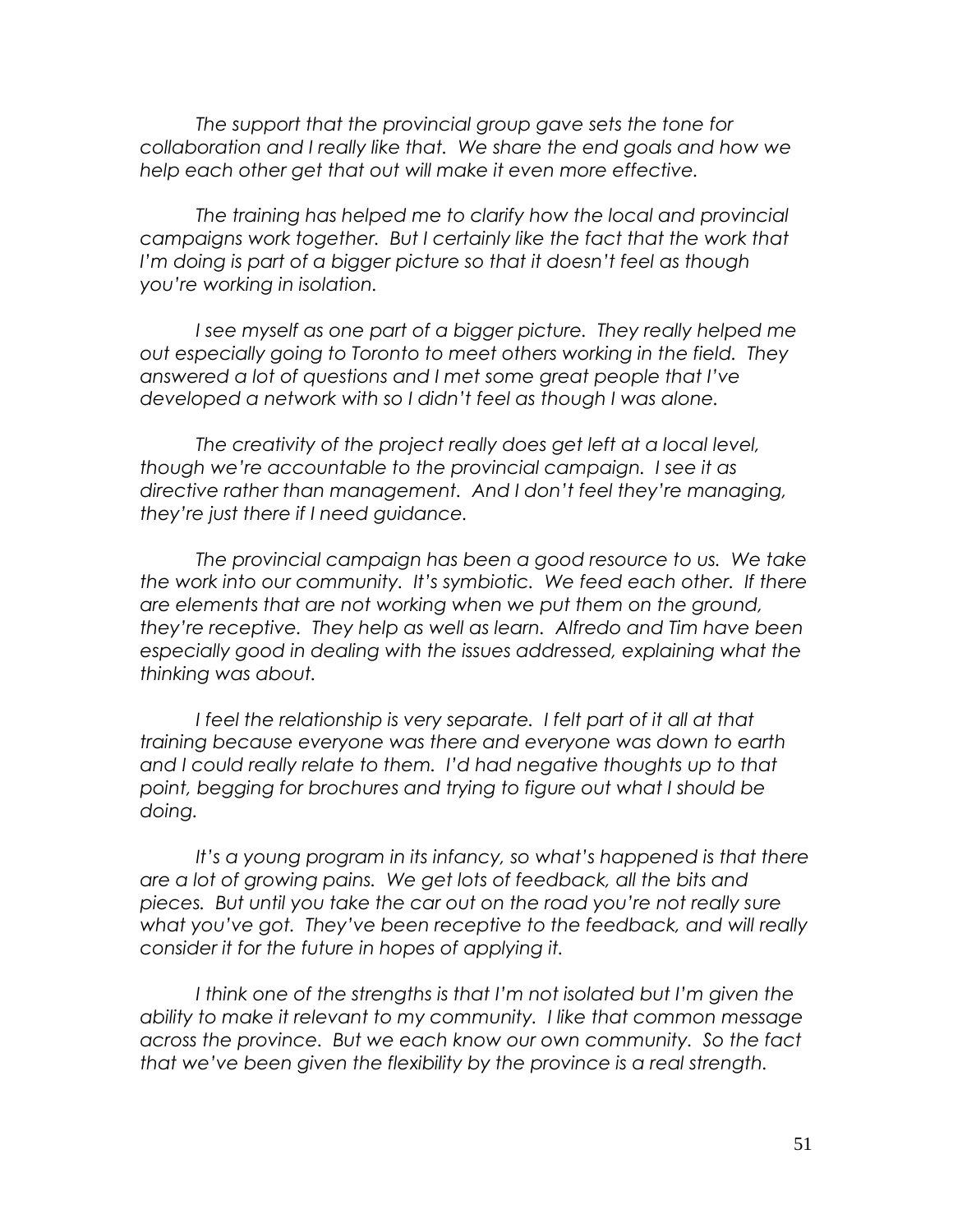#### **The Bad And the Ugly:**

*I felt really connected because of Alfredo as Coordinator. But I don"t think OWD was very receptive. I felt that I was on the line but my concerns were not taken seriously. I didn"t feel heard by the province.*

*There hasn"t been clear enough direction. Say, if the goal was to create sustainability, then it should have been stated up front. It should have been said more clearly.*

*It started out supportive but we"re still trying to get information from them. We"ve asked the government representative about the brochures and where they"ve been sent and no one can tell us. We"ve added labels to the ones that we"ve found. We did the labels by hand. They were expensive because there"s no local contact numbers that the campaign says we"re supposed to have. I have no solution because of the big time and money costs.*

*Well I always think about the larger project but there"s not a lot of support. It"s the same thing. They try but it"s just not enough. And also the thing about local coordination, you have your head down and are focusing on what"s happening before you, so that you don"t always have the luxury of looking at the bigger picture.*

*We received a box of brochures translated in various languages and all not relevant to this community. We have a large Italian population and Finnish, and of course French here. So they"re very Toronto based. We sent them all back because I wouldn"t have known which language was which. We need Italian and Finnish translations.*

*The OWD didn"t have the funding to do the implementation of the campaign except for supplies. The problem is the government as a whole in terms of rolling things out. It"s not enough to have resources: you need an implementation strategy that will enable people to reach out.* 

While some coordinators didn't receive the support they would have liked, or felt disconnected from the province, they drew strength and resources from each other, through networking and the sharing of ideas. It's the strength of that collaboration that has given them what they needed to work, especially when, occasionally, they felt they were working in a vacuum.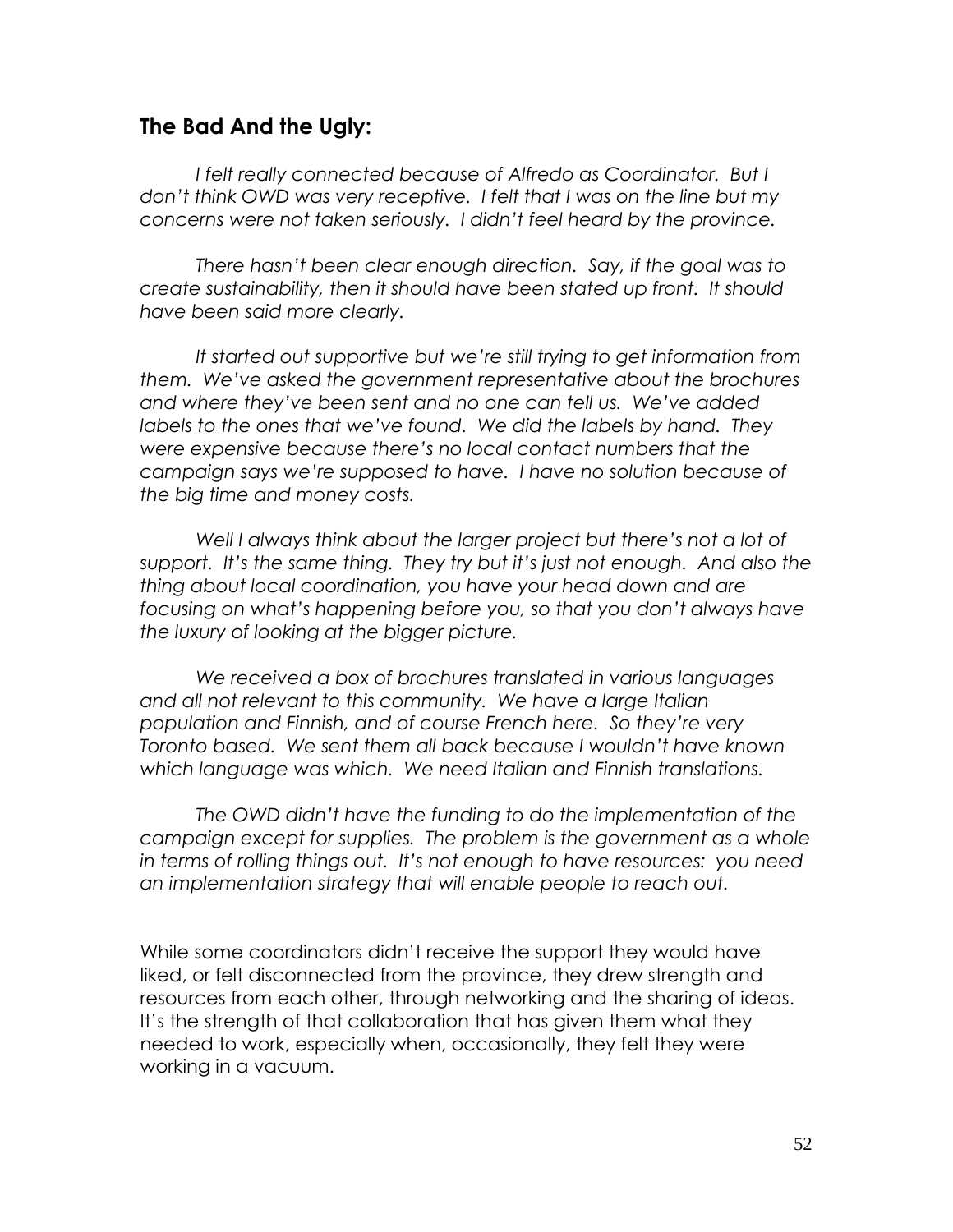*My role is self directed and I volunteer for it because I truly believe in this campaign. I don"t feel the support provincially however I do feel it from the NFF campaign members.*

*I feel that I"m just kind of on my own but I kept in touch with some coordinators especially when I first started.*

*I would say that I"m feeling pretty isolated. We were supposed to have a regional coordinating meeting that got cancelled because of weather.*

*For me personally it would have been much more helpful to have a more physical connection, monthly meetings where we could have gone and talked. I didn"t feel the sense of connection with the teleconferencing. Isolation was part of the problem. It"s been a barrier.*

*It"s been more than just a challenge. It"s been a block. But the other coordinators have been great. We learn off each other. Let"s not*  reinvent the wheel, that's how we get good ideas from other people that *are doing the work.*

*We need more access to what"s happening across the province both officially and with the coordinators.*

## **Sustainability: Working Towards An Integrated Approach**

With the contracts of some coordinators having expired and others due to end in the coming months, there was concern expressed by some about the viability of the campaign expanding without the position of a funded coordinator. Given their dedication to the project, and their deep commitment to the vision of Neighbours, Friends and Families, they unanimously want to see it flourish and grow. Asked if they thought the campaign would continue without official coordination some were not hopeful.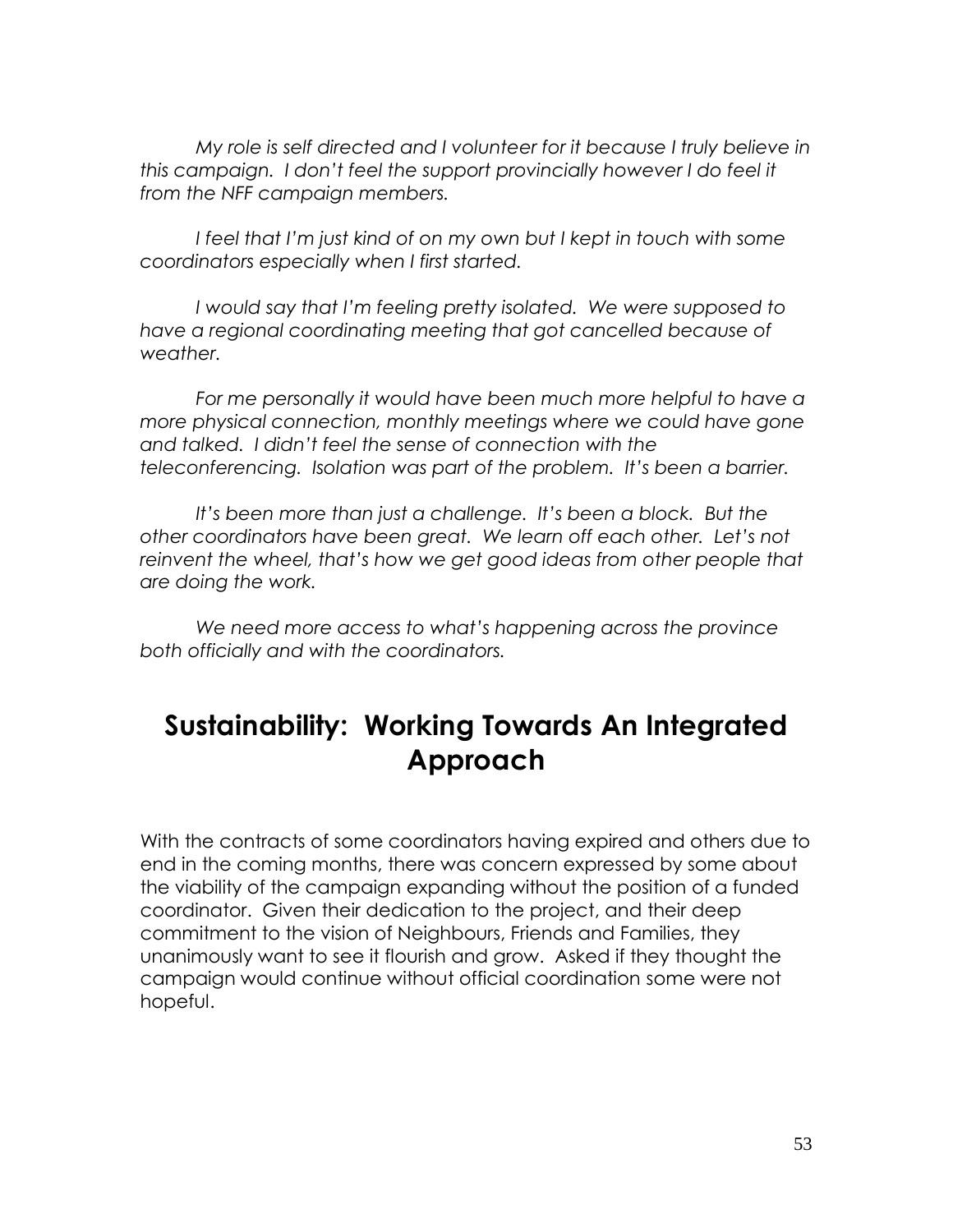#### **Fearing The End of a Dream:**

*I don"t think so and that"s a shame. The only way it might continue is through the service providers*

*No. One of the things that I"ve become aware of from the teleconferencing call is that we haven"t done as good a job of sustainability as I would have liked. We haven"t done enough with the professional communities and therefore we don"t have those public champions to take it on and do the public speaking when the funding is finished.*

*The benefit of this really needs the funding attached to it for at least another year so that sustainability can be created. We haven"t stopped the deaths in our community. They"re still ongoing and we haven"t reached all the people.*

#### *It will not.*

*The contract ends but the community leaders with MAG money continues until June. But they"ll be a gap without an official coordinator. I"ll stay on in some capacity. I"m that concerned.*

*I think it will be just another brochure that people won"t necessarily pay a lot of attention to. It"s key to get out there and provide information to communities. There"s got to be more out there, like not driving under the influence campaign. There was a lot of advertising about that. And you don"t see a lot of that on woman abuse on TV. So I don"t see the government doing enough on their own.*

*I think steps were missed in laying the foundation. I"ve loved the education piece and raising awareness. But there needed to be more of global public education on this rather than us coming in and providing information. It"s got to be more than us, and I don"t think parachuting someone in to do the whole province is the best way to do it. We needed more from the government than we got.*

I don't know. I'm really trying to set it up the best I can without one. *The materials are out there, something like 12,000 brochures, and they"ll be out there for a while. The next year in different communities will be really important to watch. Someone should be watching. If it all starts to fade it would be horrible.*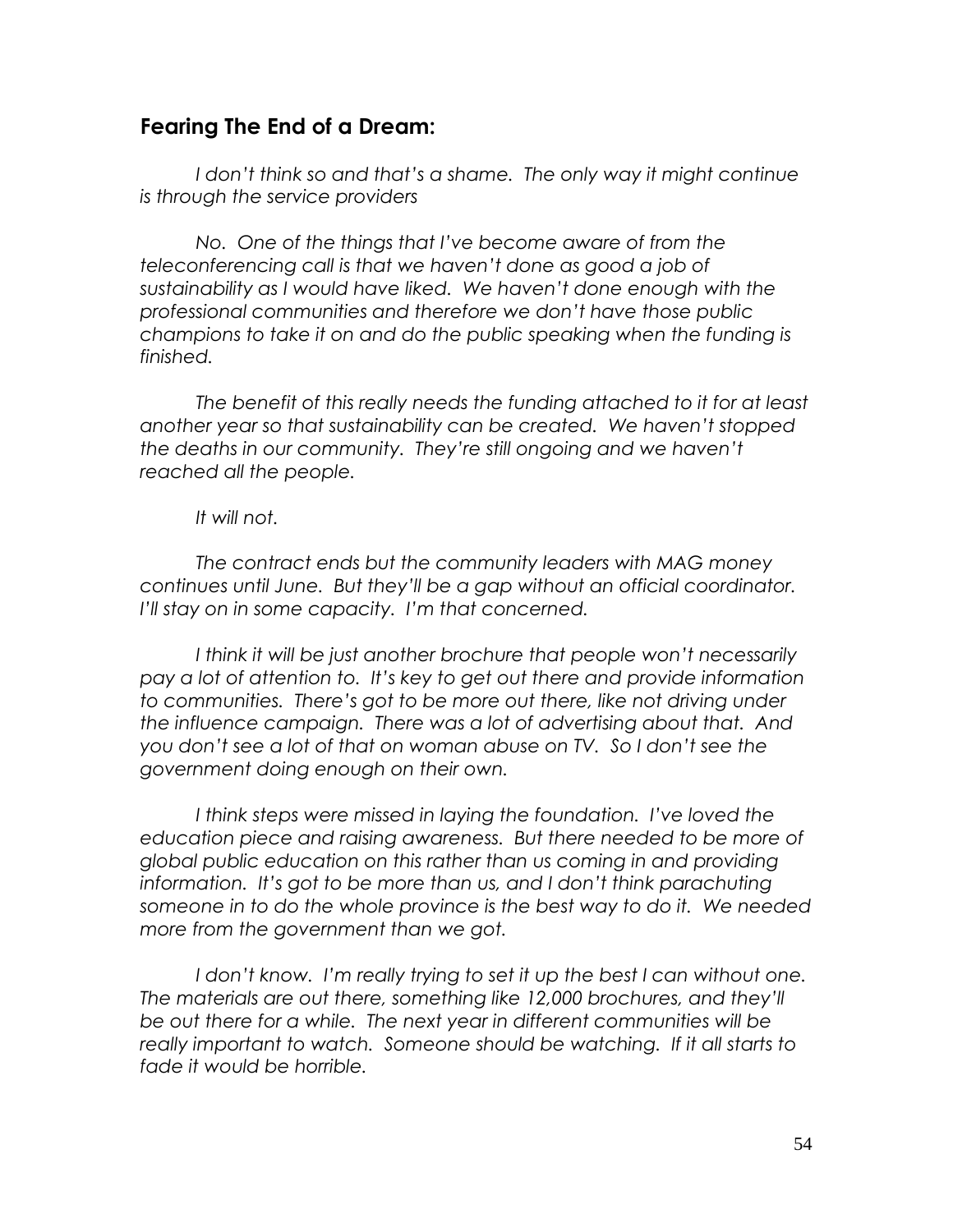#### **Marshalling the Troops:**

But others took a broader view of sustainability, recognizing the wealth of connections that had been forged and strengthened within communities, the networks of support for abused women that continue to be deeply committed to seeing the work continue. Community development and reciprocal interdependence, for many, is the only way that the campaign will continue to be effective and viable.

*It depends on how you define sustainability. My vision is that the material will become an integral part of how professionals work in their community, and the NFF materials will be integrated into their practice. Once communities are familiar with the material there are then possibilities for new and innovative campaigns. The material should never be static though but can be used in different kinds of venues. The material has the potential for having a much broader impact.* 

I think after some time it would. Right now though we need more *time. It takes time in some communities to shift attitudes. We offer that support that the materials need. There"s a danger in putting the materials out without that support. People do want to champion it and put it out but they want to know how to do that.*

*You can"t have a very narrow view in the sense of a coordinator always being responsible for doing the work. That has a shelf life. If you*  look at the adaptation of the material in new projects and ideas then it *has a much longer life.*

*I* wish *I* had a bit more time to bring these people together, to bring *them into the agency, to keep things going so it"s not one person out there pounding on a door. It"s those people in the community. And I want to introduce them to each other and bring down those barriers, but that"s a larger piece.*

*We have two workshops, one for Spanish speakers with about 15-20 people representing different agencies and social services. They will continue with the information even though this campaign ends in June. So we have a very short time and to have an impact it will mainly be through the service providers who are going to keep that going.*

*The key piece is to keep the thrust of the program going. It"s about this community…they need to stay involved.*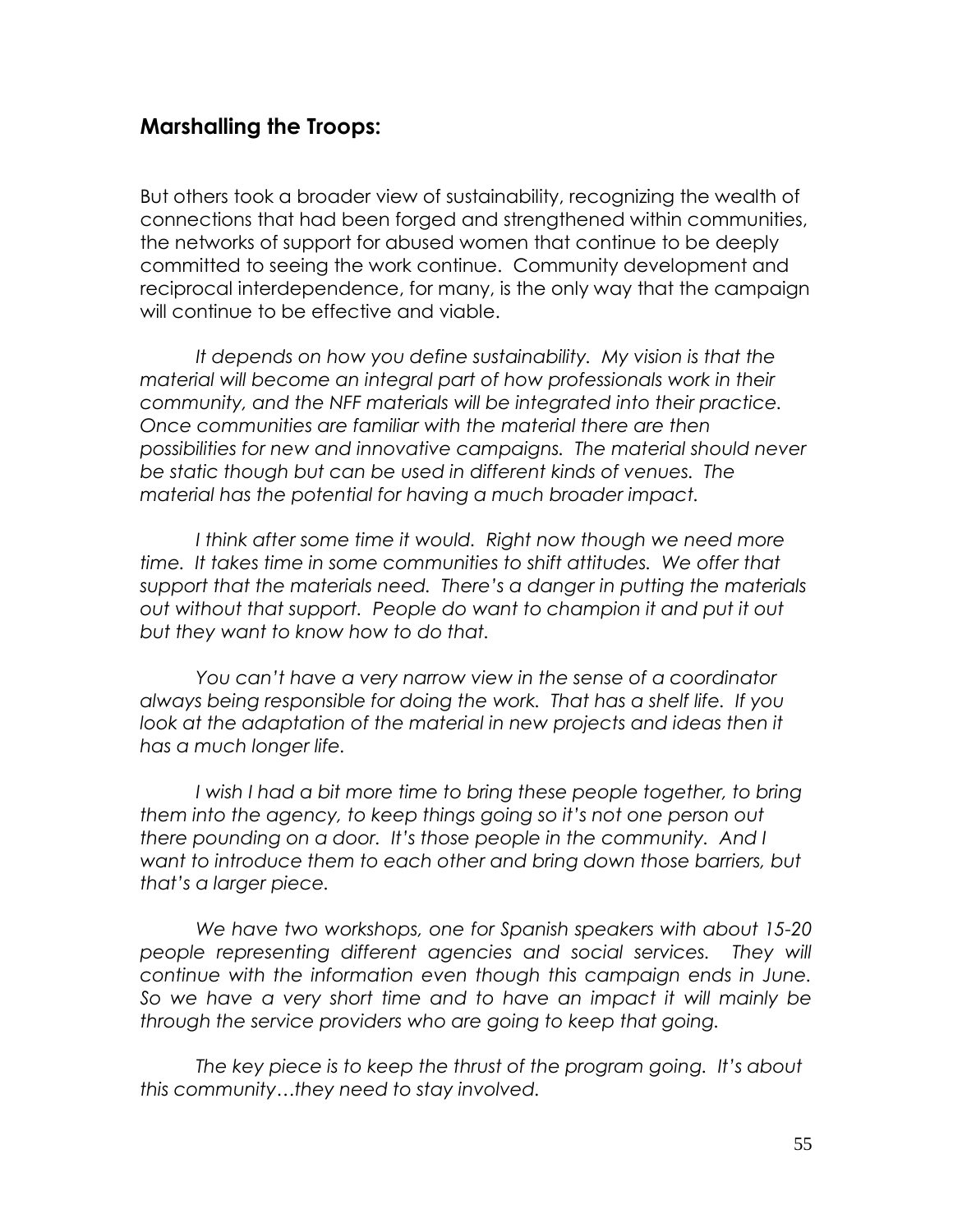*I"ve been encouraged and bolstered by meeting with the representatives in York region. They"re going strong and are feeling passionate. But we still want to do everything to push this to the forefront of the media. There"s competition for that spotlight, and I know they won"t stop until they"re satisfied. People in the industry want the abuse to stop, and I believe that they"ll go the extra mile.*

*I think it will because individuals have the experience, training and information. We created a binder for them so that they have the information. And internally we will make it available as one of our violence prevention strategies. There won"t be as much tracking and it will be a little more informal. But the information will still be out there.*

*I really believe in empowering the community. The answer exists outside the VAW sector and resides in the community. It takes the message out in a really safe, palatable, meaningful way to make a difference. Also there needs to be a celebration of all that"s happening, to have that kind of a discussion.*

*So far everything we"ve done has been without a funded coordinator. So yes, that was our goal of getting the members of the community involved so that it would be able to carry on.*

*The strategies are primarily working on a sustainability plan through engagement of businesses in the private sector. This is the time to engage the business world to be good employers. It"s an opportunity for them to engage with community resources and offer support.*

*I think it"s the need for long term thinking and support. I"ve seen such important breakthroughs in engaging people in the issue. We have to think strategically about how we can continue to build on it, and connect everyone in the province, who"s working on it, more effectively. It"s heartening and inspiring. We need to ask, how can we use that to inspire more and more people? A lot of stars are aligning right now and we need to take advantage of the momentum.*

*I think there"s lots of people who have been educated and who will share the information just because they care and they have a vested interest, What will be difficult is that so many agencies are limited in funding and are trying to stretch their dollars as far as they can. We"re definitely pushing the importance so hopefully the general public will know that they can share it as well as professionals.*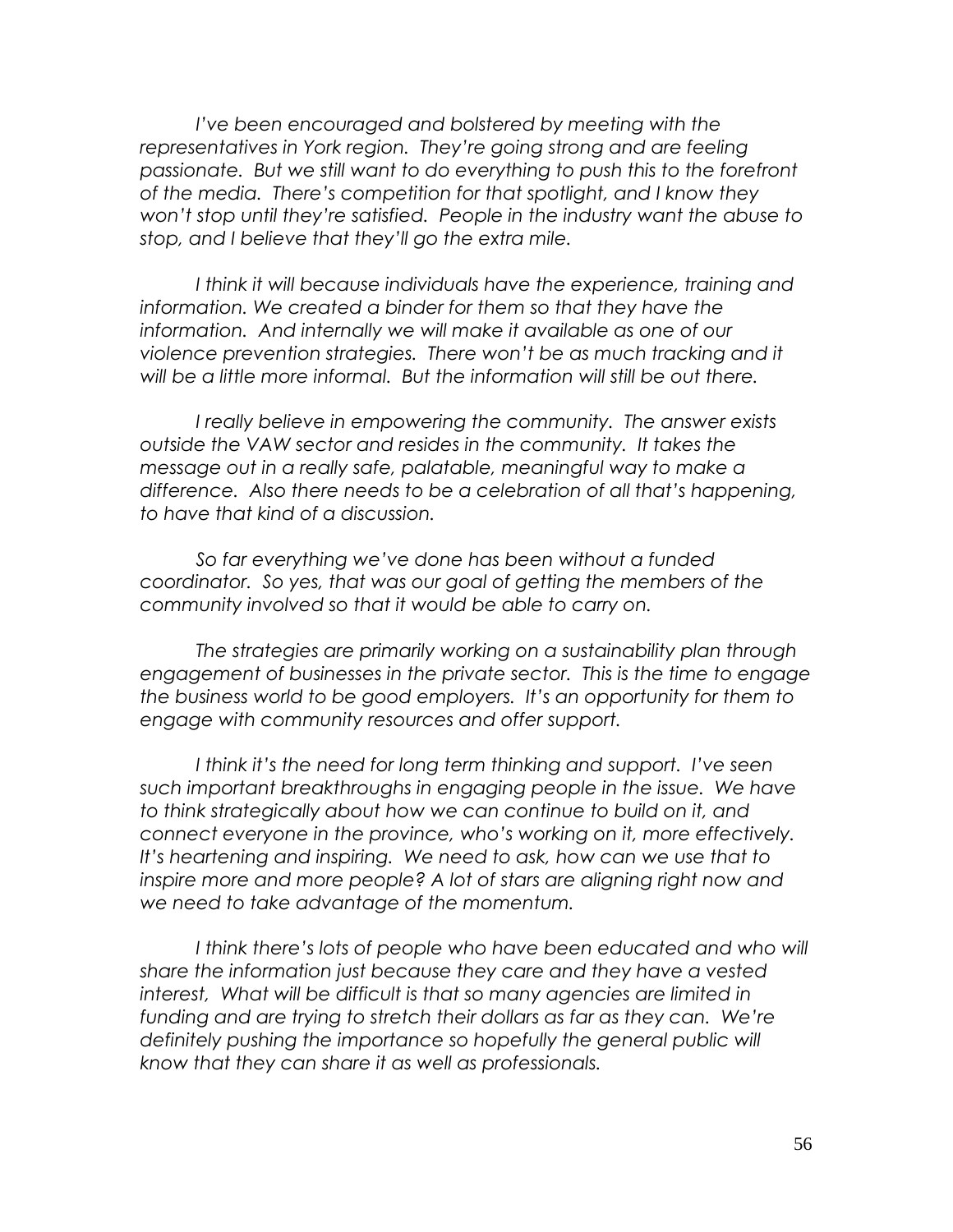*Getting other agencies on board just multiplies the number of people who can share the information. It would be great if the funding could be continued for another couple of years. I think it really empowers the general public and professionals as well and it will make a big difference.*

*The NFF campaign will continue in the absence of a coordinator because of the structure of the coordinating committee. We"ll continue to train-the-trainer and then bring it to the front line. It won"t function as well, but it will continue.*

*It will continue with a trickle down effect. In part due to what they"re doing in train-the-trainer, so there will be some junior gems. I remember the old Breck commercial…they told two friends and then they told two friends…That"s the way it will be.*

*I hope so. We have a few plans. I"ve developed this little newsletter that will go out 4 times in the next year reminding them about the NFF campaign and asking if they need more materials. We also bought a billboard and got permission to use the NFF logo. It will have the website on. It says that everyone has a role to play in preventing woman abuse. Know the signs and take them seriously. It will be there for 7 years so the website address will be up there for a while.*

*This campaign reestablishes for me my deep down core beliefs that people don"t turn way from domestic violence because they don"t care but because they don"t know what to do. There are people in the community who do know how to help and support, so just to provide the*  link for that woman is life saving information for every person to have. I *think it"s doing great things, and I think it will continue to do so.*

The deep personal commitment to the campaign and its continuing impact is evident in the number of coordinators who plan to volunteer their time even when their official role is over. It has inspired and engendered a passionate response and sense of responsibility for continuing to play their role in preventing woman abuse.

*I* will continue to work at it for a period of time but that will be part *of my volunteer work. We"re in the middle of things.*

*I"m committed enough to this project that I"m saving some of my hours so that I can use them through the year so if there"s an opportunity*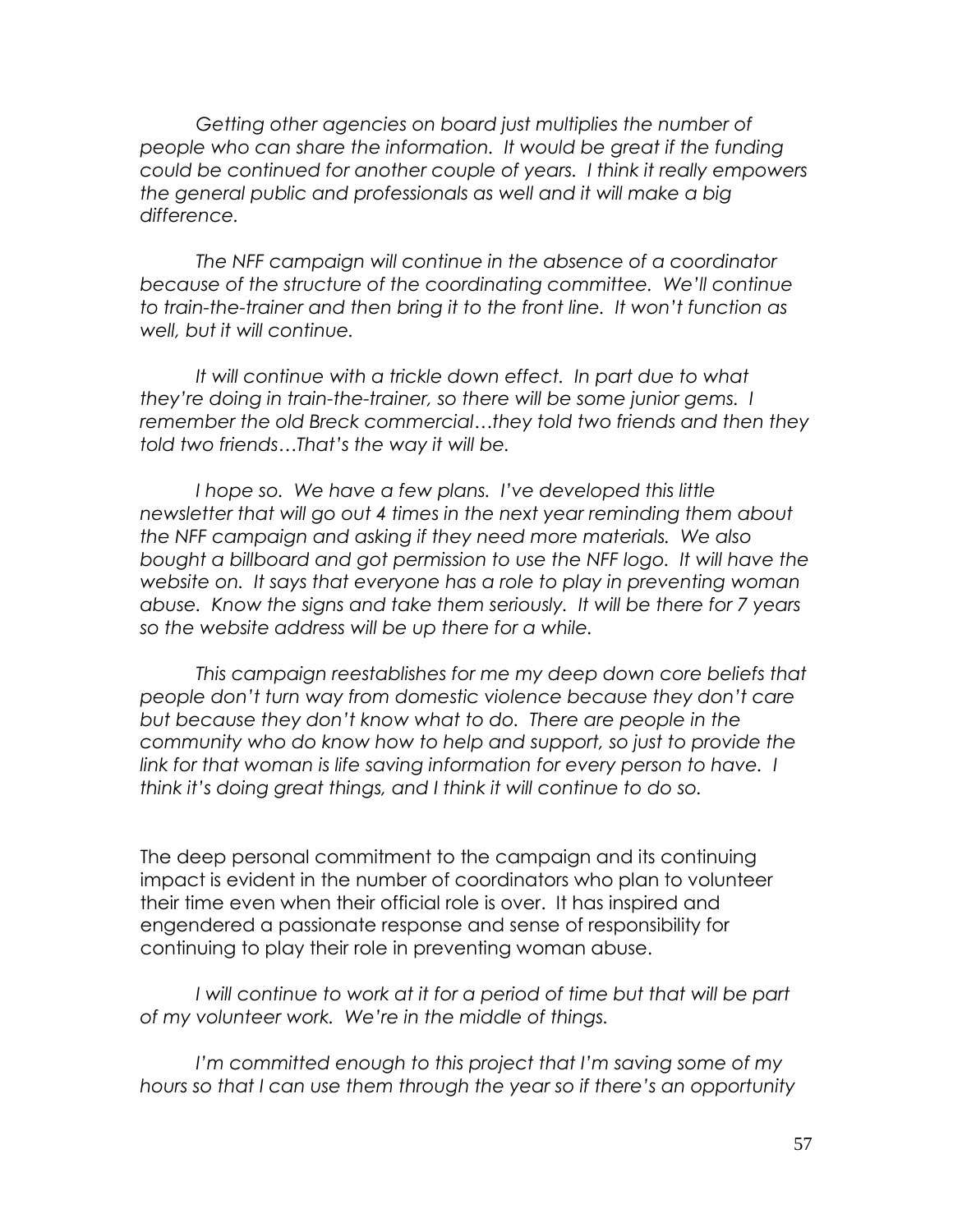*then I can be there to present. Anything that I can do on my own time I"d be interested in doing that for as long as I possibly can.*

*I'm talking to people to see what they can do to promote the campaign. If someone called me to do a presentation, even after this is finished, I"d go on my own time.*

## **Going Forward: Some Additional Recommendations**

Many of the recommendations presented by the coordinators have been captured in this report. But, additionally, in the interests of sharing more of the concerns and suggestions gathered in the interviews, the following are included:

#### **Working More Effectively:**

*I wish there was more support in the connection of the coordination. It"s a huge problem. We"re developing a flow of information so people can see who we"re talking to. But there"s no coordination with the funding. Everything remains fragmented. There is money for coordination committees that may be of some help with some of this. It"s funded through MCSS. It would also be good if the relationship with OWD and MCSS was better. If the ministries worked together about how to use those resources, they could do a lot. It"s too much for any one ministry.*

*In communication with the various ministries that are involved with NFF, there"s a call to leadership and for each ministry, as they interact with the community leaders presenting NFF, there is an opportunity for team leadership. There is a momentum of interdependence and collaboration that can make a difference. There has been and will continue if funded, strong local leadership development, the exponential power of team work. Leaders are being multiplied through active mentoring that is fostering reciprocal responsibility that can lead to sustainability.*

*There needs to be more promotion from the province. It"s ok to throw out brochures, but there needs to be some more marketing and a*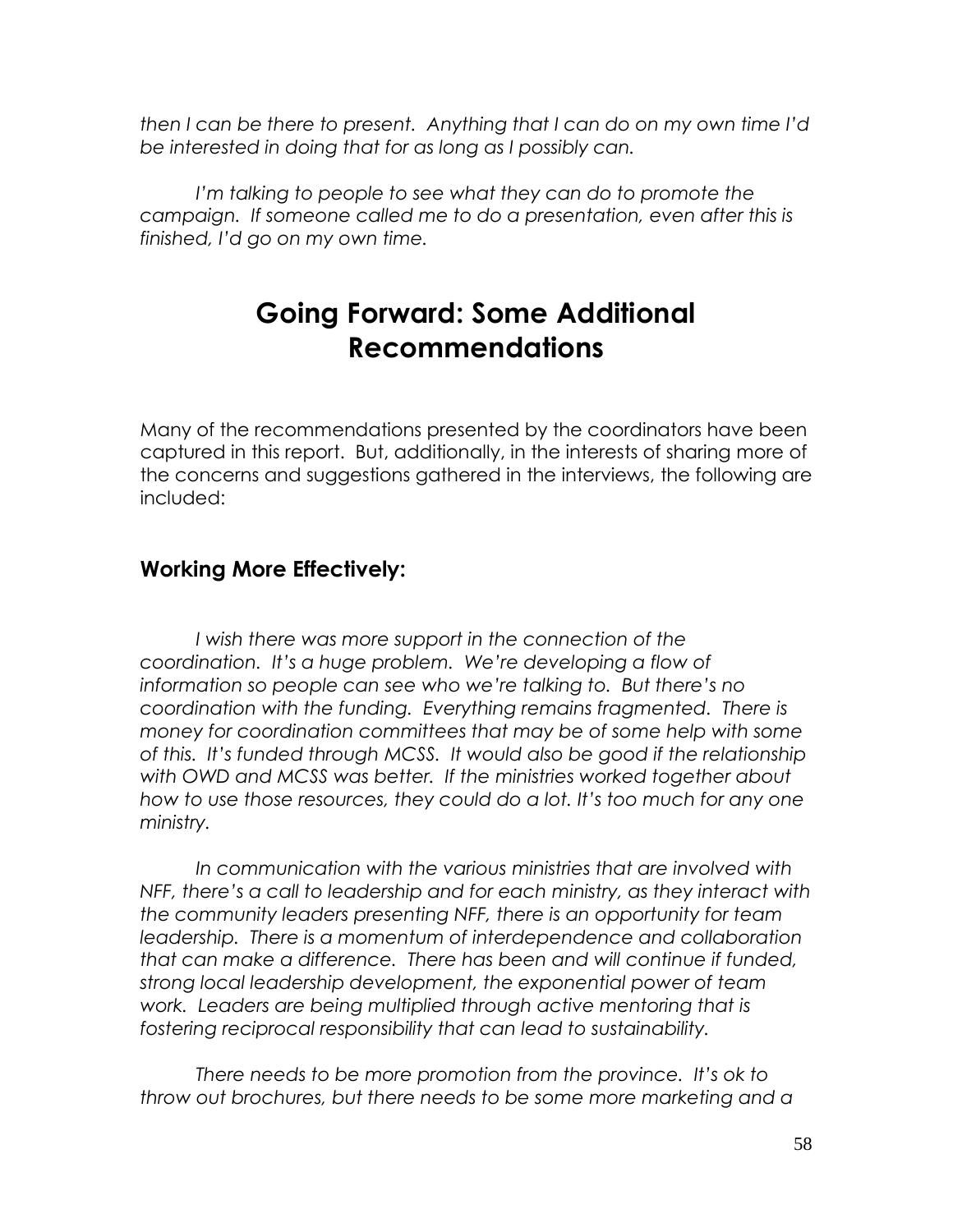*responsibility for that piece and I think that"s missing. It needs to be out there for us to get the message out. I haven"t seen any campaigns in the print media. You would hope that there would have been more in the community before we were thrown into the mix. The material is outstanding and I like the ability to do the training and even people in the counseling field are still picking up with the warning signs. But there was a step missed in all of this.*

*OWD needs to think about how implementation would be supported at the community level in a planned way. They"re starting now*  but that would have been nice. We can get a bigger bang for our buck if *we work together but we need the ministries on board.*

*If there was any way to tell provincial offices to include programs to talk to shelter homes and get them on board first, to set the groundwork first, and then we could do our work. Don"t be handing out brochures before people really know what"s going on! It was the cart before the horse. I was very frustrated about that. It"s ok because I hope they"re learning. People worked hard and they wanted it to be right.*

*The program should continue, as it does, but it needs to be more inclusive. The shared information should be made available to all coordinators. And it"s important when coordinators are hired to have it clear that they need to be comfortable with advocacy. They need to know the reality because that"s going to happen. They will get phone calls and they need to not be scared.*

*As long as the website is in operation people can get brochures, so in that way, it will continue.*

#### *Funding:*

*They should keep funding it for a couple of years at least to keep these conversations going in the community where we"ve been actively engaging neighbours, friends and families for over a decade. That"s a whole generation of men and women who have missed that discussion.*

*Funding should continue for at last one more year or two. There are new groups and communities just starting to work with the materials that should be supported as well as more established supports for new initiatives. There is also the need for the reproduction of the materials into*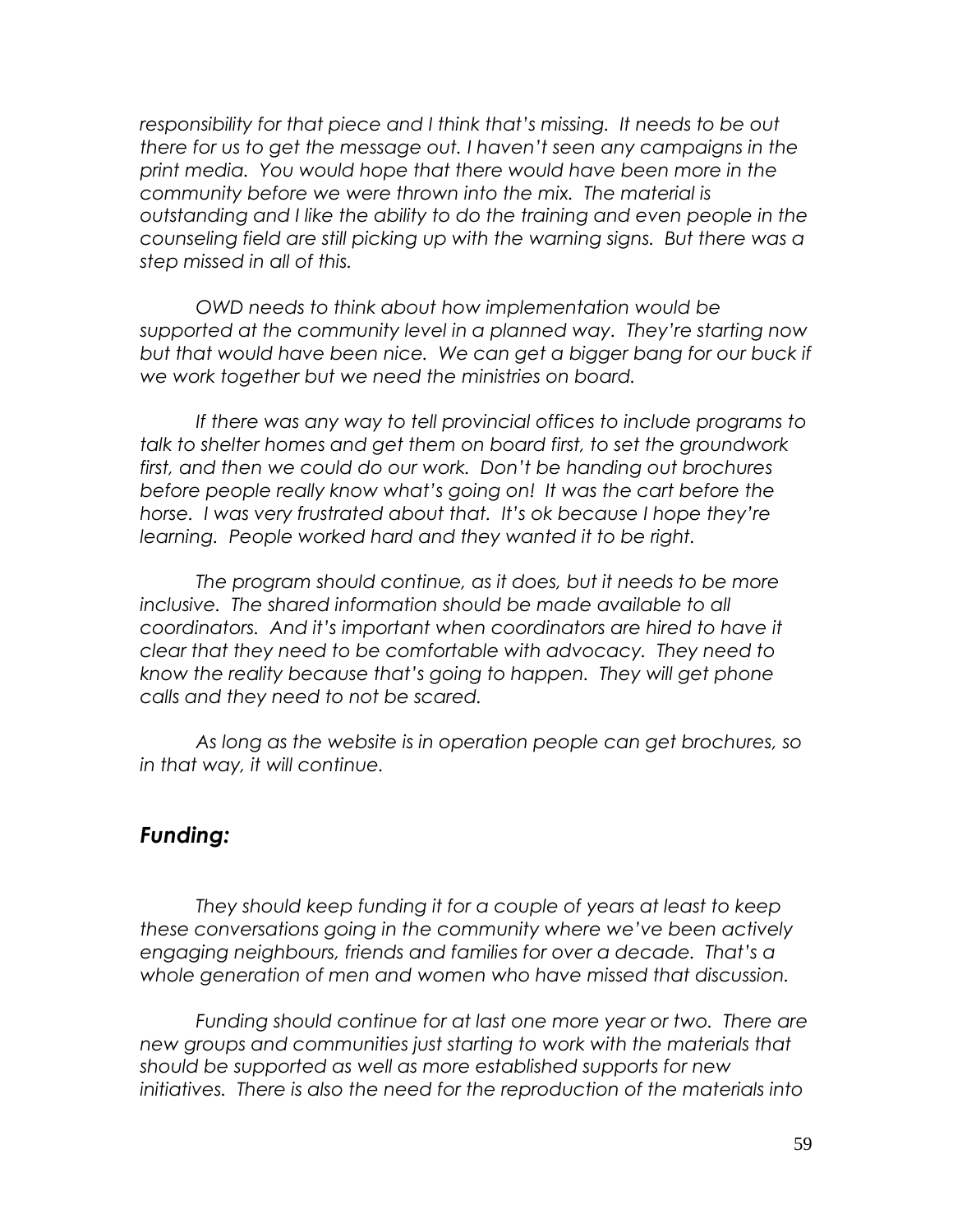*the future. I also think that new more creative work that is proposed should be given consideration by the ministries offering requests for proposals.*

*I think it"s an important message and if we"re serious about wanting it to end, it needs to continue. We need people in the community to present the information who have validity. There needs to be long term funding.*

#### **Revision or Adaptation of Media and Materials:**

*There is one component that our team felt was missing from the website and the materials…the safety of NFF people. So we added a full slide about safety for neighbours, friends and families to keep them safe if they were getting involved. They are: building an NFF support team, meeting in a public place, trust your instinct and your own assessment of the risk, call the shelter for a safety plan, call police – 911.*

*The resources are really good but they don"t specifically mention workplaces. If they did, they could be used extensively in that way.*

*Groups don"t love the documentary, at least the round table discussion. It"s one thing I"ve heard a lot. Another thing is the PowerPoint is way too detailed. We never use it. We often have only 30 minutes. Also I"d like to see more creativity about the way we deliver the message. I"d like to see a series of print ads in November, or audio pieces or commercial pieces, something catchier when talking to youth, and some kind of display material that isn"t a poster.*

*I would love to see a youth component, adapted to high schools and college. We need to make it more relevant to youth to stop a generation of violence. Let"s give them the truth and give them the tools. I had kids laugh at the video because it wasn"t real to them.*

*We talked to city council and they have a youth advisory committee that works with the mayor"s committee trying to find a way to bring it to the youth in the community. There"s some movement on the school board to implement something on bullying, relationships, and drugs, and they"ve met with a person on our panel to see how we can do that together. The kids have been researching to see what"s going on in*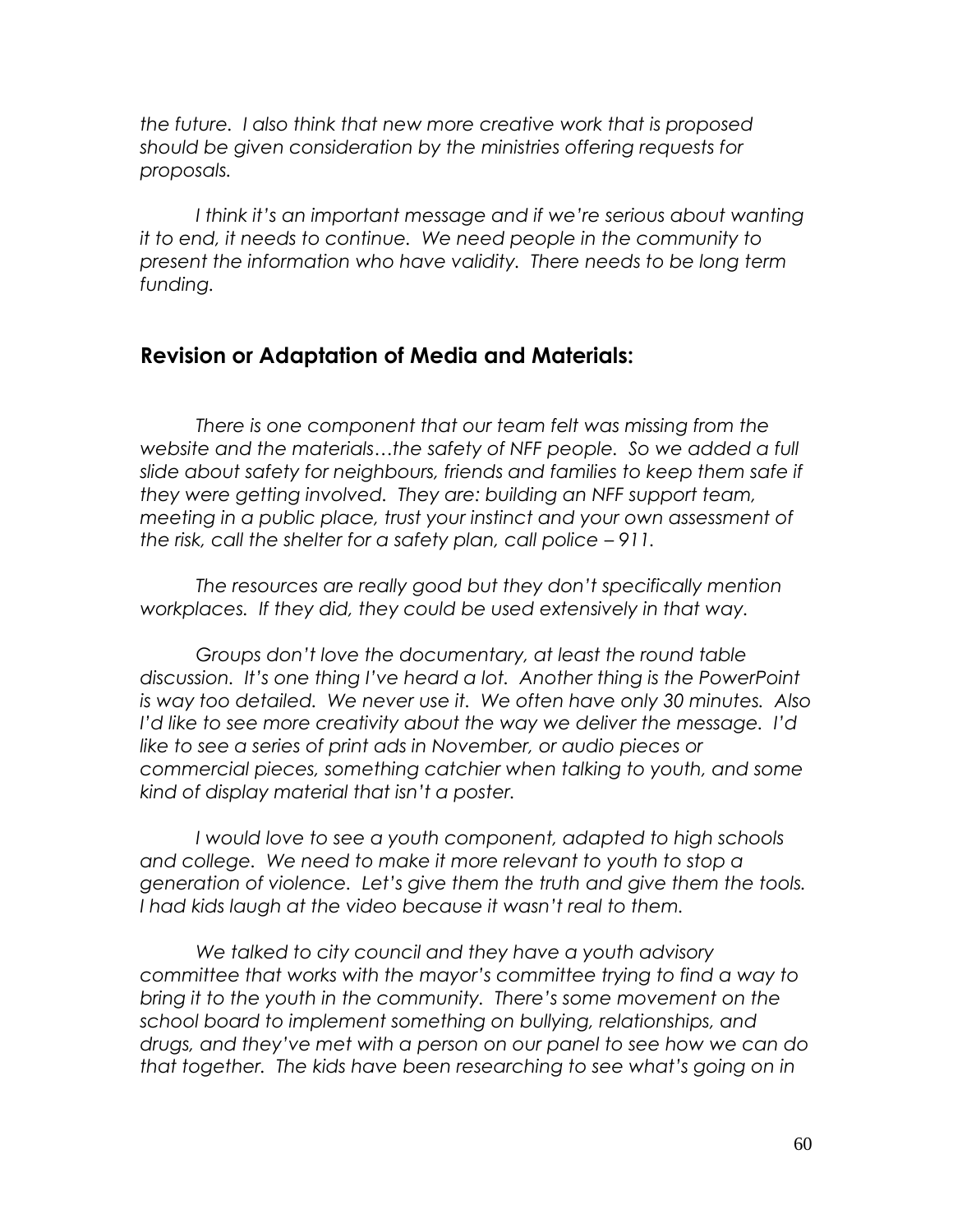*Australia and places like that. They"re very interested and the only way is to get the youth involved.*

*We need an open source website, but you can"t control it from a centre. You have to have local centres connected through regional centres then connected to the province. We"re not really good about supporting networks. The challenges are to make visible all that"s going on, to see that it"s exciting and that we"re part of something that"s really*  big, and to draw ideas, courage and support from it. It would need to be *a community site.*

It's often suddenly, and entirely unexpectedly, that we're presented with opportunities and realizations that dramatically shift our perspective and, ultimately, change our lives. The Neighbours, Friends and Families campaign has done that for many people. It has mobilized professionals and individuals into action in large and small ways, all significant, and engendered a culture of interdependence and collaboration. It's helped people recognize that, while the prospect of eradicating woman abuse can be an overwhelming thought, the idea that we can make a difference one woman at a time is empowering. It's not just anonymous women who are fighting for their lives. It's our neighbours, friends and families. It brings it home in a very potent way. And if the violence is happening in our closest relationships, then it's within them that the solution lies as well.

We all have a role to play in preventing violence against women. And Neighbours, Friends and Families challenges us to have the courage to make our voices heard in order to make our communities safe and respectful for everyone.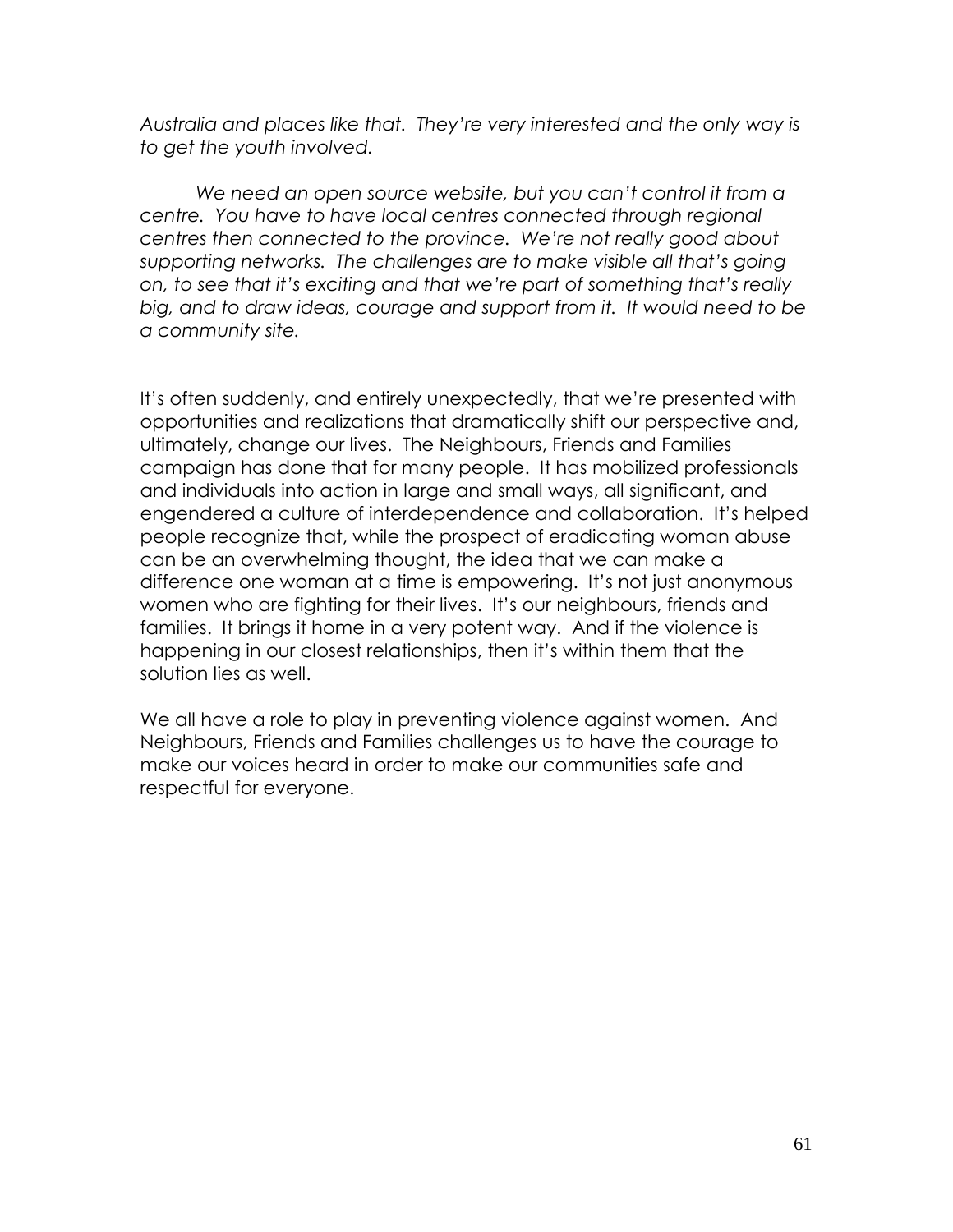## **Appendix 1**

## **List of Interview Respondents**

| Melissa Boshart     | Perth County                                                                      |
|---------------------|-----------------------------------------------------------------------------------|
| Angela Breton,      | Spanish Speaking Community, Ottawa                                                |
| Pat Breton          | <b>Middlesex County</b>                                                           |
| Jancy Brown         | <b>Renfrew County</b>                                                             |
| Sue Buckle          | <b>Dufferin &amp; Caledon Counties</b>                                            |
| Robin Cooper        | Marathon                                                                          |
| Sara Devlaminck     | Chatham-Kent                                                                      |
| Donna Forget        | North Bay                                                                         |
| Augustina Harker    | Simcoe County                                                                     |
| Liza Hancock        | Kawartha Lake & Haliburton                                                        |
| Donna Harris,       | Northumberland                                                                    |
| Kathleen Hatt       | Kingston                                                                          |
| Karen Hayes,        | North Bay                                                                         |
| Jennifer Lee Jones  | <b>York Region</b>                                                                |
| Tim Kelly           | London<br>Chair of the Expert Panel on Neighbours,<br><b>Friends and Families</b> |
| Margaret Macpherson | London                                                                            |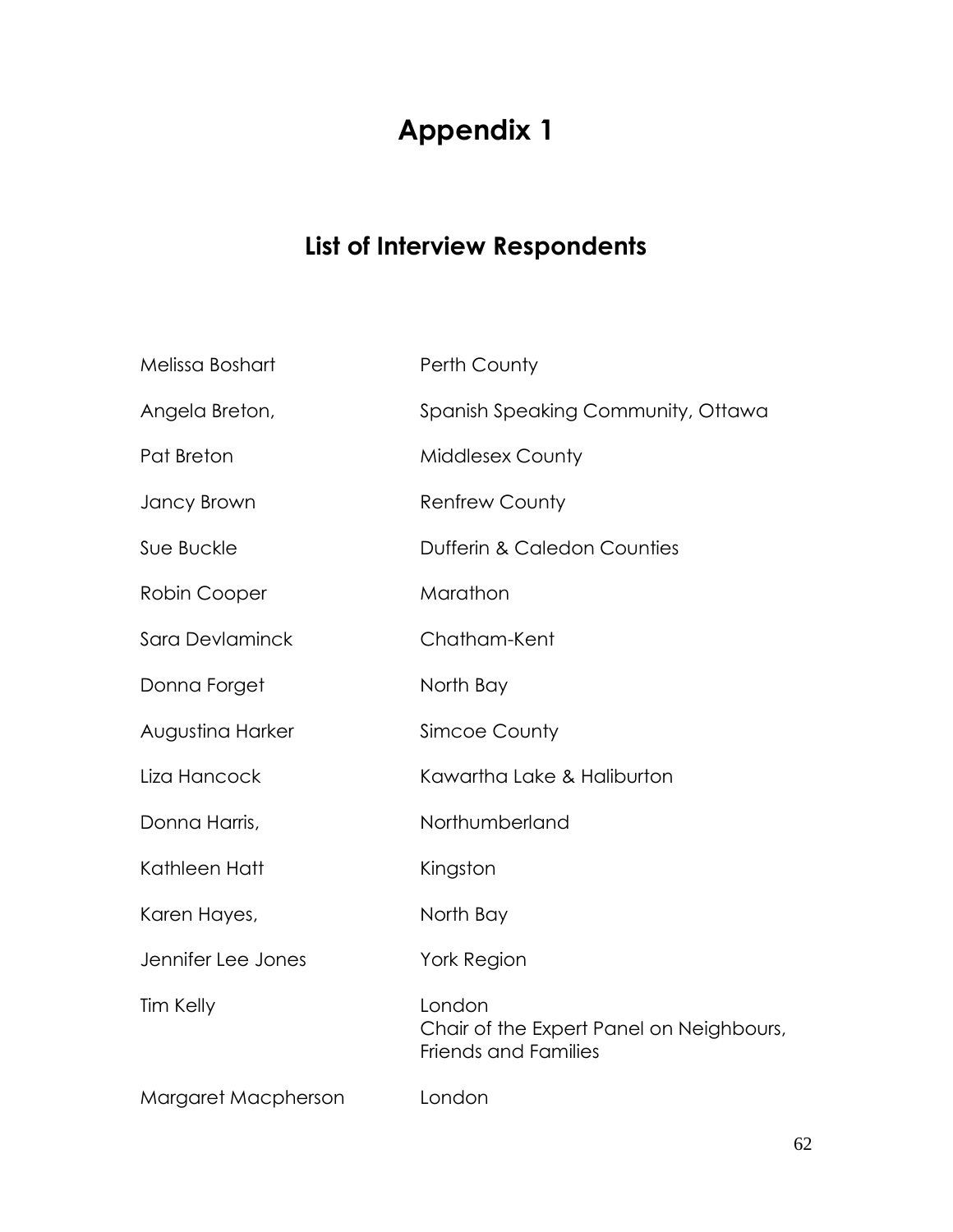| <b>Tracey Marshall</b> | Durham                                                                          |
|------------------------|---------------------------------------------------------------------------------|
| Julie Moore            | <b>Oxford County</b>                                                            |
| Colleen Purdon         | Grey-Bruce<br>Member of the Expert Panel on<br>Neighbours, Friends and Families |
| Amanda Ryan            | Ottawa                                                                          |
| Sandy Taylor           | Sarnia-Lambton                                                                  |
| Patricia Thomas        | Windsor-Essex                                                                   |
| Sharon Vanderburg      | Algoma                                                                          |
| Heidy Van Dyk          | Haldimand-Norfolk                                                               |
| Vanessa Yeats          | Huron County – Goderich                                                         |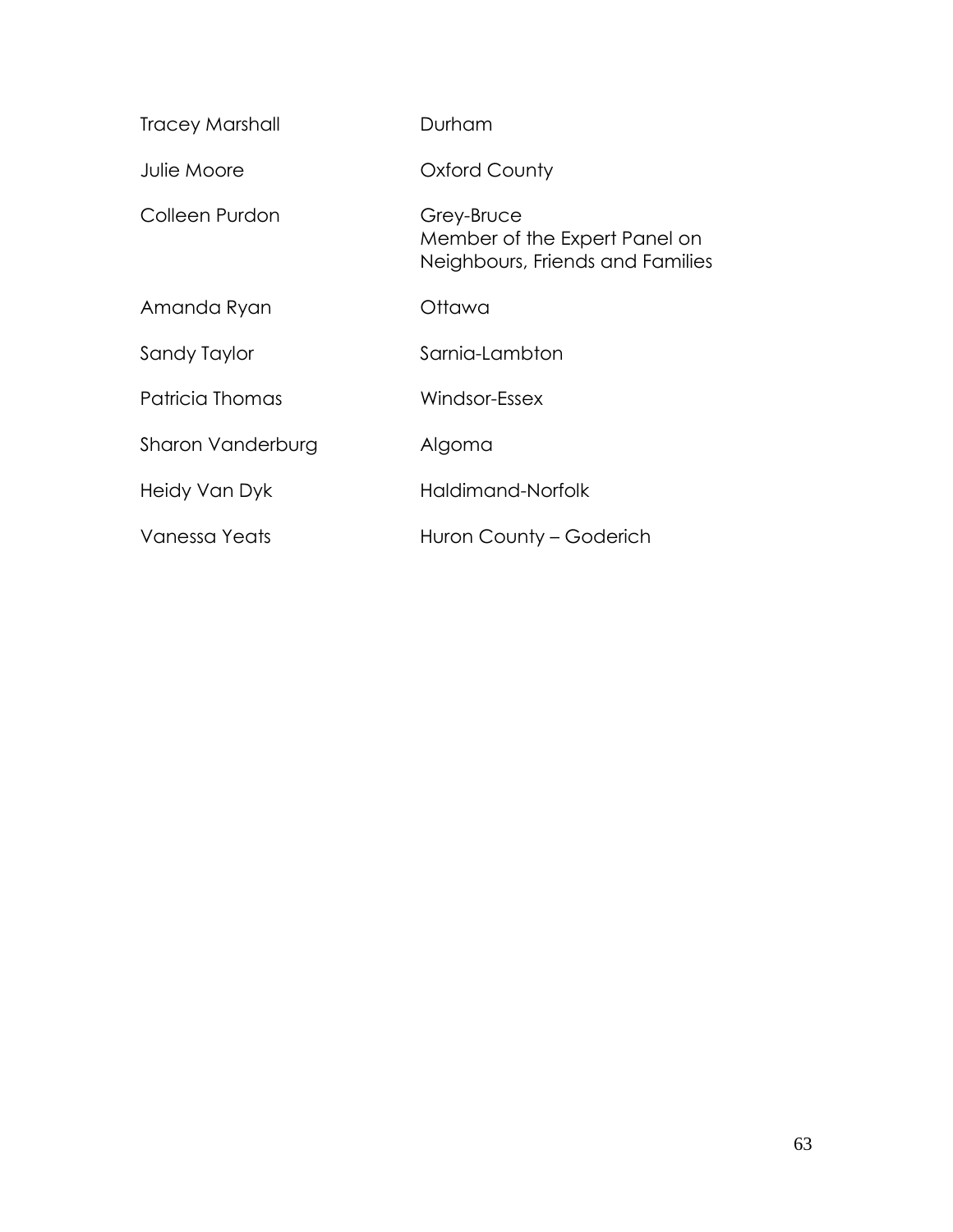## **Appendix 2**

## **Interview Questions**

For consistency, each of the respondents was asked the same series of questions, while invited to add anything they felt might be significant to fleshing out their experience. The questions were as follows:

- 1. Are you working inside of an existing organization? If so, please describe.
- 2. How have you defined the community(ies) where you're implementing the NFF campaign?
- 3. Can you list the communities that you're working with?
- 4. What strategies and activities have you used to implement the NFF campaign in your community(ies)?
- 5. Has the NFF campaign allowed you to use new and/or innovative strategies to reach out to members of your community? If yes, why do you think the campaign lends itself to innovation? If not, why do you think that the campaign doesn't lend itself to innovation?
- 6. Are there NFF champions or people in your community who have helped you to spread the word about the campaign?
- 7. Do you think the NFF campaign will continue without the position of a funded coordinator?
- 8. How has the NFF campaign been received by Violence Against Women professionals in your community?
- 9. Have you worked with service providers or professionals that are not usually considered part of the VAW sector? If yes, could you please describe who they are and how you've worked with them?
- 10. How have these professionals received the NFF campaign?